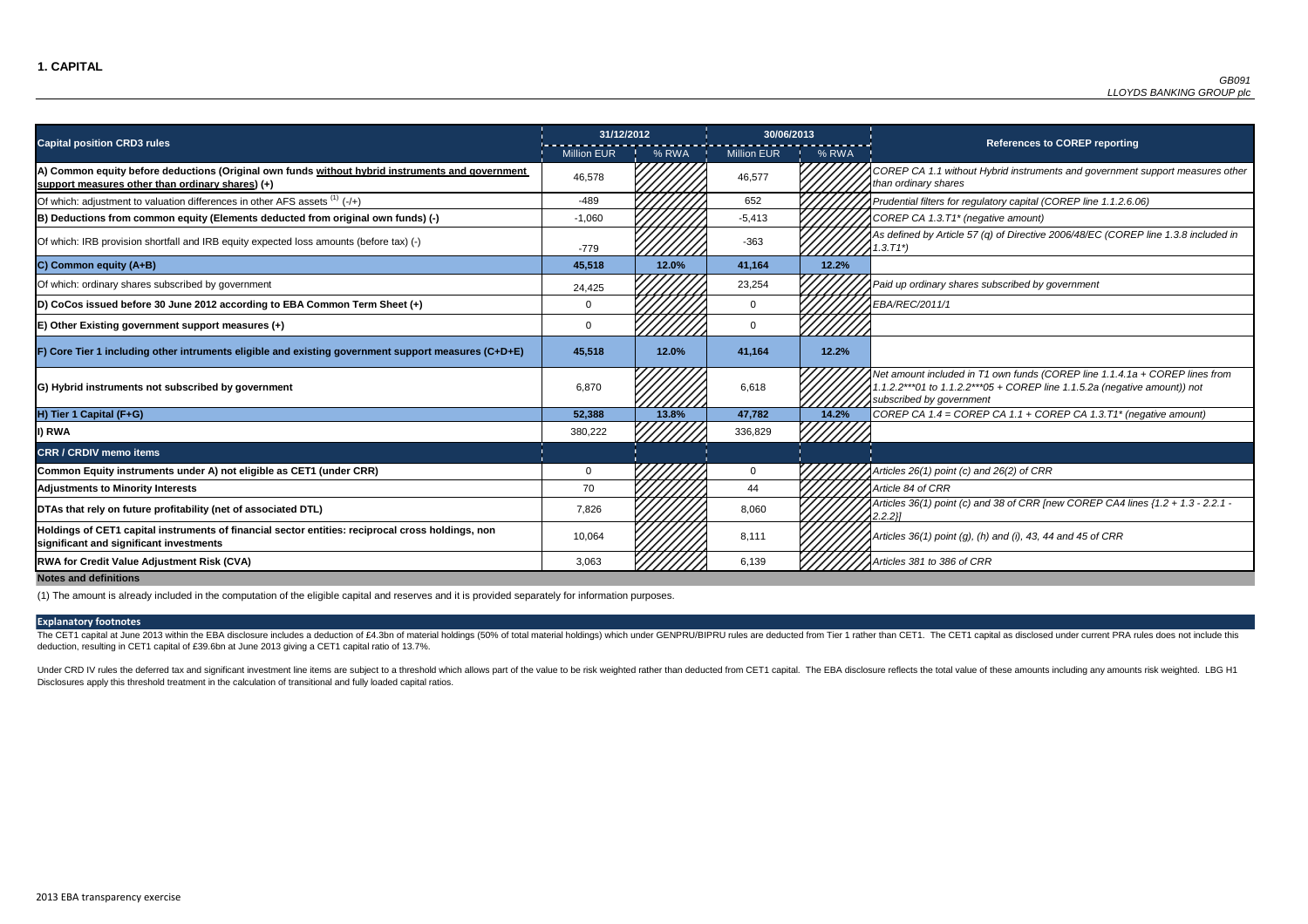### *as of 31 December 2012* Dec-12 Country 0 Exposure 0 *GB091 LLOYDS BANKING GROUP plc*

**Notes and definitions**

|                                 |                                                                         |            |         |        | Exposure values (as of 31/12/2012) ** |        |         |        |         | RWA (as of 31/12/2012) ** |        |        |        |                |     |                     |       | Value adjustments and provisions (as of 31/12/2012) ** |         |                 |
|---------------------------------|-------------------------------------------------------------------------|------------|---------|--------|---------------------------------------|--------|---------|--------|---------|---------------------------|--------|--------|--------|----------------|-----|---------------------|-------|--------------------------------------------------------|---------|-----------------|
| All couterparty countries       |                                                                         | 31/12/2012 |         |        |                                       |        |         |        |         |                           |        |        |        |                |     |                     |       |                                                        |         |                 |
|                                 |                                                                         |            |         |        |                                       |        |         |        |         |                           |        |        |        |                |     |                     |       |                                                        |         |                 |
|                                 | <b>Central banks and central governments</b>                            | 7777777.   | 13,106  |        |                                       |        | 120,879 |        | 1,785   |                           |        | 152    |        |                |     |                     |       |                                                        |         |                 |
|                                 | Institutions                                                            |            | 15,670  |        |                                       |        | 1,867   |        | 3,735   |                           |        | 1,068  |        |                |     |                     |       |                                                        |         |                 |
|                                 | <b>Corporates</b>                                                       |            | 133,436 | 17,805 |                                       |        | 54,973  | 13,610 | 94,808  |                           |        | 52,944 | 14,89  |                |     | $6,58^{\circ}$      |       |                                                        |         | 13,848          |
|                                 | Corporates - Of Which: Specialised Lending                              |            | 13,523  | 1,798  |                                       |        | 24,765  | 4,763  | 12,753  |                           |        | 24,592 | 3.466  |                |     |                     |       |                                                        |         | 9,730           |
|                                 | Corporates - Of Which: SME                                              |            | 18,586  | 4.646  |                                       |        | 1,795   | 1,779  | 15,474  |                           |        | 1,798  | 1,873  |                |     | 1,715 $\frac{1}{2}$ |       |                                                        |         | 1,779           |
|                                 | रetail                                                                  | ///////    |         |        | 488,69                                | 12,947 | 30,340  | 1,759  |         | 99,71                     | 12,338 | 17,272 | 1,993  |                |     |                     |       | 2,048                                                  |         | 625             |
|                                 | Retail - Secured on real estate property                                | 71.2%      |         |        | 426,125                               | 10,055 | 20,361  | 1,162  |         | 59,917                    | 9,347  | 9,612  |        |                |     |                     |       | .486                                                   |         | 321             |
|                                 | Retail - Secured on real estate property - Of Which: SME                | $0.0\%$    |         |        | 242                                   |        |         |        |         | 138                       |        |        |        |                |     |                     |       |                                                        |         |                 |
| <b>LLOYDS BANKING GROUP plc</b> | Retail - Secured on real estate property - Of Which: non-SME            | 71.2%      |         |        | 425,883                               | 10,049 | 20,331  | 1,162  |         | 59,779                    | 9,333  | 9,582  | 1,173  |                |     |                     |       | .486                                                   |         | 321             |
|                                 | <b>Retail - Qualifying Revolving</b>                                    |            |         |        | 43.381                                | 1.106  | 498     |        |         | 19.512                    | 1.638  | 376    | 82 L   |                |     |                     |       | 3AB                                                    |         | 11              |
|                                 | <b>Retail - Other Retail</b>                                            |            |         |        | 19,185                                | 1,787  | 9,482   | 542    |         | 20,282                    | 1,353  | 7,284  | 737    |                |     |                     |       |                                                        |         | 293             |
|                                 | Retail - Other Retail - Of Which: SME                                   |            |         |        | 2,840                                 | 602    | 2,046   |        |         | 2,824                     | 179    | 1,535  |        |                |     |                     |       |                                                        |         | $\overline{23}$ |
|                                 | Retail - Other Retail - Of Which: non-SME                               |            |         |        | 16,345                                | 1,185  | 7,436   | 534    |         | 17.458                    | 1,174  | 5,750  |        |                |     |                     |       | 214                                                    |         | 270             |
|                                 | <b>Equity</b>                                                           |            | 3,460   |        |                                       |        |         |        | 6,995   |                           |        |        |        |                |     |                     |       |                                                        |         |                 |
|                                 | <b>Securitisation</b>                                                   |            | 24,529  |        |                                       |        |         |        | 8,194   |                           |        |        |        |                |     |                     |       |                                                        |         |                 |
|                                 | Other non-credit obligation assets                                      |            |         |        |                                       |        | 22,295  |        |         |                           |        | 16,130 |        | <u>///////</u> |     |                     |       |                                                        | /////// |                 |
|                                 | <b>TOTAL</b>                                                            |            | 190,202 | 17,809 | 488,691                               | 12,947 | 230,354 | 15,369 | 115,518 | 99,711                    | 12,338 | 87,567 | 16,892 |                | 747 | 6,610               | 2,252 | 2,048                                                  | 1,164   | 14,473          |
|                                 | Securitisation and re-securitisations positions deducted from capital * |            | 448     |        |                                       |        |         |        |         |                           |        |        |        |                |     |                     |       |                                                        |         |                 |

|                                     |                                                                         |             |         |        | Exposure values (as of 31/12/2012) ** |        |          |       |        | RWA (as of 31/12/2012) ** |       |        |                  |                     |              |                     |                | Value adjustments and provisions (as of 31/12/2012) ** |       |
|-------------------------------------|-------------------------------------------------------------------------|-------------|---------|--------|---------------------------------------|--------|----------|-------|--------|---------------------------|-------|--------|------------------|---------------------|--------------|---------------------|----------------|--------------------------------------------------------|-------|
| Counterparty Country <sup>(1)</sup> |                                                                         | 31/12/2012) |         |        |                                       |        |          |       |        |                           |       |        |                  |                     |              |                     |                |                                                        |       |
|                                     |                                                                         |             |         |        |                                       |        |          |       |        |                           |       |        |                  |                     |              |                     |                |                                                        |       |
|                                     | <b>Central banks and central governments</b>                            |             |         |        |                                       |        | 73,068   |       |        |                           |       |        |                  |                     |              |                     |                |                                                        |       |
|                                     | <b>Institutions</b>                                                     |             | 3,280   |        |                                       |        | 1,205    |       | 859    |                           |       | 761    |                  |                     |              |                     |                |                                                        |       |
|                                     | <b>Corporates</b>                                                       |             | 98,620  | 15,825 |                                       |        | 29,348   | 4,860 | 74,523 |                           |       | 27,963 | 5.143 k          |                     | 5,927        |                     |                |                                                        | 3,432 |
|                                     | Corporates - Of Which: Specialised Lending                              |             | 9,837   | 1,604  |                                       |        | 16,293   | 956   | 9,903  |                           |       | 16,368 | 307 K            |                     |              | $202$ $\frac{1}{2}$ |                |                                                        | 2,733 |
|                                     | Corporates - Of Which: SME                                              |             | 18,367  | 4,259  |                                       |        | ิวต      |       | 15,243 |                           |       | -38    |                  |                     |              | 1.677 <b>[</b>      |                |                                                        |       |
|                                     | Retail                                                                  | ///////     |         |        | 483,29                                | 11,502 | 10,823   | 978   |        | 92,697                    | 9,850 | 6,288  | 1.066 I          |                     |              |                     |                |                                                        | 121   |
|                                     | Retail - Secured on real estate property                                | 70.7%       |         |        | 420,729                               | 8,610  | 5,743    | 816   |        | 52,903                    | 6,859 | 2,382  |                  | $857$ $\frac{1}{2}$ |              |                     |                | 1,247                                                  | 37    |
|                                     | Retail - Secured on real estate property - Of Which: SME                | $0.0\%$     |         |        | 242                                   |        | ാ        |       |        | 138                       |       |        |                  |                     |              |                     |                |                                                        |       |
|                                     | Retail - Secured on real estate property - Of Which: non-SME            | 70.7%       |         |        | 420,487                               | 8,604  | 5,715    | R16   |        | 52.765                    | 6,846 | 2,355  |                  |                     |              |                     |                |                                                        |       |
| <b>United Kingdom</b>               | <b>Retail - Qualifying Revolving</b>                                    | *44,44+     |         |        | 43,381                                | 1,106  | 495      |       |        | 19,512                    | 1,638 | 374    |                  |                     |              |                     |                |                                                        |       |
|                                     | <b>Retail - Other Retail</b>                                            |             |         |        | 19,185                                | 1,787  | 4,585    | 109   |        | 20,282                    | 1,353 | 3,532  |                  |                     |              |                     |                |                                                        |       |
|                                     | Retail - Other Retail - Of Which: SME                                   | ////////    |         |        | 2,840                                 | 602    | $\Omega$ |       |        | 2,824                     | 179   | 74     |                  |                     |              |                     |                |                                                        |       |
|                                     | Retail - Other Retail - Of Which: non-SME                               |             |         |        | 16.345                                | 1.185  | 4.487    | 109   |        | 17.458                    | 1.174 | 3,458  | 129 $\mathsf{L}$ |                     |              |                     |                |                                                        |       |
|                                     | <b>Equity</b>                                                           |             | 102     |        |                                       |        |          |       | 375    |                           |       |        |                  |                     |              |                     |                |                                                        |       |
|                                     | <b>Securitisation</b>                                                   |             | 14,688  |        |                                       |        |          |       | 2,286  |                           |       |        |                  |                     |              |                     |                |                                                        |       |
|                                     | Other non-credit obligation assets                                      |             |         |        |                                       |        | 20,618   |       |        |                           |       | 14,966 |                  |                     |              |                     |                |                                                        |       |
|                                     | <b>TOTAL</b>                                                            |             | 116,707 | 15,827 | 483,296                               | 11,502 | 135,062  | 5,839 | 78,043 | 92,697                    | 9,850 | 49,993 | 6,208            |                     | 623<br>5,927 |                     | 1,809<br>1,402 | 154                                                    | 3,553 |
| Notes and definitions               | Securitisation and re-securitisations positions deducted from capital * |             |         |        |                                       |        |          |       |        |                           |       |        |                  |                     |              |                     |                |                                                        |       |

**Notes and definitions**

\* Refers to the part of Securitization exposure that is deducted from capital and is not included in RWA

\*\* As explained in the Guidelines

1) Breakdown by country of counterparty according to the minimum of: i) 90% of total EAD ii) top 10 countries in terms of exposure

\* Refers to the part of Securitization exposure that is deducted from capital and is not included in RWA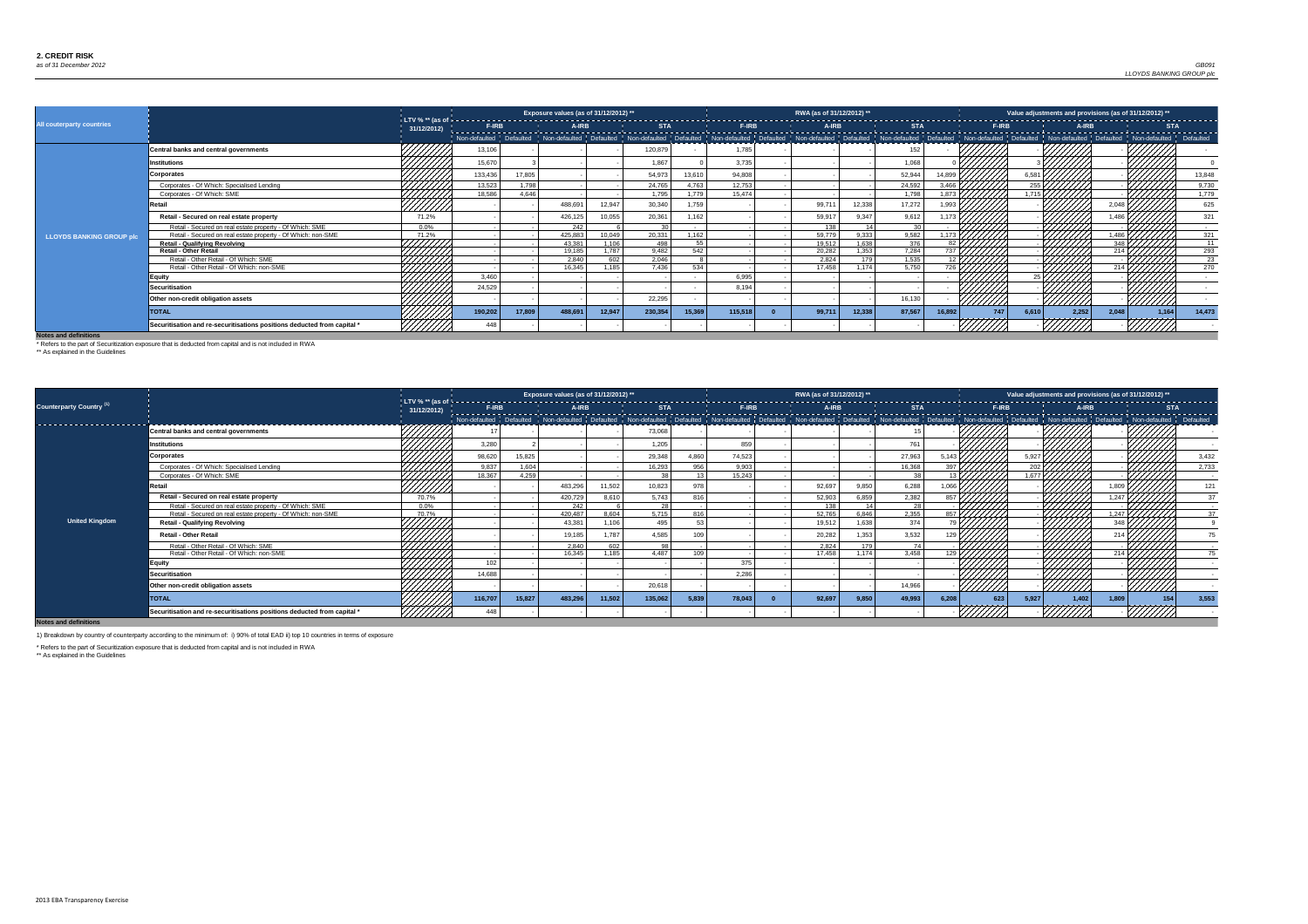### *as of 31 December 2012* Dec-12 Country 0 Exposure 0 *GB091 LLOYDS BANKING GROUP plc*

**Notes and definitions**

|                                     |                                                                         |             |       | Exposure values (as of 31/12/2012) ** |        |     |     | RWA (as of 31/12/2012) ** |              |                  |     | Value adjustments and provisions (as of 31/12/2012) ** |  |
|-------------------------------------|-------------------------------------------------------------------------|-------------|-------|---------------------------------------|--------|-----|-----|---------------------------|--------------|------------------|-----|--------------------------------------------------------|--|
| Counterparty Country <sup>(1)</sup> |                                                                         | 31/12/2012) |       |                                       |        |     |     |                           |              |                  |     |                                                        |  |
|                                     |                                                                         |             |       |                                       |        |     |     |                           |              |                  |     |                                                        |  |
|                                     | <b>Central banks and central governments</b>                            |             |       |                                       | 43,051 |     |     |                           |              |                  |     |                                                        |  |
|                                     | <b>Institutions</b>                                                     |             | 453   |                                       |        |     |     |                           |              |                  |     |                                                        |  |
|                                     | <b>Corporates</b>                                                       |             | 938   |                                       | 64     |     | 675 |                           | 642          |                  |     |                                                        |  |
|                                     | Corporates - Of Which: Specialised Lending                              |             |       |                                       |        |     |     |                           |              |                  |     |                                                        |  |
|                                     | Corporates - Of Which: SME                                              | 7777777     |       |                                       |        |     |     |                           |              |                  |     |                                                        |  |
|                                     | रेetail                                                                 |             |       |                                       | 6,840  | 138 |     |                           | 3,038        |                  |     |                                                        |  |
|                                     | Retail - Secured on real estate property                                | 96.0%       |       |                                       | 6,840  | 138 |     |                           | 3,038        |                  |     |                                                        |  |
|                                     | Retail - Secured on real estate property - Of Which: SME                | $0.0\%$     |       |                                       |        |     |     |                           |              |                  |     |                                                        |  |
| <b>Netherlands</b>                  | Retail - Secured on real estate property - Of Which: non-SME            | 96.2%       |       |                                       | 6.840  | 138 |     |                           | 3.038        | 107 $\mathsf{L}$ |     |                                                        |  |
|                                     | <b>Retail - Qualifying Revolving</b>                                    | 4444        |       |                                       |        |     |     |                           |              |                  |     |                                                        |  |
|                                     | <b>Retail - Other Retail</b>                                            |             |       |                                       |        |     |     |                           |              |                  |     |                                                        |  |
|                                     | Retail - Other Retail - Of Which: SME                                   |             |       |                                       |        |     |     |                           |              |                  |     |                                                        |  |
|                                     | Retail - Other Retail - Of Which: non-SME                               |             |       |                                       |        |     |     |                           |              |                  |     |                                                        |  |
|                                     | <b>Equity</b>                                                           |             |       |                                       |        |     |     |                           |              |                  |     |                                                        |  |
|                                     | <b>Securitisation</b>                                                   |             | 291   |                                       |        |     |     |                           |              |                  |     |                                                        |  |
|                                     | Other non-credit obligation assets                                      |             |       |                                       |        |     |     |                           |              |                  |     |                                                        |  |
|                                     | <b>TOTAL</b>                                                            |             | 1,682 |                                       | 50,609 | 13R | 762 |                           | 3,749<br>107 |                  |     |                                                        |  |
|                                     | Securitisation and re-securitisations positions deducted from capital * |             |       |                                       |        |     |     |                           |              |                  | VM, |                                                        |  |

|                                     |                                                                         |                |        |            | Exposure values (as of 31/12/2012) ** |            |     |        | RWA (as of 31/12/2012) ** |            |     |               |              |                | Value adjustments and provisions (as of 31/12/2012) ** |               |  |
|-------------------------------------|-------------------------------------------------------------------------|----------------|--------|------------|---------------------------------------|------------|-----|--------|---------------------------|------------|-----|---------------|--------------|----------------|--------------------------------------------------------|---------------|--|
| Counterparty Country <sup>(1)</sup> |                                                                         | 31/12/2012     | F-IRB  |            | A-IRB                                 | <b>STA</b> |     | F-IRB  | A-IRB                     | <b>STA</b> |     |               | <b>F-IRB</b> |                | A-IRB                                                  |               |  |
|                                     |                                                                         |                |        |            |                                       |            |     |        |                           |            |     |               |              |                |                                                        |               |  |
|                                     | <b>Central banks and central governments</b>                            |                | 11,920 |            |                                       |            |     | 1,686  |                           |            |     |               |              |                |                                                        |               |  |
|                                     | Institutions                                                            |                | 4,659  |            |                                       |            |     | 1,110  |                           |            |     |               |              |                |                                                        |               |  |
|                                     | Corporates                                                              |                | 13,522 |            |                                       | 1,749      | 378 | 7,065  |                           | 1,619      |     |               |              |                |                                                        |               |  |
|                                     | Corporates - Of Which: Specialised Lending                              |                |        |            |                                       | 1,039      | 213 |        |                           | 909        |     |               |              |                |                                                        |               |  |
|                                     | Corporates - Of Which: SME                                              | HHH,           | 501    | $\sqrt{2}$ |                                       |            | 63  | 82     |                           |            |     |               |              |                |                                                        |               |  |
|                                     | <b>Retail</b>                                                           | <u>///////</u> |        |            |                                       |            |     |        |                           |            |     |               |              |                |                                                        |               |  |
|                                     | Retail - Secured on real estate property                                | $0.0\%$        |        |            |                                       |            |     |        |                           |            |     |               |              |                |                                                        |               |  |
|                                     | Retail - Secured on real estate property - Of Which: SME                | 0.0%           |        |            |                                       |            |     |        |                           |            |     |               |              |                |                                                        |               |  |
| <b>U.S.</b>                         | Retail - Secured on real estate property - Of Which: non-SME            | $0.0\%$        |        |            |                                       |            |     |        |                           |            |     |               |              |                |                                                        |               |  |
|                                     | <b>Retail - Qualifying Revolving</b>                                    | HHHH           |        |            |                                       |            |     |        |                           |            |     |               |              |                |                                                        | VIII.         |  |
|                                     | <b>Retail - Other Retail</b>                                            |                |        |            |                                       |            |     |        |                           |            |     |               |              |                |                                                        |               |  |
|                                     | Retail - Other Retail - Of Which: SME                                   | HAHA<br>MATA   |        |            |                                       |            |     |        |                           |            |     |               |              |                |                                                        |               |  |
|                                     | Retail - Other Retail - Of Which: non-SME                               |                |        |            |                                       |            |     |        |                           |            |     |               |              |                |                                                        |               |  |
|                                     | Equity                                                                  |                | 3,292  |            |                                       |            |     | 6,375  |                           |            |     |               |              |                |                                                        |               |  |
|                                     | <b>Securitisation</b>                                                   |                | 4,830  |            |                                       |            |     | 2,807  |                           |            |     |               |              |                |                                                        |               |  |
|                                     | Other non-credit obligation assets                                      |                |        |            |                                       |            |     |        |                           |            |     | <u>//////</u> |              | <u>///////</u> |                                                        | <u>//////</u> |  |
|                                     | <b>TOTAL</b>                                                            |                | 38,223 |            |                                       | 1,863      |     | 19,043 |                           | 1,665      | 213 |               |              |                |                                                        |               |  |
| Noton and definitions               | Securitisation and re-securitisations positions deducted from capital * |                |        |            |                                       |            |     |        |                           |            |     |               |              |                |                                                        |               |  |

**Notes and defi** 

1) Breakdown by country of counterparty according to the minimum of: i) 90% of total EAD ii) top 10 countries in terms of exposure

\* Refers to the part of Securitization exposure that is deducted from capital and is not included in RWA

\*\* As explained in the Guidelines

1) Breakdown by country of counterparty according to the minimum of: i) 90% of total EAD ii) top 10 countries in terms of exposure

\* Refers to the part of Securitization exposure that is deducted from capital and is not included in RWA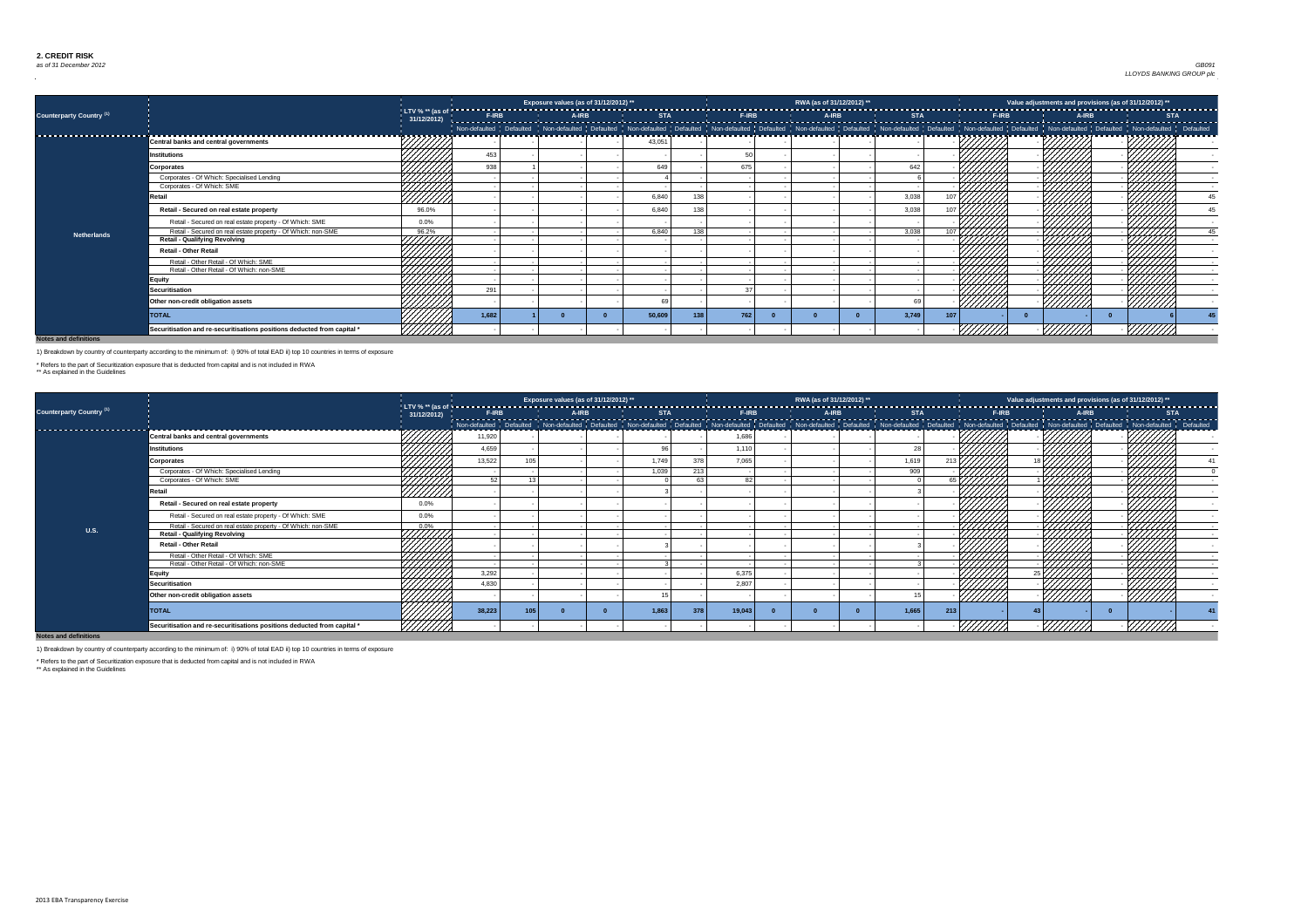### *as of 31 December 2012* Dec-12 Country 0 Exposure 0 *GB091 LLOYDS BANKING GROUP plc*

**Notes and definitions**

|                                 |                                                                         |                    |              | Exposure values (as of 31/12/2012) ** |       |            |       |              | RWA (as of 31/12/2012) ** |       |            |       |               |              | Value adjustments and provisions (as of 31/12/2012) ** |            |       |
|---------------------------------|-------------------------------------------------------------------------|--------------------|--------------|---------------------------------------|-------|------------|-------|--------------|---------------------------|-------|------------|-------|---------------|--------------|--------------------------------------------------------|------------|-------|
| <b>Counterparty Country (1)</b> |                                                                         | 31/12/2012)        | <b>F-IRB</b> | A-IRB                                 |       | <b>STA</b> |       | <b>F-IRB</b> | A-IRB                     |       | <b>STA</b> |       |               | <b>F-IRB</b> | A-IRB                                                  | <b>STA</b> |       |
| --------------------------      |                                                                         |                    |              |                                       |       |            |       |              |                           |       |            |       |               |              |                                                        |            |       |
|                                 | <b>Central banks and central governments</b>                            | <b>A BARA BARA</b> |              |                                       |       |            |       |              |                           |       |            |       |               |              |                                                        |            |       |
|                                 | <b>Institutions</b>                                                     | '44444             |              |                                       |       |            |       |              |                           |       |            |       |               |              |                                                        |            |       |
|                                 | <b>Corporates</b>                                                       |                    |              |                                       |       | 2,331      | 4.677 |              |                           |       | 2,320      |       |               |              |                                                        |            | 8,715 |
|                                 | Corporates - Of Which: Specialised Lending                              |                    |              |                                       |       | 454        | 2,952 |              |                           |       | 443        | 3.038 |               |              |                                                        |            | 6,280 |
|                                 | Corporates - Of Which: SME                                              | 444441             |              |                                       |       | 1,062      | 1.700 |              |                           |       | 1,062      | 17891 |               |              |                                                        |            | 1,774 |
|                                 | रेetail                                                                 | 777777             |              | 5,395                                 | 1,445 | 1,213      | 455   |              | 7,014                     | 2,487 | 910        |       |               |              |                                                        |            | 252   |
|                                 | Retail - Secured on real estate property                                | 85.0%              |              | 5,395                                 | 1,445 | 196        |       |              | 7,014                     | 2,487 |            |       |               |              |                                                        |            |       |
|                                 | Retail - Secured on real estate property - Of Which: SME                | $0.0\%$            |              |                                       |       |            |       |              |                           |       |            |       |               |              |                                                        |            |       |
| <b>Ireland</b>                  | Retail - Secured on real estate property - Of Which: non-SME            | $85.0\%$           |              | 5,395                                 | 1,445 | 196        |       |              | 7,014                     | 2,487 |            |       |               |              |                                                        |            |       |
|                                 | <b>Retail - Qualifying Revolving</b>                                    | HHH I              |              |                                       |       |            |       |              |                           |       |            |       |               |              |                                                        |            |       |
|                                 | <b>Retail - Other Retail</b>                                            |                    |              |                                       |       | 1,014      |       |              |                           |       | 837        |       |               |              |                                                        |            |       |
|                                 | Retail - Other Retail - Of Which: SME                                   |                    |              |                                       |       |            |       |              |                           |       |            |       |               |              |                                                        |            |       |
|                                 | Retail - Other Retail - Of Which: non-SME                               |                    |              |                                       |       | 1.012      | 409   |              |                           |       | 835        |       |               |              |                                                        |            | 182   |
|                                 | <b>Equity</b>                                                           |                    |              |                                       |       |            |       |              |                           |       |            |       |               |              |                                                        |            |       |
|                                 | <b>Securitisation</b>                                                   |                    |              |                                       |       |            |       |              |                           |       |            |       |               |              |                                                        |            |       |
|                                 | Other non-credit obligation assets                                      |                    |              |                                       |       |            |       |              |                           |       |            |       | <u>//////</u> |              |                                                        |            |       |
|                                 | <b>TOTAL</b>                                                            |                    |              | 5,395                                 | 1,445 | 3,580      | 5,132 |              | 7,014                     | 2,487 | 3,266      | 5,490 |               |              | 239<br>850                                             | 465        | 8,967 |
|                                 | Securitisation and re-securitisations positions deducted from capital * |                    |              |                                       |       |            |       |              |                           |       |            |       |               |              |                                                        |            |       |

|                                 |                                                                                                      |                 |  | Exposure values (as of 31/12/2012) ** |  | RWA (as of 31/12/2012) ** |  |                |              | Value adjustments and provisions (as of 31/12/2012) ** |  |
|---------------------------------|------------------------------------------------------------------------------------------------------|-----------------|--|---------------------------------------|--|---------------------------|--|----------------|--------------|--------------------------------------------------------|--|
| <b>Counterparty Country (1)</b> |                                                                                                      | 31/12/2012)     |  |                                       |  |                           |  |                |              |                                                        |  |
|                                 | <b>Central banks and central governments</b>                                                         | フフフフフフフン        |  |                                       |  |                           |  |                |              |                                                        |  |
|                                 | <b>Institutions</b>                                                                                  |                 |  |                                       |  |                           |  |                |              |                                                        |  |
|                                 | <b>Corporates</b>                                                                                    |                 |  |                                       |  |                           |  |                |              |                                                        |  |
|                                 | Corporates - Of Which: Specialised Lending<br>Corporates - Of Which: SME                             |                 |  |                                       |  |                           |  |                |              |                                                        |  |
|                                 | <b>Retail</b>                                                                                        | HIII<br>HIIID   |  |                                       |  |                           |  |                |              |                                                        |  |
|                                 | Retail - Secured on real estate property                                                             | $0.0\%$         |  |                                       |  |                           |  |                |              | 7777.                                                  |  |
|                                 | Retail - Secured on real estate property - Of Which: SME                                             | $0.0\%$         |  |                                       |  |                           |  |                |              |                                                        |  |
| #N/A                            | Retail - Secured on real estate property - Of Which: non-SME<br><b>Retail - Qualifying Revolving</b> | 0.0%<br>777777. |  |                                       |  |                           |  |                |              |                                                        |  |
|                                 | <b>Retail - Other Retail</b>                                                                         |                 |  |                                       |  |                           |  |                |              |                                                        |  |
|                                 | Retail - Other Retail - Of Which: SME<br>Retail - Other Retail - Of Which: non-SME                   | HHHH<br>MMM     |  |                                       |  |                           |  |                |              |                                                        |  |
|                                 | <b>Equity</b>                                                                                        | 44444           |  |                                       |  |                           |  |                |              |                                                        |  |
|                                 | <b>Securitisation</b>                                                                                | 44444           |  |                                       |  |                           |  |                |              |                                                        |  |
|                                 | Other non-credit obligation assets                                                                   |                 |  |                                       |  |                           |  | <u>///////</u> | ////////     | <u>//////</u>                                          |  |
|                                 | <b>TOTAL</b>                                                                                         |                 |  |                                       |  |                           |  |                |              |                                                        |  |
| Notes and definitions           | Securitisation and re-securitisations positions deducted from capital *                              | <u> УНИН</u>    |  |                                       |  |                           |  | VIIIIIA        | $\sqrt{III}$ | 77777777                                               |  |

**Notes** 

1) Breakdown by country of counterparty according to the minimum of: i) 90% of total EAD ii) top 10 countries in terms of exposure

\* Refers to the part of Securitization exposure that is deducted from capital and is not included in RWA

\*\* As explained in the Guidelines

1) Breakdown by country of counterparty according to the minimum of: i) 90% of total EAD ii) top 10 countries in terms of exposure

\* Refers to the part of Securitization exposure that is deducted from capital and is not included in RWA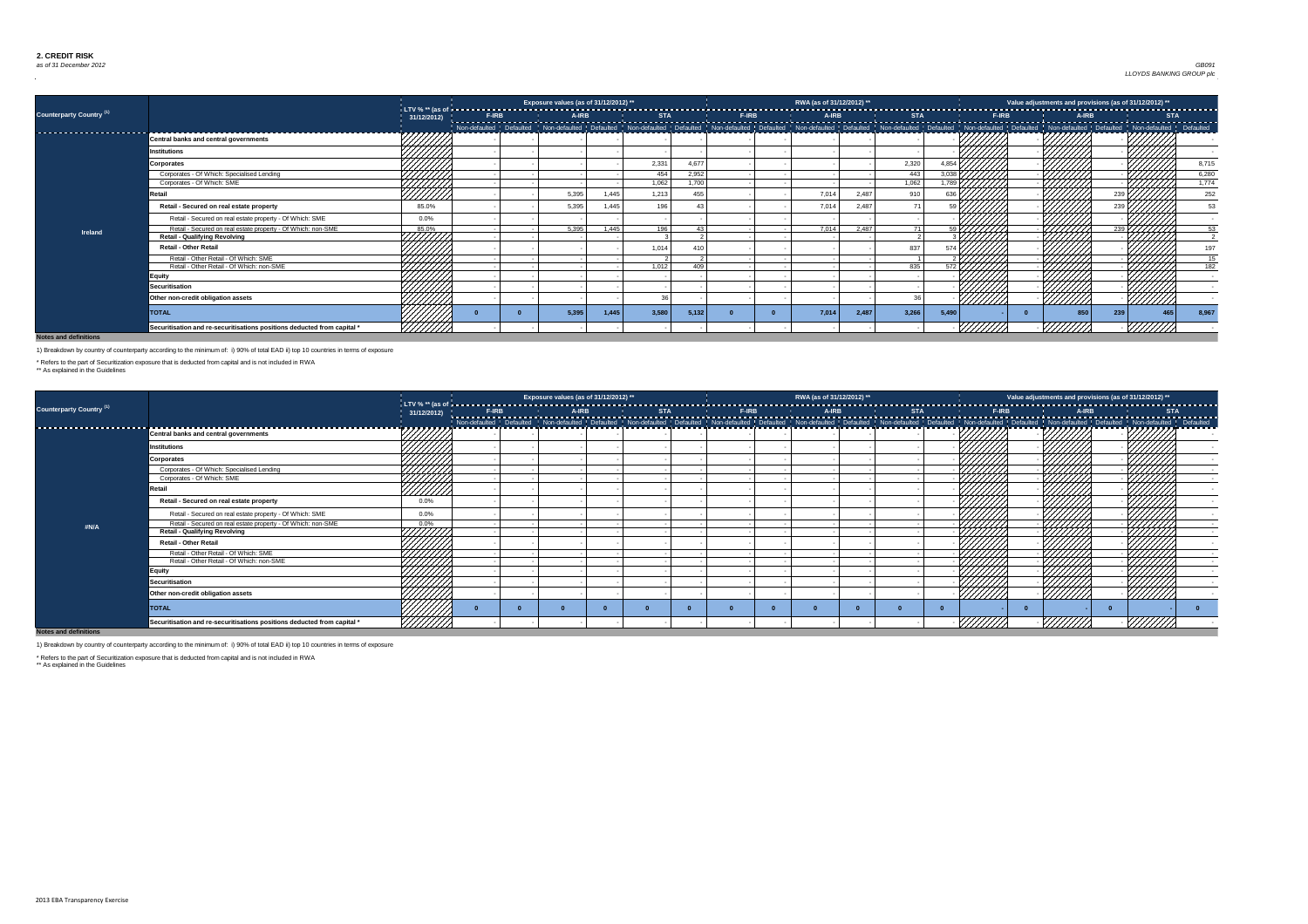### *as of 30 June 2013* Jun-13 Country 0 Exposure 0 *GB091 LLOYDS BANKING GROUP plc*

**Notes and definitions**

|                                 |                                                                         |                 |         |        | Exposure values (as of 30/06/2013) ** |        |         |                 |                                                                                                                                                                                                                                 | RWA (as of 30/06/2013) ** |        |        |                    |        |     | Value adjustments and provisions (as of 30/06/2013) ** |       |       |               |     |
|---------------------------------|-------------------------------------------------------------------------|-----------------|---------|--------|---------------------------------------|--------|---------|-----------------|---------------------------------------------------------------------------------------------------------------------------------------------------------------------------------------------------------------------------------|---------------------------|--------|--------|--------------------|--------|-----|--------------------------------------------------------|-------|-------|---------------|-----|
| All couterparty countries       |                                                                         | 30/06/2013)     |         |        |                                       |        |         |                 | F-RE F-RE F-RE A-RE STA   STA   F-RE A-RE   A-RE   STA   STA   STA   STA   STA   F-RE F-RE F-RE   STA   F-RE<br>  Non-defaulted   Defaulted   Non-defaulted   Non-defaulted   Defaulted   Defaulted   Non-defaulted   Defaulted |                           |        |        |                    |        |     |                                                        |       |       |               |     |
|                                 |                                                                         |                 |         |        |                                       |        |         |                 |                                                                                                                                                                                                                                 |                           |        |        |                    |        |     |                                                        |       |       |               |     |
|                                 | Central banks and central governments                                   |                 | 20,198  |        |                                       |        | 93,108  |                 | 2,099                                                                                                                                                                                                                           |                           |        | 206    |                    |        |     |                                                        |       |       |               |     |
|                                 | <b>Institutions</b>                                                     |                 | 17,644  |        |                                       |        | 1,757   |                 | 3,797                                                                                                                                                                                                                           |                           |        | 677    |                    |        |     |                                                        |       |       |               |     |
|                                 | Corporates                                                              |                 | 118,444 | 13,258 |                                       |        | 58,572  | 19,199          | 77,093                                                                                                                                                                                                                          |                           |        | 58,784 |                    |        |     | 5,294                                                  |       |       | 12,585        |     |
|                                 | Corporates - Of Which: Specialised Lending                              |                 |         |        |                                       |        | 27,461  | 14,713          |                                                                                                                                                                                                                                 |                           |        | 27,179 |                    |        |     |                                                        |       |       | 8,802         |     |
|                                 | Corporates - Of Which: SME                                              |                 | 15,636  | 6,036  |                                       |        | 678     | 1,722           | 12,873                                                                                                                                                                                                                          |                           |        | 762    |                    |        |     | 2,444                                                  |       |       | 2,678         |     |
|                                 | ≀etail                                                                  | <u>////////</u> |         |        | 470,514                               | 11,853 | 25,300  | 539.            |                                                                                                                                                                                                                                 | 89,748                    | 11,624 | 13,846 | .823               |        |     |                                                        |       |       | 428           |     |
|                                 | Retail - Secured on real estate property                                | 72.4%           |         |        | 409,009                               | 9.367  | 15,950  | 975             |                                                                                                                                                                                                                                 | 53,295                    | 8,993  | 6,593  |                    |        |     |                                                        |       |       |               | 187 |
|                                 | Retail - Secured on real estate property - Of Which: SME                | $0.0\%$         |         |        | 216                                   |        |         |                 |                                                                                                                                                                                                                                 | 117                       |        |        |                    |        |     |                                                        |       |       |               |     |
| <b>LLOYDS BANKING GROUP plc</b> | Retail - Secured on real estate property - Of Which: non-SME            | 72.4%           |         |        | 408,793                               | 9,363  | 15,949  | 975             |                                                                                                                                                                                                                                 | 53,177                    | 8,979  | 6,593  | $\frac{1028}{7}$ . |        |     |                                                        |       | 1.383 |               | 187 |
|                                 | <b>Retail - Qualifying Revolving</b>                                    |                 |         |        | 43.214                                | 1,040  | 453     | 41              |                                                                                                                                                                                                                                 | 18.213                    | 1.370  | 342    |                    |        |     |                                                        |       |       |               |     |
|                                 | <b>Retail - Other Retail</b>                                            |                 |         |        | 18,290                                | 1,446  | 8,897   | 523             |                                                                                                                                                                                                                                 | 18,240                    | 1,260  | 6,910  | 734 K              |        |     |                                                        |       |       | 236           |     |
|                                 | Retail - Other Retail - Of Which: SME                                   |                 |         |        | 3,124                                 | 457    | 1,878   | 13 <sup>7</sup> |                                                                                                                                                                                                                                 | 2,456                     | 145    | 1,409  | 17 $\overline{V}$  |        |     |                                                        |       |       |               | 15  |
|                                 | Retail - Other Retail - Of Which: non-SME                               |                 |         |        | 15.167                                | 989    | 7,019   | 510             |                                                                                                                                                                                                                                 | 15,784                    | 1,115  | 5,502  | 717 l              |        |     |                                                        |       |       | 221           |     |
|                                 | <b>Equity</b>                                                           |                 | 3,566   |        |                                       |        |         |                 | 6,981                                                                                                                                                                                                                           |                           |        |        |                    |        |     |                                                        |       |       |               |     |
|                                 | <b>Securitisation</b>                                                   |                 | 16,995  |        |                                       |        |         |                 | 3,768                                                                                                                                                                                                                           |                           |        |        |                    |        |     |                                                        |       |       |               |     |
|                                 | Other non-credit obligation assets                                      |                 |         |        |                                       |        | 21,581  | 94              |                                                                                                                                                                                                                                 |                           |        | 15,711 |                    | ////// |     |                                                        |       |       |               |     |
|                                 | <b>TOTAL</b>                                                            |                 | 176,848 | 13,260 | 470,514                               | 11,853 | 200,318 | 20,832          | 93,738                                                                                                                                                                                                                          | 89,748                    | 11,624 | 89,224 | 8,930              |        | 661 | 5,322                                                  | 2,161 | 1,827 | 13,087<br>980 |     |
|                                 | Securitisation and re-securitisations positions deducted from capital * |                 |         |        |                                       |        |         |                 |                                                                                                                                                                                                                                 |                           |        |        |                    |        |     |                                                        |       |       |               |     |

|                                     |                                                                         |                |         |        | Exposure values (as of 30/06/2013) ** |        |         |       |        | RWA (as of 30/06/2013) ** |       |                                                                                                                                                                                                                                  |                                |     | Value adjustments and provisions (as of 30/06/2013) ** |       |                   |     |       |
|-------------------------------------|-------------------------------------------------------------------------|----------------|---------|--------|---------------------------------------|--------|---------|-------|--------|---------------------------|-------|----------------------------------------------------------------------------------------------------------------------------------------------------------------------------------------------------------------------------------|--------------------------------|-----|--------------------------------------------------------|-------|-------------------|-----|-------|
| Counterparty Country <sup>(1)</sup> |                                                                         | 30/06/2013)    |         |        |                                       |        |         |       |        |                           |       | │ F-IRB   A-IRB   A-IRB   STA   F-IRB   A-IRB   A-IRB   STA   F-IRB   STA   F-IRB   F-IRB   A-IRB   A-IRB   A-IRB<br>│ Non-defaulted Defaulted   Non-defaulted   Defaulted   Non-defaulted   Nefaulted   Defaulted   Non-default |                                |     |                                                        |       |                   |     |       |
|                                     |                                                                         |                |         |        |                                       |        |         |       |        |                           |       |                                                                                                                                                                                                                                  |                                |     |                                                        |       |                   |     |       |
|                                     | <b>Central banks and central governments</b>                            |                |         |        |                                       |        | 60,095  |       |        |                           |       |                                                                                                                                                                                                                                  |                                |     |                                                        |       |                   |     |       |
|                                     | <b>Institutions</b>                                                     |                | 3,846   |        |                                       |        | 1,180   |       | 912    |                           |       | 458                                                                                                                                                                                                                              |                                |     |                                                        |       |                   |     |       |
|                                     | <b>Corporates</b>                                                       |                | 90,14'  | 11,962 |                                       |        | 34,685  | 6,216 | 61,976 |                           |       | 33,503                                                                                                                                                                                                                           | 849 <b>F</b>                   |     | 4.862                                                  |       |                   |     | 2,463 |
|                                     | Corporates - Of Which: Specialised Lending                              |                |         |        |                                       |        | 19,822  | 5,673 |        |                           |       | 20,162                                                                                                                                                                                                                           | 167 L                          |     |                                                        |       |                   |     | 2,132 |
|                                     | Corporates - Of Which: SME                                              |                | 15,544  | 5,653  |                                       |        | 47      |       | 12.775 |                           |       | 47                                                                                                                                                                                                                               |                                |     | 2,323                                                  |       |                   |     |       |
|                                     | Retail                                                                  | <u> //////</u> |         |        | 465,27                                | 10,354 | 10,078  | 867   |        | 83,968                    | 9,256 | 5,667                                                                                                                                                                                                                            |                                |     |                                                        |       |                   |     |       |
|                                     | Retail - Secured on real estate property                                | 72.0%          |         |        | 403,773                               | 7,868  | 5,365   | 734   |        | 47,514                    | 6,625 | 2,072                                                                                                                                                                                                                            | 768                            |     |                                                        |       |                   |     |       |
|                                     | Retail - Secured on real estate property - Of Which: SME                | $0.0\%$        |         |        | 216                                   |        |         |       |        | 117                       |       |                                                                                                                                                                                                                                  |                                |     |                                                        |       |                   |     |       |
|                                     | Retail - Secured on real estate property - Of Which: non-SME            | 72.0%          |         |        | 403,557                               | 7,864  | 5,365   | 734 l |        | 47.397                    | 6,611 | 2,071                                                                                                                                                                                                                            | $768$ $\overline{\phantom{1}}$ |     |                                                        |       | $1,148$ ///////// |     |       |
| <b>United Kingdom</b>               | <b>Retail - Qualifying Revolving</b>                                    |                |         |        | 43,214                                | 1,040  | 453     |       |        | 18,213                    | 1,370 | 342                                                                                                                                                                                                                              |                                |     |                                                        |       |                   |     |       |
|                                     | <b>Retail - Other Retail</b>                                            |                |         |        | 18,290                                | 1,446  | 4,260   |       |        | 18,240                    | 1,260 | 3,253                                                                                                                                                                                                                            |                                |     |                                                        |       |                   |     |       |
|                                     | Retail - Other Retail - Of Which: SME                                   | 4444           |         |        | 3,124                                 | 457    | - 64    |       |        | 2,456                     | 145   | 48                                                                                                                                                                                                                               |                                |     |                                                        | ₩₩    |                   |     |       |
|                                     | Retail - Other Retail - Of Which: non-SME                               |                |         |        | 15,167                                | 989    | 4,196   | 92    |        | 15,784                    | 1,115 | 3,206                                                                                                                                                                                                                            |                                |     |                                                        |       |                   |     |       |
|                                     | <b>Equity</b>                                                           |                | 101     |        |                                       |        |         |       | 378    |                           |       |                                                                                                                                                                                                                                  |                                |     |                                                        |       |                   |     |       |
|                                     | <b>Securitisation</b>                                                   |                | 13,440  |        |                                       |        |         |       | 2,378  |                           |       |                                                                                                                                                                                                                                  |                                |     |                                                        |       |                   |     |       |
|                                     | Other non-credit obligation assets                                      |                |         |        |                                       |        | 20,554  |       |        |                           |       | 14,872                                                                                                                                                                                                                           |                                |     |                                                        |       |                   |     | 73    |
|                                     | <b>TOTAL</b>                                                            |                | 107,529 | 11,963 | 465,277                               | 10,354 | 126,592 | 7,177 | 65,644 | 83,968                    | 9,256 | 54,555                                                                                                                                                                                                                           | 1.842                          | 604 | 4.865                                                  | 1,31! | 1,592             | 134 | 2,621 |
|                                     | Securitisation and re-securitisations positions deducted from capital * |                | 13'     |        |                                       |        |         |       |        |                           |       |                                                                                                                                                                                                                                  |                                |     |                                                        |       |                   |     |       |

**Notes and definitions**

\* Refers to the part of Securitization exposure that is deducted from capital and is not included in RWA

\*\* As explained in the Guidelines

1) Breakdown by country of counterparty according to the minimum of: i) 90% of total EAD ii) top 10 countries in terms of exposure

\* Refers to the part of Securitization exposure that is deducted from capital and is not included in RWA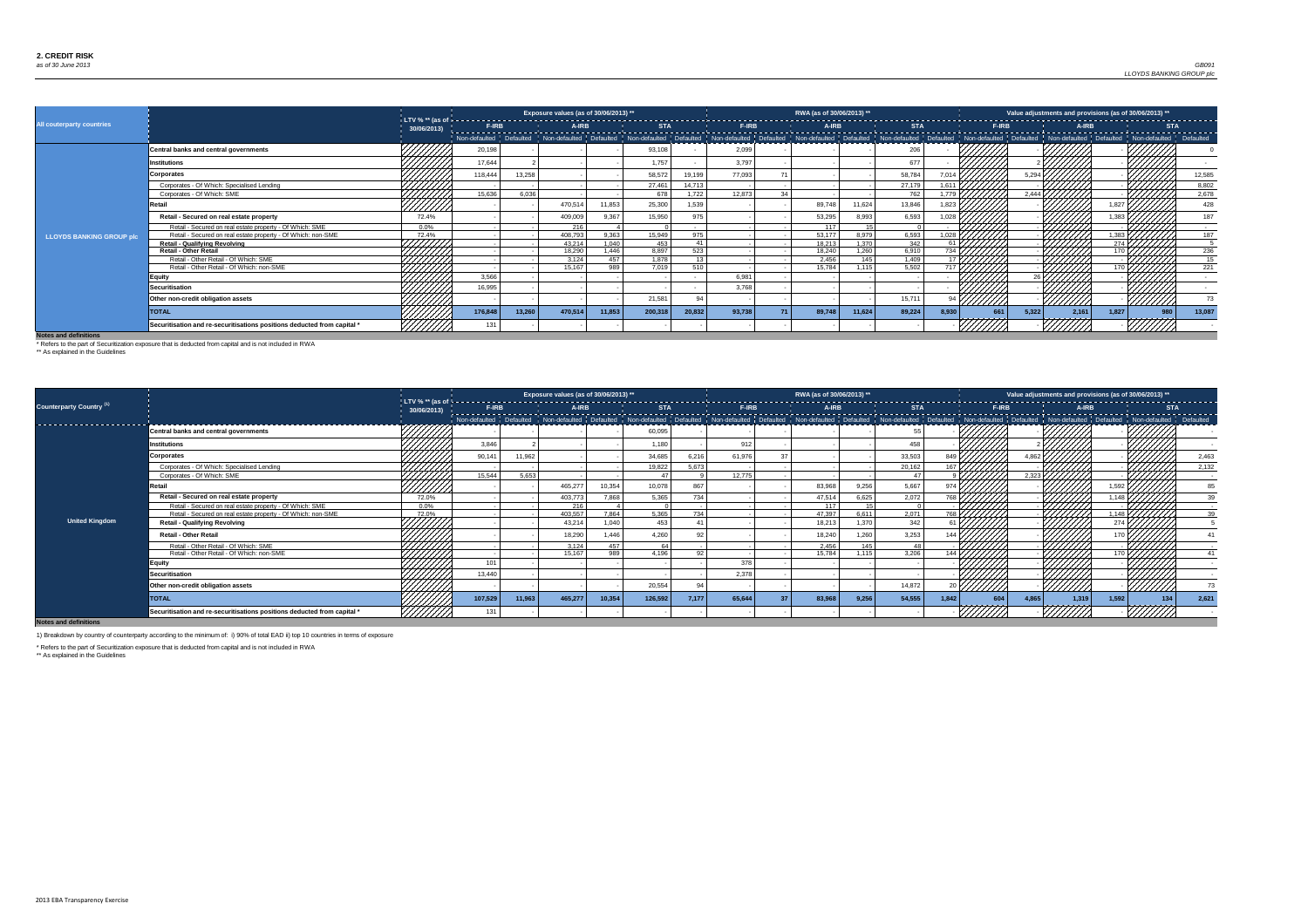### *as of 30 June 2013* Jun-13 Country 0 Exposure 0 *GB091 LLOYDS BANKING GROUP plc*

**Notes and definitions**

|                                   |                                                                         |                |       | Exposure values (as of 30/06/2013) ** |        |     |       | RWA (as of 30/06/2013) ** |                                                                                                                                                                                                                                   |                  |  |                | Value adjustments and provisions (as of 30/06/2013) ** |  |
|-----------------------------------|-------------------------------------------------------------------------|----------------|-------|---------------------------------------|--------|-----|-------|---------------------------|-----------------------------------------------------------------------------------------------------------------------------------------------------------------------------------------------------------------------------------|------------------|--|----------------|--------------------------------------------------------|--|
| <b>Counterparty Country (1)</b>   |                                                                         | 30/06/2013)    |       |                                       |        |     |       |                           | "   F-IRB   A-IRB   A-IRB   STA   F-IRB   A-IRB   A-IRB   STA   A-IRB   STA   F-IRB   A-IRB   A-IRB   A-IRB   A-IRB<br>  Non-defaulted   Defaulted   Non-defaulted   Non-defaulted   Defaulted   Defaulted   Non-defaulted   Defa |                  |  |                |                                                        |  |
|                                   |                                                                         |                |       |                                       |        |     |       |                           |                                                                                                                                                                                                                                   |                  |  |                |                                                        |  |
| --------------------------------- | <b>Central banks and central governments</b>                            |                |       |                                       | 22,402 |     |       |                           |                                                                                                                                                                                                                                   |                  |  |                |                                                        |  |
|                                   | <b>Institutions</b>                                                     |                | 415   |                                       |        |     |       |                           |                                                                                                                                                                                                                                   |                  |  |                |                                                        |  |
|                                   | <b>Corporates</b>                                                       |                | 1,516 |                                       | 768    |     | 1,001 |                           | 798                                                                                                                                                                                                                               |                  |  |                |                                                        |  |
|                                   | Corporates - Of Which: Specialised Lending                              |                |       |                                       | 356    | 77  |       |                           | 386                                                                                                                                                                                                                               |                  |  |                |                                                        |  |
|                                   | Corporates - Of Which: SME                                              |                |       |                                       |        |     |       |                           |                                                                                                                                                                                                                                   |                  |  |                |                                                        |  |
|                                   | ∖etail                                                                  |                |       |                                       | 6,634  | 130 |       |                           | 2,994                                                                                                                                                                                                                             |                  |  |                |                                                        |  |
|                                   | Retail - Secured on real estate property                                | 95.6%          |       |                                       | 6,634  |     |       |                           | 2,994                                                                                                                                                                                                                             |                  |  |                |                                                        |  |
|                                   | Retail - Secured on real estate property - Of Which: SME                | $0.0\%$        |       |                                       |        |     |       |                           |                                                                                                                                                                                                                                   |                  |  |                |                                                        |  |
| <b>Netherlands</b>                | Retail - Secured on real estate property - Of Which: non-SME            | 95.6%          |       |                                       | 6,634  | 139 |       |                           | 2,994                                                                                                                                                                                                                             | 106 <sup>2</sup> |  | UHH.           |                                                        |  |
|                                   | <b>Retail - Qualifying Revolving</b>                                    | 7777777        |       |                                       |        |     |       |                           |                                                                                                                                                                                                                                   |                  |  |                |                                                        |  |
|                                   | <b>Retail - Other Retail</b>                                            |                |       |                                       |        |     |       |                           |                                                                                                                                                                                                                                   |                  |  |                |                                                        |  |
|                                   | Retail - Other Retail - Of Which: SME                                   | HAHHH<br>HAHHH |       |                                       |        |     |       |                           |                                                                                                                                                                                                                                   |                  |  |                |                                                        |  |
|                                   | Retail - Other Retail - Of Which: non-SME                               |                |       |                                       |        |     |       |                           |                                                                                                                                                                                                                                   |                  |  |                |                                                        |  |
|                                   | <b>Equity</b>                                                           |                |       |                                       |        |     |       |                           |                                                                                                                                                                                                                                   |                  |  |                |                                                        |  |
|                                   | <b>Securitisation</b>                                                   |                | 283   |                                       |        |     |       |                           |                                                                                                                                                                                                                                   |                  |  |                |                                                        |  |
|                                   | Other non-credit obligation assets                                      |                |       |                                       |        |     |       |                           |                                                                                                                                                                                                                                   |                  |  | <u>///////</u> | //////                                                 |  |
|                                   | <b>TOTAL</b>                                                            |                | 2,214 |                                       | 29,879 | 218 | 1,141 |                           | 3,792                                                                                                                                                                                                                             | 223              |  |                |                                                        |  |
|                                   | Securitisation and re-securitisations positions deducted from capital * |                |       |                                       |        |     |       |                           |                                                                                                                                                                                                                                   |                  |  |                |                                                        |  |

|                                     |                                                                         |                  |        |                 | Exposure values (as of 30/06/2013) ** |       |     |        | RWA (as of 30/06/2013) ** |                                                                                                                                                                                                                                  |        |                  | Value adjustments and provisions (as of $30/06/2013)$ ** |  |    |
|-------------------------------------|-------------------------------------------------------------------------|------------------|--------|-----------------|---------------------------------------|-------|-----|--------|---------------------------|----------------------------------------------------------------------------------------------------------------------------------------------------------------------------------------------------------------------------------|--------|------------------|----------------------------------------------------------|--|----|
| Counterparty Country <sup>(1)</sup> |                                                                         | 30/06/2013       |        |                 |                                       |       |     |        |                           | E-IRB F-IRB STA STA F-IRB A-IRB STA F-IRB A-IRB STA F-IRB STA F-IRB STA F-IRB STA STA STA STA STA STA STA STA<br>I Non-defaulted Defaulted Non-defaulted Defaulted Non-defaulted Non-defaulted Defaulted Non-defaulted Defaulted |        |                  |                                                          |  |    |
|                                     |                                                                         |                  |        |                 |                                       |       |     |        |                           |                                                                                                                                                                                                                                  |        |                  |                                                          |  |    |
|                                     | Central banks and central governments                                   |                  | 18,977 |                 |                                       |       |     | 1,988  |                           |                                                                                                                                                                                                                                  |        |                  |                                                          |  |    |
|                                     | <b>Institutions</b>                                                     |                  | 4,875  |                 |                                       | 109   |     | 926    |                           |                                                                                                                                                                                                                                  |        |                  |                                                          |  |    |
|                                     | <b>Corporates</b>                                                       |                  | 11,097 |                 |                                       | 2,794 | 276 | 5,030  |                           | 2,218                                                                                                                                                                                                                            |        |                  |                                                          |  |    |
|                                     | Corporates - Of Which: Specialised Lending                              |                  |        |                 |                                       | 800   | 209 |        |                           | 651                                                                                                                                                                                                                              |        |                  |                                                          |  |    |
|                                     | Corporates - Of Which: SME                                              | ,,,,,,,,,,,      | 29     | $\overline{10}$ |                                       |       | 61  | 45     |                           |                                                                                                                                                                                                                                  |        |                  | <i>ЧЩЩ</i>                                               |  |    |
|                                     | रेetail                                                                 | <u>//////</u> // |        |                 |                                       |       |     |        |                           |                                                                                                                                                                                                                                  |        |                  |                                                          |  |    |
|                                     | Retail - Secured on real estate property                                | $0.0\%$          |        |                 |                                       |       |     |        |                           |                                                                                                                                                                                                                                  |        |                  | ******                                                   |  |    |
|                                     | Retail - Secured on real estate property - Of Which: SME                | 0.0%             |        |                 |                                       |       |     |        |                           |                                                                                                                                                                                                                                  |        |                  |                                                          |  |    |
|                                     | Retail - Secured on real estate property - Of Which: non-SME            | 0.0%             |        |                 |                                       |       |     |        |                           |                                                                                                                                                                                                                                  |        |                  | UMT.                                                     |  |    |
| <b>U.S.</b>                         | <b>Retail - Qualifying Revolving</b>                                    | HMM.             |        |                 |                                       |       |     |        |                           |                                                                                                                                                                                                                                  |        |                  |                                                          |  |    |
|                                     | <b>Retail - Other Retail</b>                                            |                  |        |                 |                                       |       |     |        |                           |                                                                                                                                                                                                                                  |        |                  |                                                          |  |    |
|                                     | Retail - Other Retail - Of Which: SME                                   | ШША.             |        |                 |                                       |       |     |        |                           |                                                                                                                                                                                                                                  |        |                  | 7777777                                                  |  |    |
|                                     | Retail - Other Retail - Of Which: non-SME                               |                  |        |                 |                                       |       |     |        |                           |                                                                                                                                                                                                                                  |        |                  |                                                          |  |    |
|                                     | <b>Equity</b>                                                           |                  | 3,355  |                 |                                       |       |     | 6,253  |                           |                                                                                                                                                                                                                                  |        |                  |                                                          |  |    |
|                                     | <b>Securitisation</b>                                                   |                  | 1,738  |                 |                                       |       |     | 198    |                           |                                                                                                                                                                                                                                  |        |                  |                                                          |  |    |
|                                     | Other non-credit obligation assets                                      |                  |        |                 |                                       |       |     |        |                           |                                                                                                                                                                                                                                  | ////// |                  |                                                          |  |    |
|                                     | <b>TOTAL</b>                                                            |                  | 40,044 |                 |                                       | 2,920 | 276 | 14,395 |                           | 2,262                                                                                                                                                                                                                            |        | 102 <sub>1</sub> |                                                          |  | 17 |
|                                     | Securitisation and re-securitisations positions deducted from capital * |                  |        |                 |                                       |       |     |        |                           |                                                                                                                                                                                                                                  |        |                  |                                                          |  |    |

**Notes and definitions**

1) Breakdown by country of counterparty according to the minimum of: i) 90% of total EAD ii) top 10 countries in terms of exposure

\* Refers to the part of Securitization exposure that is deducted from capital and is not included in RWA

\*\* As explained in the Guidelines

1) Breakdown by country of counterparty according to the minimum of: i) 90% of total EAD ii) top 10 countries in terms of exposure

\* Refers to the part of Securitization exposure that is deducted from capital and is not included in RWA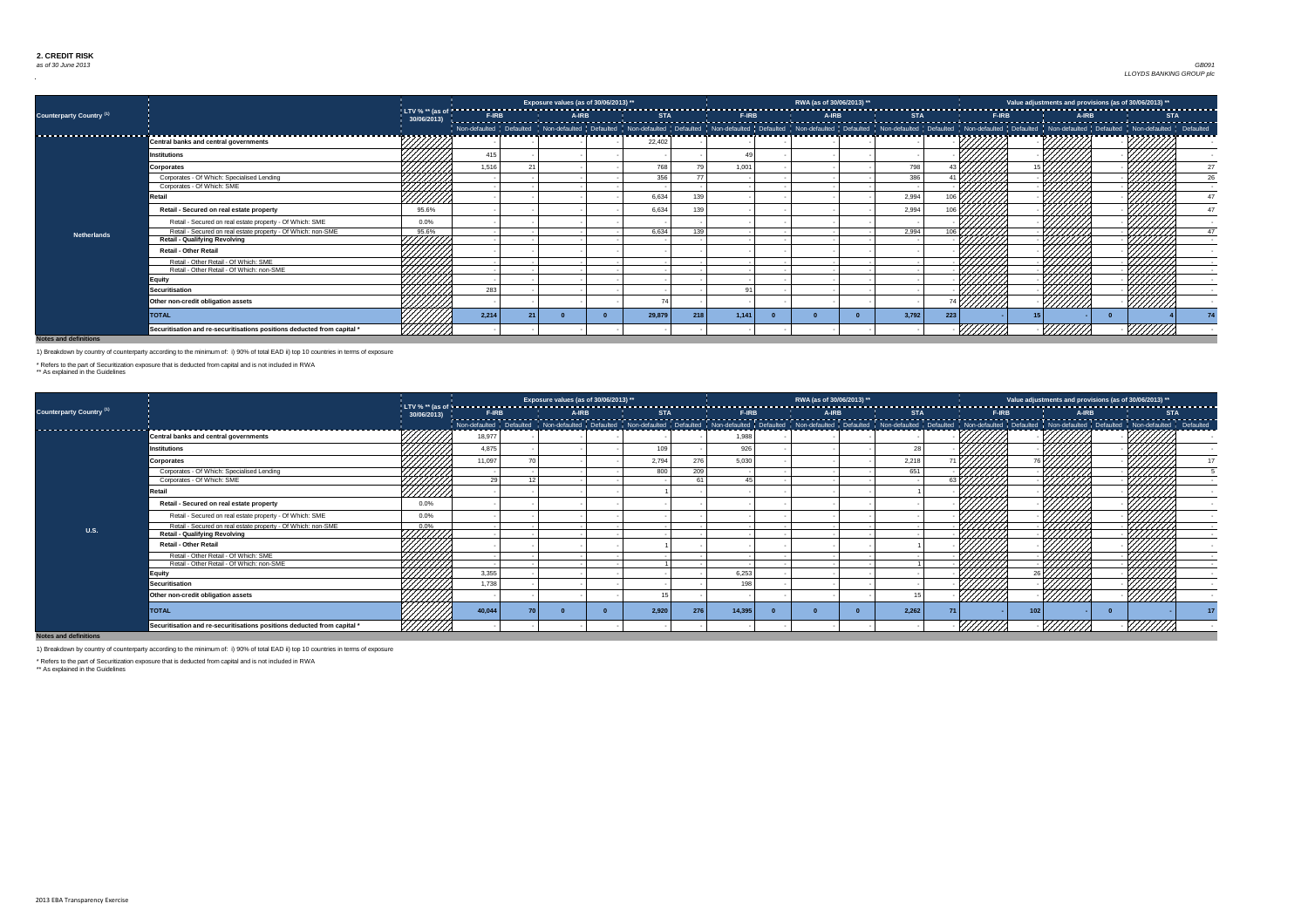### *as of 30 June 2013* Jun-13 Country 0 Exposure 0 *GB091 LLOYDS BANKING GROUP plc*

**Notes and definitions**

|                                     |                                                                         |                  |  | Exposure values (as of 30/06/2013) ** |       |       |       |  | RWA (as of 30/06/2013) ** |       |                                                                                                                                                                                                                                |                    |                  | Value adjustments and provisions (as of 30/06/2013) ** |     |     |     |       |
|-------------------------------------|-------------------------------------------------------------------------|------------------|--|---------------------------------------|-------|-------|-------|--|---------------------------|-------|--------------------------------------------------------------------------------------------------------------------------------------------------------------------------------------------------------------------------------|--------------------|------------------|--------------------------------------------------------|-----|-----|-----|-------|
| Counterparty Country <sup>(1)</sup> |                                                                         | 30/06/2013)      |  |                                       |       |       |       |  |                           |       | The Condition of the Condition of the Condition of the Condition of the Condition of the Condition of the Condition of the Condition of the Condition of the Condition of the Condition of the Condition of the Condition of t |                    |                  |                                                        |     |     |     |       |
|                                     |                                                                         |                  |  |                                       |       |       |       |  |                           |       |                                                                                                                                                                                                                                |                    |                  |                                                        |     |     |     |       |
|                                     | <b>Central banks and central governments</b>                            | a za za za za za |  |                                       |       |       |       |  |                           |       |                                                                                                                                                                                                                                |                    |                  |                                                        |     |     |     |       |
|                                     | <b>Institutions</b>                                                     |                  |  |                                       |       |       |       |  |                           |       |                                                                                                                                                                                                                                |                    |                  |                                                        |     |     |     |       |
|                                     | <b>Corporates</b>                                                       |                  |  |                                       |       | 1,632 | 8,451 |  |                           |       | 1,349                                                                                                                                                                                                                          |                    |                  |                                                        |     |     |     | 8,655 |
|                                     | Corporates - Of Which: Specialised Lending                              | 44444            |  |                                       |       | 467   | 6,776 |  |                           |       | 467                                                                                                                                                                                                                            | 1.165              |                  |                                                        |     |     |     | 5,772 |
|                                     | Corporates - Of Which: SME                                              |                  |  |                                       |       | 631   | 1.650 |  |                           |       | 715                                                                                                                                                                                                                            | 1.703 <sub>l</sub> |                  |                                                        |     |     |     | 2,678 |
|                                     | रेetail                                                                 | 77777            |  | 5,237                                 | 1,499 | 1,311 | 405   |  | 5,780                     | 2,368 | 1,016                                                                                                                                                                                                                          | 554 h              |                  |                                                        |     |     |     | 220   |
|                                     | Retail - Secured on real estate property                                | 86.1%            |  | 5,237                                 | 1,499 | 371   |       |  | 5,780                     | 2,368 | 131                                                                                                                                                                                                                            |                    |                  |                                                        |     |     |     |       |
|                                     | Retail - Secured on real estate property - Of Which: SME                | $0.0\%$          |  |                                       |       |       |       |  |                           |       |                                                                                                                                                                                                                                |                    |                  |                                                        |     |     |     |       |
| <b>Ireland</b>                      | Retail - Secured on real estate property - Of Which: non-SME            | 86.1%            |  | 5,237                                 | 1,499 | 371   |       |  | 5,780                     | 2,368 | 131                                                                                                                                                                                                                            |                    | $14\overline{V}$ |                                                        |     |     |     |       |
|                                     | <b>Retail - Qualifying Revolving</b>                                    |                  |  |                                       |       |       |       |  |                           |       |                                                                                                                                                                                                                                |                    |                  |                                                        |     |     |     |       |
|                                     | <b>Retail - Other Retail</b>                                            |                  |  |                                       |       | 940   | 395   |  |                           |       | 884                                                                                                                                                                                                                            |                    |                  |                                                        |     |     |     |       |
|                                     | Retail - Other Retail - Of Which: SME                                   |                  |  |                                       |       |       |       |  |                           |       |                                                                                                                                                                                                                                |                    |                  |                                                        |     |     |     |       |
|                                     | Retail - Other Retail - Of Which: non-SME                               |                  |  |                                       |       | 938   | 393   |  |                           |       | 883                                                                                                                                                                                                                            |                    |                  |                                                        |     |     |     | 163   |
|                                     | <b>Equity</b>                                                           |                  |  |                                       |       |       |       |  |                           |       |                                                                                                                                                                                                                                |                    |                  |                                                        |     |     |     |       |
|                                     | <b>Securitisation</b>                                                   |                  |  |                                       |       |       |       |  |                           |       |                                                                                                                                                                                                                                |                    |                  |                                                        |     |     |     |       |
|                                     | Other non-credit obligation assets                                      |                  |  |                                       |       |       |       |  |                           |       |                                                                                                                                                                                                                                |                    | 777777           |                                                        |     |     |     |       |
|                                     | <b>TOTAL</b>                                                            |                  |  | 5,237                                 | 1,499 | 2,975 | 8,856 |  | 5,780                     | 2,368 | 2,398                                                                                                                                                                                                                          | 3,448              |                  |                                                        | 842 | 236 | 387 | 8,875 |
|                                     | Securitisation and re-securitisations positions deducted from capital * |                  |  |                                       |       |       |       |  |                           |       |                                                                                                                                                                                                                                |                    |                  |                                                        |     |     |     |       |

|                                 |                                                                         |                                                                                                                                                                                                                                                                                                                                                                                    | Exposure values (as of 30/06/2013) ** |  | RWA (as of 30/06/2013) ** |                | Value adjustments and provisions (as of 30/06/2013) **                                                                                                                                                                         |                |
|---------------------------------|-------------------------------------------------------------------------|------------------------------------------------------------------------------------------------------------------------------------------------------------------------------------------------------------------------------------------------------------------------------------------------------------------------------------------------------------------------------------|---------------------------------------|--|---------------------------|----------------|--------------------------------------------------------------------------------------------------------------------------------------------------------------------------------------------------------------------------------|----------------|
| <b>Counterparty Country (1)</b> |                                                                         | 30/06/2013)                                                                                                                                                                                                                                                                                                                                                                        |                                       |  |                           |                |                                                                                                                                                                                                                                |                |
|                                 | Central banks and central governments                                   | ツフフフフフファ                                                                                                                                                                                                                                                                                                                                                                           |                                       |  |                           |                | Non-defaulted Defaulted Non-defaulted Defaulted Defaulted Non-defaulted Defaulted Non-defaulted Non-defaulted Defaulted Non-defaulted Non-defaulted Defaulted Non-defaulted Defaulted Defaulted Non-defaulted Defaulted Defaul |                |
|                                 | <b>Institutions</b>                                                     |                                                                                                                                                                                                                                                                                                                                                                                    |                                       |  |                           |                |                                                                                                                                                                                                                                |                |
|                                 | <b>Corporates</b>                                                       |                                                                                                                                                                                                                                                                                                                                                                                    |                                       |  |                           |                |                                                                                                                                                                                                                                |                |
|                                 | Corporates - Of Which: Specialised Lending                              |                                                                                                                                                                                                                                                                                                                                                                                    |                                       |  |                           |                |                                                                                                                                                                                                                                |                |
|                                 | Corporates - Of Which: SME                                              |                                                                                                                                                                                                                                                                                                                                                                                    |                                       |  |                           |                |                                                                                                                                                                                                                                |                |
|                                 | Retail                                                                  | HANNI K                                                                                                                                                                                                                                                                                                                                                                            |                                       |  |                           |                |                                                                                                                                                                                                                                |                |
|                                 | Retail - Secured on real estate property                                | $0.0\%$                                                                                                                                                                                                                                                                                                                                                                            |                                       |  |                           |                |                                                                                                                                                                                                                                |                |
|                                 | Retail - Secured on real estate property - Of Which: SME                | $0.0\%$                                                                                                                                                                                                                                                                                                                                                                            |                                       |  |                           |                |                                                                                                                                                                                                                                |                |
| #N/A                            | Retail - Secured on real estate property - Of Which: non-SME            |                                                                                                                                                                                                                                                                                                                                                                                    |                                       |  |                           |                |                                                                                                                                                                                                                                |                |
|                                 | <b>Retail - Qualifying Revolving</b>                                    | $\frac{1}{1}{\sqrt{1\frac{1}{1\frac{1}{1\frac{1}{1\frac{1}{1\frac{1}{1\frac{1}{1\frac{1}{1\frac{1}{1\frac{1}{1\frac{1}{1\frac{1}{1\frac{1}{1\frac{1}{1\frac{1}{1\frac{1}{1\frac{1}{1\frac{1}{1\frac{1}{1\frac{1}{1\frac{1}{1\frac{1}{1\frac{1}{1\frac{1}{1\frac{1}{1\frac{1}{1\frac{1}{1\frac{1}{1\frac{1}{1\frac{1}{1\frac{1}{1\frac{1}{1\frac{1}{1\frac{1}{1\frac{1}{1\frac{1}{$ |                                       |  |                           |                |                                                                                                                                                                                                                                |                |
|                                 | <b>Retail - Other Retail</b>                                            |                                                                                                                                                                                                                                                                                                                                                                                    |                                       |  |                           |                |                                                                                                                                                                                                                                |                |
|                                 | Retail - Other Retail - Of Which: SME                                   | HHHA<br>HHHA                                                                                                                                                                                                                                                                                                                                                                       |                                       |  |                           |                | HHHHH                                                                                                                                                                                                                          |                |
|                                 | Retail - Other Retail - Of Which: non-SME                               |                                                                                                                                                                                                                                                                                                                                                                                    |                                       |  |                           |                |                                                                                                                                                                                                                                |                |
|                                 | <b>Equity</b>                                                           |                                                                                                                                                                                                                                                                                                                                                                                    |                                       |  |                           |                |                                                                                                                                                                                                                                |                |
|                                 | <b>Securitisation</b>                                                   | 444441<br>444447                                                                                                                                                                                                                                                                                                                                                                   |                                       |  |                           |                |                                                                                                                                                                                                                                |                |
|                                 | Other non-credit obligation assets                                      |                                                                                                                                                                                                                                                                                                                                                                                    |                                       |  |                           | <u>///////</u> | <u>VIIIIIA</u>                                                                                                                                                                                                                 | <u>///////</u> |
|                                 | <b>TOTAL</b>                                                            |                                                                                                                                                                                                                                                                                                                                                                                    |                                       |  |                           |                |                                                                                                                                                                                                                                |                |
|                                 | Securitisation and re-securitisations positions deducted from capital * | <u> УНИН</u>                                                                                                                                                                                                                                                                                                                                                                       |                                       |  |                           |                |                                                                                                                                                                                                                                |                |
| Notes and definitions           |                                                                         |                                                                                                                                                                                                                                                                                                                                                                                    |                                       |  |                           |                |                                                                                                                                                                                                                                |                |

**Notes and definitions**

1) Breakdown by country of counterparty according to the minimum of: i) 90% of total EAD ii) top 10 countries in terms of exposure

\* Refers to the part of Securitization exposure that is deducted from capital and is not included in RWA

\*\* As explained in the Guidelines

1) Breakdown by country of counterparty according to the minimum of: i) 90% of total EAD ii) top 10 countries in terms of exposure

\* Refers to the part of Securitization exposure that is deducted from capital and is not included in RWA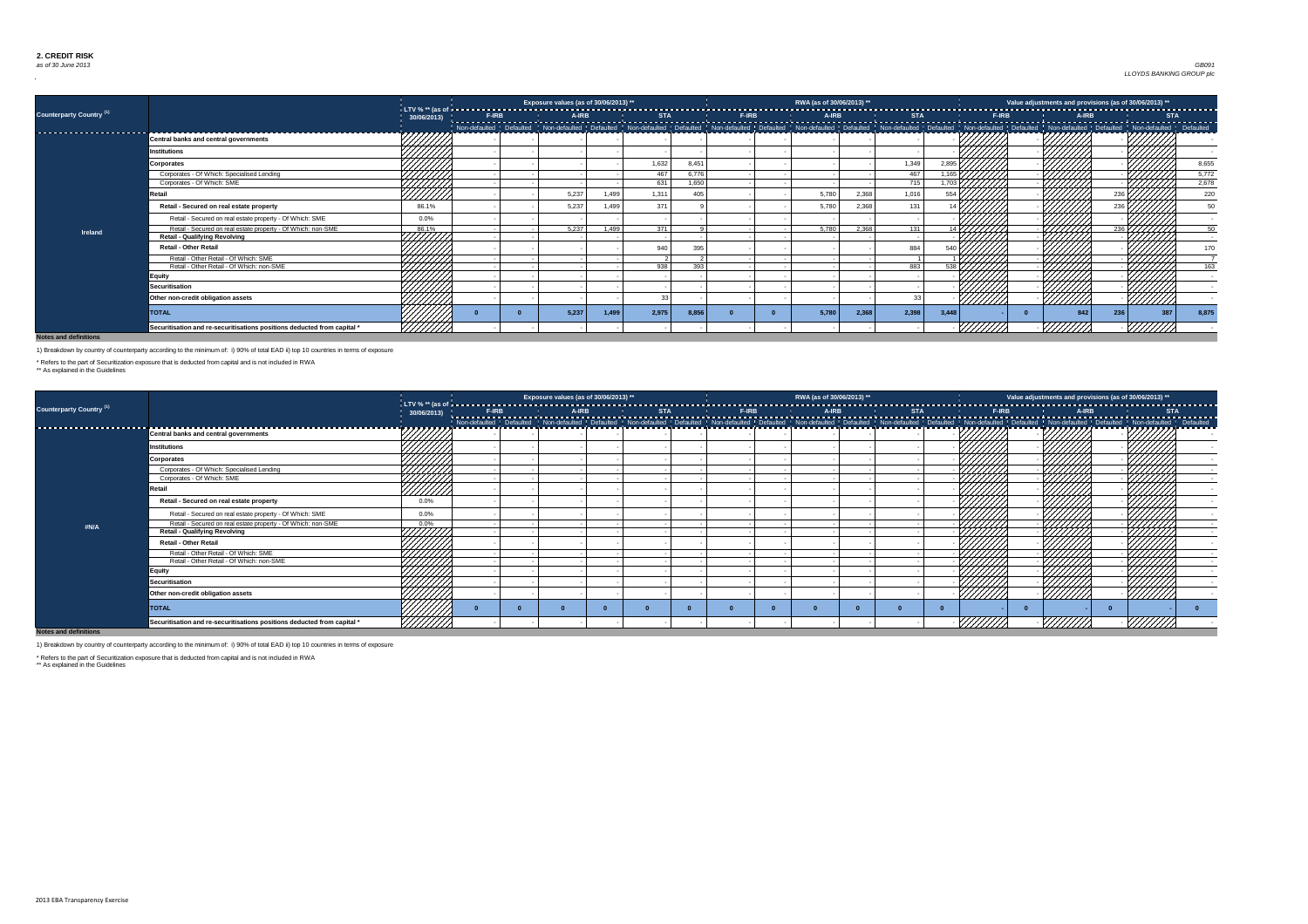#### **3. SECURITISATION SUMMARY**

|                                          |        | Exposure Value as of 31/12/2012   Exposure Value as of 30/06/2013 |
|------------------------------------------|--------|-------------------------------------------------------------------|
| <b>Banking Book</b>                      | 24,977 | 17,126                                                            |
| Trading Book (excl. correlation trading) | 190    | 111                                                               |
| <b>Correlation Trading Portfolio</b>     |        |                                                                   |
| Total                                    | 25,167 | 17,236                                                            |

**Explanatory footnotes**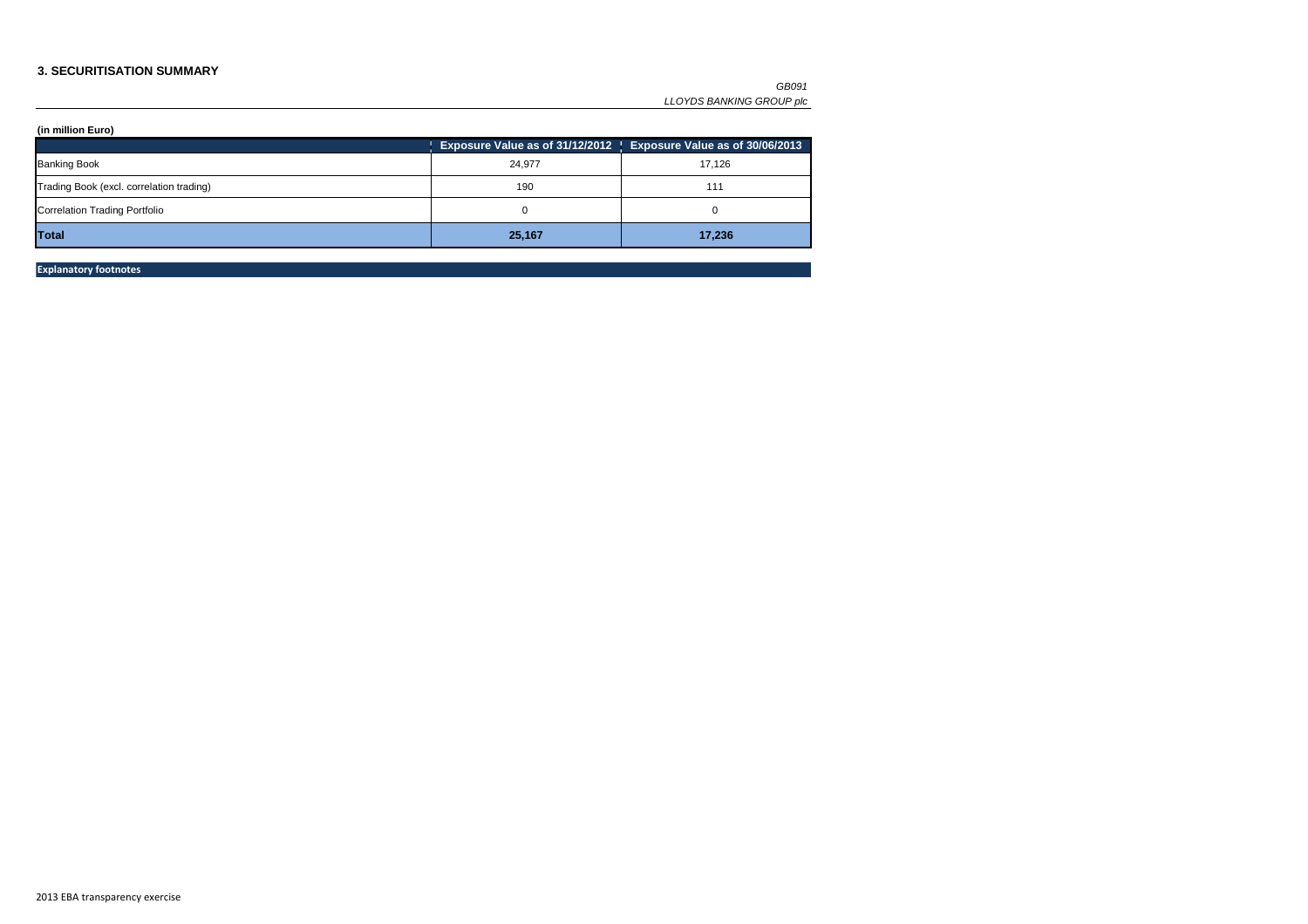#### **4. MARKET RISK**

|                                |             | 31/12/2012                                   | 30/06/2013                                  |           |  |
|--------------------------------|-------------|----------------------------------------------|---------------------------------------------|-----------|--|
|                                |             | <b>TOTAL RISK EXPOSURE!</b><br><b>AMOUNT</b> | <b>TOTAL RISK</b><br><b>EXPOSURE AMOUNT</b> |           |  |
|                                | <b>SA</b>   | <b>IM</b>                                    | <b>SA</b>                                   | <b>IM</b> |  |
| <b>Traded Debt Instruments</b> | 2,174       | 5,819                                        | 1,519                                       | 3,453     |  |
| TDI - General risk             | 1,967       | 4,870                                        | 1,361                                       | 3,017     |  |
| TDI - Specific risk            | 207         | 948                                          | 158                                         | 436       |  |
| Equities                       | 50          | 0                                            | 19                                          | 0         |  |
| Equities - General risk        | 50          | 0                                            | 19                                          | 0         |  |
| Equities - Specific risk       | $\mathbf 0$ | 0                                            | $\mathbf{0}$                                | 0         |  |
| Foreign exchange risk          | 356         | 520                                          | 628                                         | 758       |  |
| Commodities risk               | 6           | 0                                            | 0                                           | 0         |  |

**Explanatory footnotes**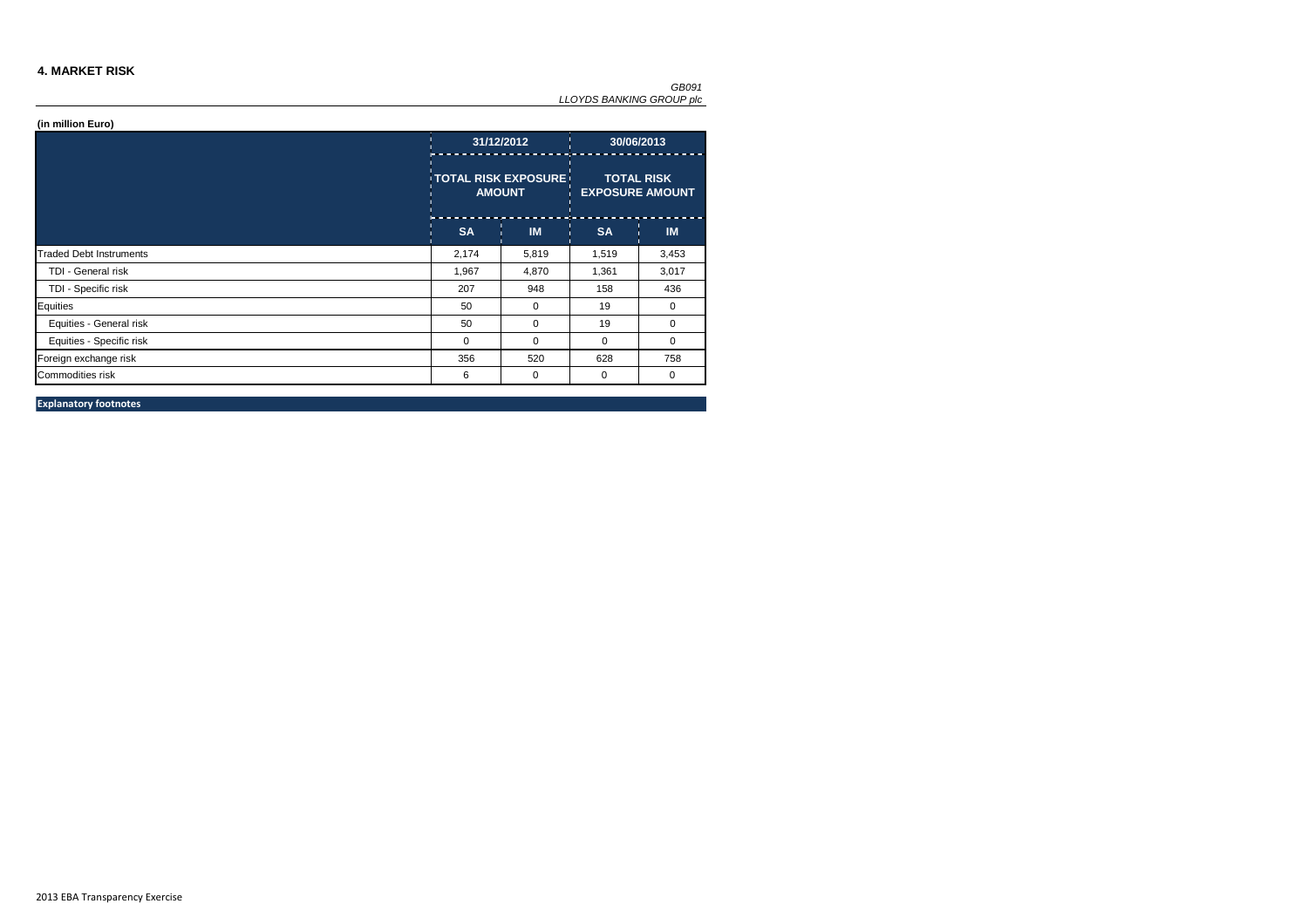as of 31 December 2012

*GB091 LLOYDS BANKING GROUP plc*

| (in million Euro)                                            |                                   |                                               |                                                                                             |                                                    |                                                                                               |                                                                             |                                                                                                      |                                                                                                                    |                                                                                                                    |
|--------------------------------------------------------------|-----------------------------------|-----------------------------------------------|---------------------------------------------------------------------------------------------|----------------------------------------------------|-----------------------------------------------------------------------------------------------|-----------------------------------------------------------------------------|------------------------------------------------------------------------------------------------------|--------------------------------------------------------------------------------------------------------------------|--------------------------------------------------------------------------------------------------------------------|
| <b>Residual</b>                                              |                                   |                                               | <b>GROSS DIRECT LONG EXPOSURES</b><br>(accounting value gross of provisions) <sup>(1)</sup> |                                                    | (gross exposures (long) net of cash short positions of sovereign debt to other counterparties | <b>NET DIRECT POSITIONS</b><br>only where there is a maturity matching) (1) | <b>DIRECT SOVEREIGN</b><br><b>EXPOSURES IN</b><br>DERIVATIVES <sup>(1)</sup>                         | <b>INDIRECT SOVEREIGN</b><br>EXPOSURES <sup>(3)</sup><br>(on and off balance sheet)                                |                                                                                                                    |
| <b>Maturity</b>                                              | <b>Country /</b><br><b>Region</b> |                                               | of which: loans and<br>advances                                                             |                                                    | book                                                                                          | of which: FVO<br>through profit&loss)<br>banking book<br>(FVO)              | of which: AFS banking (designated at fair value of which: Financial assets<br>held for trading $(2)$ | Net position at fair values<br>(Derivatives with positive fair<br>value + Derivatives with<br>negative fair value) | Net position at fair values<br>(Derivatives with positive fair<br>value + Derivatives with<br>negative fair value) |
| $[0 - 3M]$<br>$[3M - 1Y]$<br>$[1Y - 2Y]$                     |                                   | $\mathbf{0}$<br>$\overline{0}$<br>$\mathbf 0$ | $\mathbf 0$<br>$\overline{0}$<br>$\overline{0}$                                             | $\mathbf{0}$<br>$\Omega$<br>0                      | $\overline{0}$<br>$\overline{0}$<br>$\overline{0}$                                            | $\overline{0}$<br>$\overline{0}$<br>$\overline{0}$                          | $\overline{0}$<br>$\mathbf 0$<br>$\mathbf 0$                                                         | $\mathbf 0$<br>$\overline{0}$<br>$\overline{0}$                                                                    | $\overline{0}$<br>$\Omega$<br>$\mathbf 0$                                                                          |
| $[2Y - 3Y]$<br>$[3Y - 5Y]$<br>$[5Y - 10Y]$<br>$[10Y - more]$ | Austria                           | $\mathbf 0$<br>2<br>$\Omega$<br>$\Omega$      | $\overline{0}$<br>$\overline{2}$<br>$\mathbf 0$<br>$\mathbf 0$                              | 0<br>$\overline{2}$<br>0<br>0                      | $\overline{0}$<br>0<br>0<br>0                                                                 | $\overline{0}$<br>$\mathbf 0$<br>$\mathbf 0$<br>$\mathbf 0$                 | $\mathbf{0}$<br>$\Omega$<br>$\mathbf 0$<br>$\mathbf 0$                                               | $\mathbf 0$<br>$\overline{0}$<br>$\overline{0}$<br>$\overline{0}$                                                  | $\overline{0}$<br>$\mathbf 0$<br>$\mathbf 0$<br>$\mathbf 0$                                                        |
| <b>Total</b><br>$[0 - 3M]$<br>$[3M - 1Y]$                    |                                   | $\overline{2}$<br>$\Omega$<br>$\mathbf 0$     | 2 <sup>1</sup><br>$\mathbf 0$<br>$\overline{0}$                                             | 2 <sup>1</sup><br>$\Omega$<br>$\Omega$             | $\bf{0}$<br>0<br>0                                                                            | $\mathbf{0}$<br>$\mathbf 0$<br>$\overline{0}$                               | $\Omega$<br>0<br>$\mathbf 0$                                                                         | $\Omega$<br>$\overline{0}$<br>$\overline{0}$                                                                       | $\mathbf{0}$<br>$\Omega$<br>0                                                                                      |
| $[1Y - 2Y]$<br>$[2Y - 3Y]$<br>$[3Y - 5Y]$                    | Belgium                           | $\overline{0}$<br>$\mathbf 0$<br>$\Omega$     | $\overline{0}$<br>$\mathbf 0$<br>$\overline{0}$                                             | $\Omega$<br>$\overline{0}$<br>0                    | $\Omega$<br>$\mathbf 0$<br>0                                                                  | $\overline{0}$<br>$\mathbf 0$<br>$\mathbf 0$                                | 0<br>$\mathbf 0$<br>0                                                                                | $\overline{0}$<br>$\overline{0}$<br>$\overline{0}$                                                                 | $\Omega$<br>$\Omega$<br>$\mathbf 0$                                                                                |
| $[5Y - 10Y]$<br>$[10Y - more]$<br><b>Total</b>               |                                   | $\mathbf 0$<br>$\mathbf 0$<br>$\Omega$        | $\overline{0}$<br>$\overline{0}$                                                            | 0<br>0<br>n                                        | $\mathbf 0$<br>0<br>$\Omega$                                                                  | $\mathbf 0$<br>$\overline{0}$<br>$\mathbf{0}$                               | 0<br>$\mathbf 0$<br>-0                                                                               | $\overline{0}$<br>$\overline{0}$                                                                                   | $\mathbf 0$<br>$\mathbf 0$<br>$\mathbf{0}$                                                                         |
| $[0 - 3M]$<br>$[3M - 1Y]$<br>$[1Y - 2Y]$                     |                                   | $\mathbf{0}$<br>$\Omega$<br>$\mathbf 0$       | $\mathbf{0}$<br>$\mathbf 0$<br>$\overline{0}$<br>$\mathbf 0$                                | $\Omega$<br>$\Omega$<br>$\Omega$                   | $\mathbf 0$<br>0<br>$\mathbf{0}$                                                              | $\mathbf 0$<br>$\overline{0}$<br>$\overline{0}$                             | $\mathbf 0$<br>$\mathbf 0$<br>$\overline{0}$                                                         | $\overline{0}$<br>$\overline{0}$<br>$\overline{0}$                                                                 | $\mathbf 0$<br>$\Omega$<br>$\mathbf 0$                                                                             |
| $[2Y - 3Y]$<br>$[3Y - 5Y]$                                   | <b>Bulgaria</b>                   | $\overline{0}$<br>0                           | $\overline{0}$<br>0                                                                         | $\Omega$<br>$\sigma$                               | $\mathbf{0}$<br>0                                                                             | $\mathbf 0$<br>0                                                            | $\mathbf{0}$<br>0                                                                                    | $\overline{0}$<br>0                                                                                                | $\mathbf 0$<br>0                                                                                                   |
| $[5Y - 10Y]$<br>$[10Y - more]$<br><b>Total</b>               |                                   | $\mathbf 0$<br>$\mathbf 0$<br>$\mathbf{0}$    | $\overline{0}$<br>$\overline{0}$<br>$\mathbf{0}$                                            | $\overline{0}$<br>0<br>$\mathbf{0}$                | $\overline{0}$<br>$\mathbf 0$<br>$\mathbf{0}$                                                 | $\overline{0}$<br>$\mathbf 0$<br>$\mathbf{0}$                               | $\mathbf 0$<br>$\mathbf 0$<br>$\mathbf{0}$                                                           | $\overline{0}$<br>$\overline{0}$<br>$\mathbf{0}$                                                                   | $\overline{0}$<br>$\mathbf 0$<br>$\mathbf{0}$                                                                      |
| $[0 - 3M]$<br>$[3M - 1Y]$<br>$[1Y - 2Y]$                     | Cyprus                            | 0<br>$\mathbf 0$<br>$\overline{0}$            | $\mathbf 0$<br>$\overline{0}$<br>$\overline{0}$                                             | 0<br>$\mathbf 0$<br>$\overline{0}$                 | $\mathbf 0$<br>$\mathbf 0$<br>$\mathbf 0$                                                     | $\mathbf 0$<br>$\mathbf 0$<br>$\overline{0}$                                | $\mathbf 0$<br>$\mathbf 0$<br>$\mathbf 0$                                                            | $\overline{0}$<br>$\overline{0}$<br>$\overline{0}$                                                                 | $\mathbf 0$<br>$\mathbf 0$<br>$\overline{0}$                                                                       |
| $[2Y - 3Y]$<br>$[3Y - 5Y]$<br>$[5Y - 10Y]$                   |                                   | $\overline{0}$<br>$\mathbf 0$<br>$\mathbf 0$  | $\overline{0}$<br>$\overline{0}$<br>$\overline{0}$                                          | $\overline{0}$<br>$\overline{0}$<br>$\overline{0}$ | $\overline{0}$<br>$\overline{0}$<br>$\overline{0}$                                            | $\overline{0}$<br>$\overline{0}$<br>$\overline{0}$                          | $\mathbf 0$<br>$\mathbf 0$<br>$\mathbf 0$                                                            | $\overline{0}$<br>$\overline{0}$<br>$\overline{0}$                                                                 | $\overline{0}$<br>$\mathbf 0$<br>$\overline{0}$                                                                    |
| [10Y - more ]<br><b>Total</b>                                |                                   | $\overline{0}$<br>$\mathbf{0}$                | $\overline{0}$<br>$\mathbf{0}$                                                              | 0<br>$\mathbf{0}$                                  | $\overline{0}$<br>$\mathbf{0}$                                                                | $\boldsymbol{0}$<br>$\mathbf{0}$                                            | $\mathbf 0$<br>$\bf{0}$                                                                              | $\overline{0}$<br>$\mathbf{0}$                                                                                     | $\overline{0}$<br>$\mathbf{0}$                                                                                     |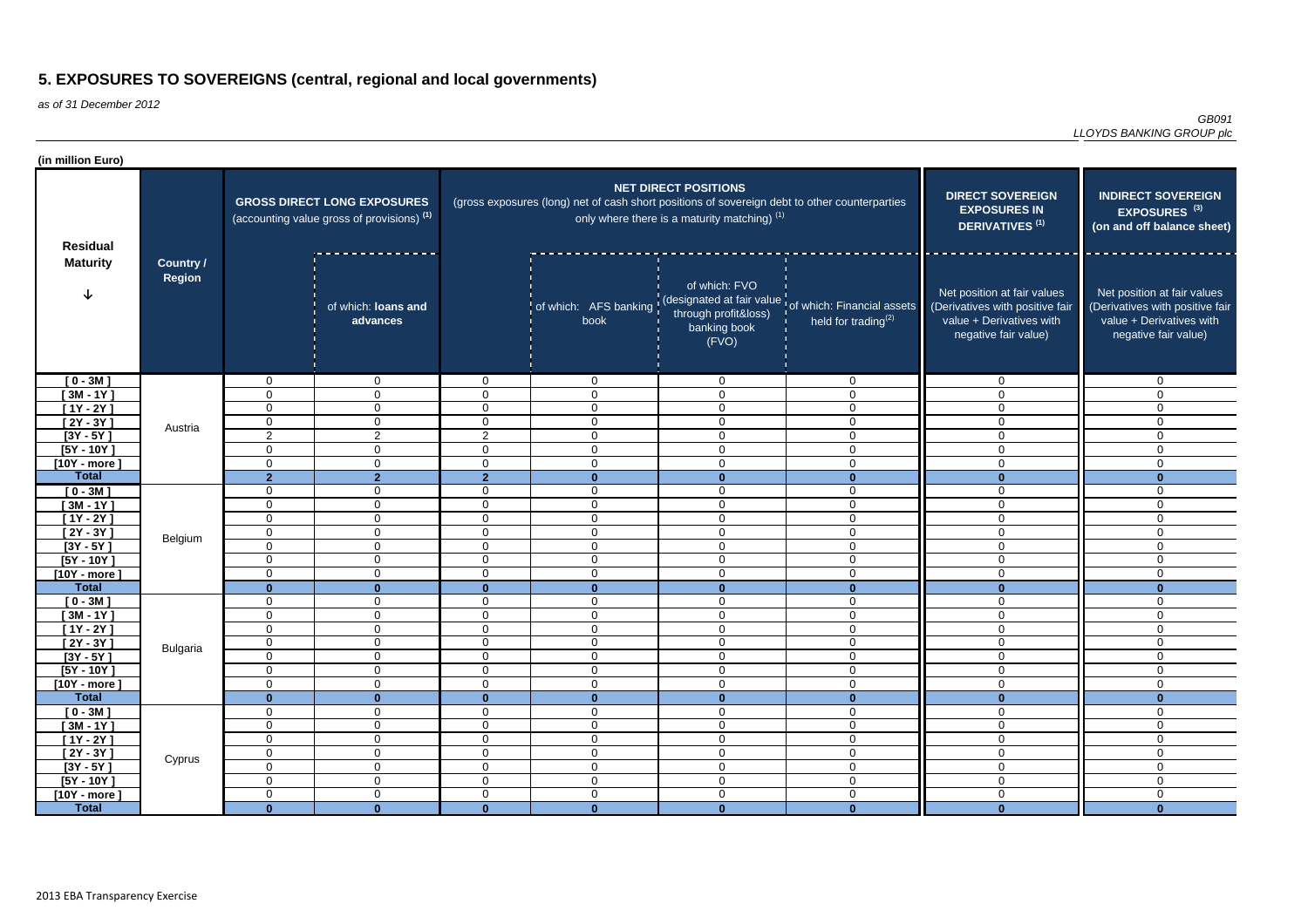| (in million Euro)             |                            |                            |                                                                                             |                                  |                                                                                               |                                                                               |                                                                                                      |                                                                                                                    |                                                                                                                    |
|-------------------------------|----------------------------|----------------------------|---------------------------------------------------------------------------------------------|----------------------------------|-----------------------------------------------------------------------------------------------|-------------------------------------------------------------------------------|------------------------------------------------------------------------------------------------------|--------------------------------------------------------------------------------------------------------------------|--------------------------------------------------------------------------------------------------------------------|
| <b>Residual</b>               |                            |                            | <b>GROSS DIRECT LONG EXPOSURES</b><br>(accounting value gross of provisions) <sup>(1)</sup> |                                  | (gross exposures (long) net of cash short positions of sovereign debt to other counterparties | <b>NET DIRECT POSITIONS</b><br>only where there is a maturity matching) $(1)$ | <b>DIRECT SOVEREIGN</b><br><b>EXPOSURES IN</b><br>DERIVATIVES <sup>(1)</sup>                         | <b>INDIRECT SOVEREIGN</b><br>EXPOSURES <sup>(3)</sup><br>(on and off balance sheet)                                |                                                                                                                    |
| <b>Maturity</b><br>$[0 - 3M]$ | <b>Country /</b><br>Region |                            | of which: loans and<br>advances                                                             |                                  | book                                                                                          | of which: FVO<br>through profit&loss)<br>banking book<br>(FVO)                | of which: AFS banking (designated at fair value of which: Financial assets<br>held for trading $(2)$ | Net position at fair values<br>(Derivatives with positive fair<br>value + Derivatives with<br>negative fair value) | Net position at fair values<br>(Derivatives with positive fair<br>value + Derivatives with<br>negative fair value) |
|                               |                            | $\mathbf 0$                | $\mathbf{0}$                                                                                | $\overline{0}$                   | $\overline{0}$                                                                                | $\mathbf 0$                                                                   | $\overline{0}$                                                                                       | $\overline{0}$                                                                                                     | $\overline{0}$                                                                                                     |
| $[3M - 1Y]$                   |                            | 0                          | $\mathbf 0$                                                                                 | $\overline{0}$                   | $\mathbf 0$                                                                                   | $\Omega$                                                                      | $\mathbf 0$                                                                                          | $\overline{0}$                                                                                                     | $\mathbf{0}$                                                                                                       |
| $[1Y - 2Y]$                   | Czech Republic             | 0                          | $\mathbf 0$                                                                                 | $\overline{0}$                   | $\mathbf 0$                                                                                   | $\Omega$                                                                      | $\mathbf 0$                                                                                          | $\overline{0}$                                                                                                     | $\Omega$                                                                                                           |
| $[2Y - 3Y]$                   |                            | $\mathbf 0$                | $\mathbf 0$                                                                                 | 0                                | $\mathbf 0$                                                                                   | $\Omega$                                                                      | $\mathbf 0$                                                                                          | $\mathbf 0$                                                                                                        | $\mathbf{0}$                                                                                                       |
| $[3Y - 5Y]$                   |                            | $\mathbf 0$                | $\mathbf 0$                                                                                 | $\overline{0}$                   | $\overline{0}$                                                                                | $\Omega$                                                                      | $\mathbf 0$                                                                                          | $\overline{0}$                                                                                                     | $\Omega$                                                                                                           |
| $[5Y - 10Y]$                  |                            | 0                          | $\mathbf 0$                                                                                 | $\overline{0}$                   | $\overline{0}$                                                                                | $\Omega$                                                                      | $\mathbf 0$                                                                                          | $\overline{0}$                                                                                                     | $\Omega$                                                                                                           |
| $[10Y - more]$                |                            | 0                          | $\overline{0}$                                                                              | $\overline{0}$                   | $\mathbf 0$                                                                                   | $\Omega$                                                                      | $\mathbf 0$                                                                                          | $\Omega$                                                                                                           | $\mathbf{0}$                                                                                                       |
| <b>Total</b>                  |                            | $\mathbf{0}$               | $\Omega$                                                                                    | $\mathbf{0}$                     | $\Omega$                                                                                      | $\Omega$                                                                      | $\Omega$                                                                                             | <sup>0</sup>                                                                                                       | $\mathbf{0}$                                                                                                       |
| $[0 - 3M]$                    |                            | $\mathbf 0$                | $\overline{0}$                                                                              | $\overline{0}$                   | $\overline{0}$<br>$\mathbf 0$                                                                 | $\mathbf 0$                                                                   | $\mathbf 0$                                                                                          | $\overline{0}$                                                                                                     | $\Omega$                                                                                                           |
| $[3M - 1Y]$                   |                            | $\mathbf 0$                | $\overline{0}$                                                                              | $\overline{0}$<br>$\overline{0}$ |                                                                                               | $\overline{0}$                                                                | $\overline{0}$                                                                                       | $\overline{0}$<br>$\overline{0}$                                                                                   | $\mathbf 0$                                                                                                        |
| $[1Y - 2Y]$                   |                            | $\mathbf 0$<br>$\mathbf 0$ | $\mathbf{0}$<br>$\mathbf 0$                                                                 | $\overline{0}$                   | $\mathbf 0$<br>$\overline{0}$                                                                 | $\Omega$<br>$\mathbf 0$                                                       | $\mathbf 0$<br>$\mathbf 0$                                                                           | $\mathbf 0$                                                                                                        | 0<br>$\mathbf 0$                                                                                                   |
| $[2Y - 3Y]$<br>$[3Y - 5Y]$    | Denmark                    | $\mathbf 0$                | $\mathbf 0$                                                                                 | $\overline{0}$                   | $\overline{0}$                                                                                | $\Omega$                                                                      | $\overline{0}$                                                                                       | $\overline{0}$                                                                                                     | $\Omega$                                                                                                           |
| $[5Y - 10Y]$                  |                            | $\mathbf 0$                | $\mathbf 0$                                                                                 | $\overline{0}$                   | $\overline{0}$                                                                                | $\mathbf 0$                                                                   | $\overline{0}$                                                                                       | $\overline{0}$                                                                                                     | $\mathbf 0$                                                                                                        |
| $[10Y - more]$                |                            | $\mathbf 0$                | $\mathbf{0}$                                                                                | $\overline{0}$                   | $\overline{0}$                                                                                | $\mathbf 0$                                                                   | $\overline{0}$                                                                                       | $\overline{0}$                                                                                                     | $\overline{0}$                                                                                                     |
| <b>Total</b>                  |                            | $\mathbf{0}$               | $\mathbf{0}$                                                                                | $\bf{0}$                         | $\bf{0}$                                                                                      | $\bf{0}$                                                                      | $\mathbf{0}$                                                                                         | $\Omega$                                                                                                           | $\bf{0}$                                                                                                           |
| $[0 - 3M]$                    |                            | 0                          | $\mathbf 0$                                                                                 | $\mathbf 0$                      | $\mathbf 0$                                                                                   | $\Omega$                                                                      | $\mathbf 0$                                                                                          | $\mathbf 0$                                                                                                        | $\mathbf 0$                                                                                                        |
| $[3M - 1Y]$                   |                            | $\mathbf 0$                | $\mathbf 0$                                                                                 | $\overline{0}$                   | $\overline{0}$                                                                                | $\mathbf 0$                                                                   | $\overline{0}$                                                                                       | $\overline{0}$                                                                                                     | $\mathbf 0$                                                                                                        |
| $[1Y - 2Y]$                   |                            | $\mathbf 0$                | $\overline{0}$                                                                              | $\overline{0}$                   | $\overline{0}$                                                                                | $\overline{0}$                                                                | $\mathbf 0$                                                                                          | $\overline{0}$                                                                                                     | $\overline{0}$                                                                                                     |
| $[2Y - 3Y]$                   |                            | $\mathbf 0$                | $\overline{0}$                                                                              | $\mathbf 0$                      | $\mathbf 0$                                                                                   | $\Omega$<br>◡                                                                 | $\Omega$<br>◡                                                                                        | $\overline{0}$                                                                                                     | $\Omega$<br>ັບ                                                                                                     |
| $[3Y - 5Y]$                   | Estonia                    | $\overline{0}$             | $\mathbf 0$                                                                                 | $\overline{0}$                   | $\overline{0}$                                                                                | $\mathbf 0$                                                                   | $\overline{0}$                                                                                       | $\overline{0}$                                                                                                     | $\mathbf 0$                                                                                                        |
| $[5Y - 10Y]$                  |                            | $\mathbf 0$                | $\overline{0}$                                                                              | $\overline{0}$                   | $\overline{0}$                                                                                | $\mathbf 0$                                                                   | $\mathbf 0$                                                                                          | $\overline{0}$                                                                                                     | $\mathbf 0$                                                                                                        |
| $[10Y - more]$                |                            | $\mathbf 0$                | $\overline{0}$                                                                              | $\overline{0}$                   | $\mathbf 0$                                                                                   | $\mathbf 0$                                                                   | $\overline{0}$                                                                                       | $\overline{0}$                                                                                                     | $\overline{0}$                                                                                                     |
| <b>Total</b>                  |                            | $\mathbf{0}$               | $\mathbf{0}$                                                                                | $\mathbf{0}$                     | $\mathbf{0}$                                                                                  | $\mathbf{0}$                                                                  | $\mathbf{0}$                                                                                         | $\mathbf{0}$                                                                                                       | $\mathbf{0}$                                                                                                       |
| $[0 - 3M]$                    |                            | $\mathbf 0$                | $\overline{0}$                                                                              | $\overline{0}$                   | $\overline{0}$                                                                                | $\mathbf 0$                                                                   | $\overline{0}$                                                                                       | $\overline{0}$                                                                                                     | $\mathbf 0$                                                                                                        |
| $[3M - 1Y]$                   |                            | $\mathbf 0$                | $\overline{0}$                                                                              | $\mathbf 0$                      | $\overline{0}$                                                                                | $\mathbf 0$                                                                   | $\overline{0}$                                                                                       | $\overline{0}$                                                                                                     | $\mathbf 0$                                                                                                        |
| $[1Y - 2Y]$                   |                            | $\mathbf 0$                | $\overline{0}$                                                                              | $\overline{0}$                   | $\overline{0}$                                                                                | $\mathbf 0$                                                                   | $\overline{0}$                                                                                       | $\overline{0}$                                                                                                     | $\overline{0}$                                                                                                     |
| $[2Y - 3Y]$                   | Finland                    | $\boldsymbol{0}$           | $\mathbf 0$                                                                                 | $\overline{0}$                   | $\mathbf 0$                                                                                   | $\mathbf 0$                                                                   | $\overline{0}$                                                                                       | $\mathbf 0$                                                                                                        | $\mathbf 0$                                                                                                        |
| $[3Y - 5Y]$                   |                            | $\mathbf 0$                | $\overline{0}$                                                                              | $\overline{0}$                   | $\boldsymbol{0}$                                                                              | $\mathbf 0$                                                                   | $\boldsymbol{0}$                                                                                     | $\overline{0}$                                                                                                     | $\mathbf 0$                                                                                                        |
| $[5Y - 10Y]$                  |                            | $\mathbf 0$                | $\mathbf 0$                                                                                 | $\overline{0}$                   | $\overline{0}$                                                                                | $\mathbf 0$                                                                   | $\overline{0}$                                                                                       | $\overline{0}$                                                                                                     | $\mathbf 0$                                                                                                        |
| $[10Y - more]$                |                            | $\mathbf 0$                | $\mathbf 0$                                                                                 | $\overline{0}$                   | $\overline{0}$                                                                                | $\mathbf 0$                                                                   | $\overline{0}$                                                                                       | $\overline{0}$                                                                                                     | $\overline{0}$                                                                                                     |
| <b>Total</b>                  |                            | $\mathbf{0}$               | $\mathbf{0}$                                                                                | $\mathbf{0}$                     | $\mathbf{0}$                                                                                  | $\mathbf{0}$                                                                  | $\mathbf{0}$                                                                                         | $\mathbf{0}$                                                                                                       | $\mathbf{0}$                                                                                                       |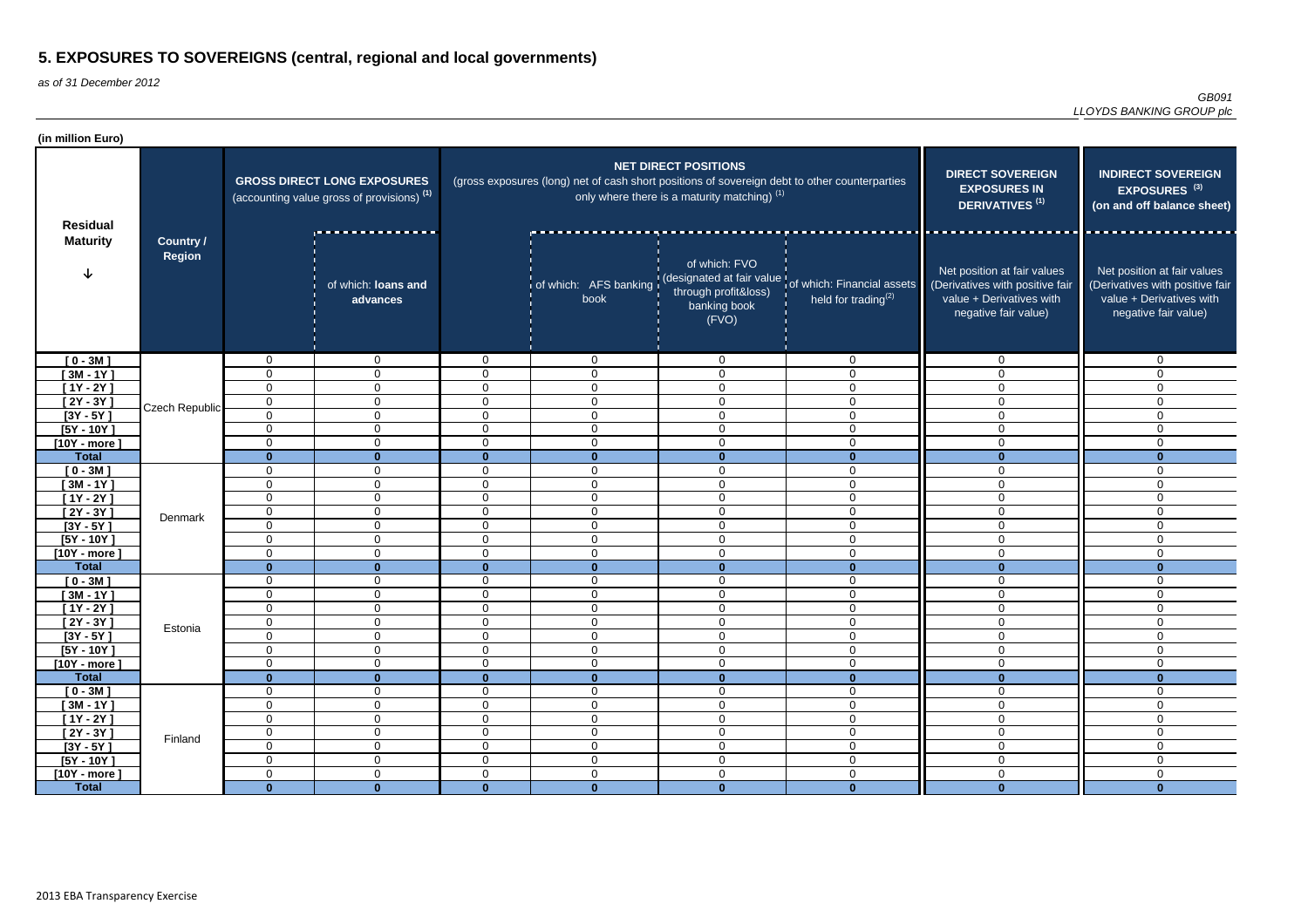| (in million Euro)              |                                   |                            |                                                                                             |                               |                                                                                               |                                                                               |                                                                                                         |                                                                                                                    |                                                                                                                    |
|--------------------------------|-----------------------------------|----------------------------|---------------------------------------------------------------------------------------------|-------------------------------|-----------------------------------------------------------------------------------------------|-------------------------------------------------------------------------------|---------------------------------------------------------------------------------------------------------|--------------------------------------------------------------------------------------------------------------------|--------------------------------------------------------------------------------------------------------------------|
| <b>Residual</b>                |                                   |                            | <b>GROSS DIRECT LONG EXPOSURES</b><br>(accounting value gross of provisions) <sup>(1)</sup> |                               | (gross exposures (long) net of cash short positions of sovereign debt to other counterparties | <b>NET DIRECT POSITIONS</b><br>only where there is a maturity matching) $(1)$ | <b>DIRECT SOVEREIGN</b><br><b>EXPOSURES IN</b><br><b>DERIVATIVES<sup>(1)</sup></b>                      | <b>INDIRECT SOVEREIGN</b><br>EXPOSURES <sup>(3)</sup><br>(on and off balance sheet)                                |                                                                                                                    |
| <b>Maturity</b>                | <b>Country /</b><br><b>Region</b> |                            | of which: loans and<br>advances                                                             |                               | book                                                                                          | of which: FVO<br>through profit&loss)<br>banking book<br>(FVO)                | of which: AFS banking (designated at fair value of which: Financial assets<br>held for trading $^{(2)}$ | Net position at fair values<br>(Derivatives with positive fair<br>value + Derivatives with<br>negative fair value) | Net position at fair values<br>(Derivatives with positive fair<br>value + Derivatives with<br>negative fair value) |
| $[0 - 3M]$                     |                                   | 0                          | $\overline{0}$                                                                              | $\overline{0}$                | $\overline{0}$                                                                                | $\Omega$                                                                      | $\overline{0}$                                                                                          | $\overline{0}$                                                                                                     | $\Omega$                                                                                                           |
| $[3M - 1Y]$                    |                                   | $\mathbf 0$                | $\mathbf{0}$                                                                                | $\Omega$                      | $\overline{0}$                                                                                | 0                                                                             | $\mathbf 0$                                                                                             | $\overline{0}$                                                                                                     | $\mathbf{0}$                                                                                                       |
| $[1Y - 2Y]$                    |                                   | $\Omega$                   | $\overline{0}$                                                                              | $\Omega$                      | $\mathbf 0$                                                                                   | $\mathbf 0$                                                                   | $\mathbf 0$                                                                                             | $\overline{0}$                                                                                                     | $\Omega$                                                                                                           |
| $[2Y - 3Y]$                    | France                            | 0                          | $\overline{0}$                                                                              | $\overline{0}$                | $\overline{0}$                                                                                | $\mathbf 0$                                                                   | $\mathbf 0$                                                                                             | $\overline{0}$                                                                                                     | $\Omega$                                                                                                           |
| $[3Y - 5Y]$                    |                                   | 0                          | $\overline{0}$                                                                              | $\overline{0}$                | $\overline{0}$                                                                                | $\mathbf 0$                                                                   | $\mathbf 0$                                                                                             | $\overline{0}$                                                                                                     | $\Omega$                                                                                                           |
| $[5Y - 10Y]$                   |                                   | $\Omega$                   | $\mathbf 0$                                                                                 | $\overline{0}$                | $\mathbf 0$                                                                                   | $\mathbf 0$                                                                   | $\mathbf 0$                                                                                             | 0                                                                                                                  | $\Omega$                                                                                                           |
| $[10Y - more]$                 |                                   | 0                          | $\overline{0}$                                                                              | $\mathbf 0$                   | $\mathbf 0$                                                                                   | $\overline{0}$                                                                | $\mathbf 0$                                                                                             | 0                                                                                                                  | $\mathbf{0}$                                                                                                       |
| <b>Total</b>                   |                                   | $\bf{0}$                   | $\mathbf{0}$                                                                                | $\mathbf{0}$                  | $\bf{0}$                                                                                      | $\bf{0}$                                                                      | $\bf{0}$                                                                                                | U                                                                                                                  | $\bf{0}$                                                                                                           |
| $[0 - 3M]$                     |                                   | 0                          | $\overline{0}$                                                                              | $\overline{0}$                | $\overline{0}$                                                                                | $\mathbf 0$                                                                   | $\mathbf 0$                                                                                             | $\overline{0}$                                                                                                     | $\mathbf{0}$                                                                                                       |
| $[3M - 1Y]$                    |                                   | 151                        | $\mathbf 0$                                                                                 | 151                           | $\mathbf 0$                                                                                   | $\Omega$                                                                      | 151                                                                                                     | 0                                                                                                                  | $\mathbf 0$                                                                                                        |
| $[1Y - 2Y]$                    |                                   | $5\phantom{.0}$            | $\overline{0}$                                                                              | 5                             | $\mathbf 0$                                                                                   | $\mathbf 0$                                                                   | 5                                                                                                       | 0                                                                                                                  | $\mathbf{0}$                                                                                                       |
| $[2Y - 3Y]$                    | Germany                           | 11                         | $\overline{0}$                                                                              | 11                            | $\mathbf 0$                                                                                   | $\mathbf 0$                                                                   | 11                                                                                                      | $\mathbf 0$                                                                                                        | $\Omega$                                                                                                           |
| $[3Y - 5Y]$                    |                                   | $\overline{2}$             | $\overline{0}$                                                                              | $\overline{2}$                | $\overline{0}$                                                                                | $\mathbf 0$                                                                   | $\overline{2}$                                                                                          | $\overline{0}$                                                                                                     | $\Omega$                                                                                                           |
| $[5Y - 10Y]$                   |                                   | 127                        | $\mathbf 0$                                                                                 | 127                           | 126                                                                                           | $\mathbf 0$                                                                   |                                                                                                         | $\overline{0}$                                                                                                     | $\Omega$                                                                                                           |
| $[10Y - more]$                 |                                   | $\mathbf 0$                | $\mathbf 0$                                                                                 | $\overline{0}$                | $\overline{0}$                                                                                | $\mathbf 0$                                                                   | $\mathbf 0$                                                                                             | $\overline{0}$                                                                                                     | $\mathbf 0$                                                                                                        |
| <b>Total</b>                   |                                   | 296                        | $\mathbf{0}$                                                                                | 296                           | $\overline{126}$                                                                              | $\mathbf{0}$                                                                  | $\frac{1}{170}$                                                                                         | $\mathbf{0}$                                                                                                       | $\mathbf{0}$                                                                                                       |
| $[0 - 3M]$                     |                                   | $\mathbf 0$                | $\mathbf 0$                                                                                 | $\mathbf 0$                   | $\overline{0}$                                                                                | $\overline{0}$                                                                | $\mathbf 0$                                                                                             | $\overline{0}$                                                                                                     | $\mathbf 0$                                                                                                        |
| $[3M - 1Y]$                    |                                   | 0                          | $\overline{0}$                                                                              | $\overline{0}$                | $\overline{0}$                                                                                | $\mathbf 0$                                                                   | $\mathbf 0$                                                                                             | $\overline{0}$                                                                                                     | $\mathbf{0}$                                                                                                       |
| $[1Y - 2Y]$                    |                                   | $\mathbf 0$                | $\overline{0}$                                                                              | 0                             | $\mathbf 0$<br>$\Omega$                                                                       | $\Omega$<br>$\Omega$                                                          | $\mathbf 0$<br>$\Omega$                                                                                 | $\overline{0}$                                                                                                     | 0                                                                                                                  |
| $[2Y - 3Y]$                    | Greece                            | 0                          | $\pmb{0}$                                                                                   | $\mathbf 0$                   | v                                                                                             | ◡                                                                             | v                                                                                                       | $\overline{0}$                                                                                                     | $\mathbf 0$                                                                                                        |
| $[3Y - 5Y]$                    |                                   | $\Omega$                   | $\overline{0}$<br>$\mathbf 0$                                                               | $\overline{0}$<br>$\mathbf 0$ | $\overline{0}$                                                                                | $\mathbf 0$                                                                   | $\overline{0}$                                                                                          | $\overline{0}$<br>$\overline{0}$                                                                                   | $\mathbf 0$<br>$\mathbf 0$                                                                                         |
| $[5Y - 10Y]$                   |                                   | $\mathbf 0$                | $\mathbf 0$                                                                                 | $\mathbf 0$                   | $\overline{0}$<br>$\overline{0}$                                                              | $\overline{0}$<br>$\overline{0}$                                              | $\overline{0}$<br>$\overline{0}$                                                                        | $\overline{0}$                                                                                                     |                                                                                                                    |
| $[10Y - more]$<br><b>Total</b> |                                   | 0<br>$\mathbf{0}$          | $\mathbf{0}$                                                                                | $\mathbf{0}$                  | $\mathbf{0}$                                                                                  | $\mathbf{0}$                                                                  | $\mathbf{0}$                                                                                            | $\mathbf{0}$                                                                                                       | $\mathbf 0$<br>$\mathbf{0}$                                                                                        |
|                                |                                   |                            | $\overline{0}$                                                                              | $\overline{0}$                |                                                                                               |                                                                               |                                                                                                         | $\mathbf 0$                                                                                                        | $\overline{0}$                                                                                                     |
| $[0 - 3M]$<br>$[3M - 1Y]$      |                                   | $\mathbf 0$<br>$\mathbf 0$ | $\overline{0}$                                                                              | $\overline{0}$                | $\overline{0}$<br>$\overline{0}$                                                              | $\mathbf 0$<br>$\mathbf 0$                                                    | $\overline{0}$<br>$\overline{0}$                                                                        | $\overline{0}$                                                                                                     | $\overline{0}$                                                                                                     |
| $[1Y - 2Y]$                    |                                   | $\mathbf 0$                | $\overline{0}$                                                                              | $\overline{0}$                | $\overline{0}$                                                                                | $\overline{0}$                                                                | $\overline{0}$                                                                                          | $\overline{0}$                                                                                                     | $\overline{0}$                                                                                                     |
| $[2Y - 3Y]$                    |                                   | $\mathbf 0$                | $\overline{0}$                                                                              | $\overline{0}$                | $\boldsymbol{0}$                                                                              | $\overline{0}$                                                                | $\mathsf 0$                                                                                             | $\overline{0}$                                                                                                     | $\mathbf 0$                                                                                                        |
| $[3Y - 5Y]$                    | Hungary                           | $\mathbf 0$                | $\overline{0}$                                                                              | $\mathbf 0$                   | $\overline{0}$                                                                                | $\mathbf 0$                                                                   | $\overline{0}$                                                                                          | $\overline{0}$                                                                                                     | $\mathbf 0$                                                                                                        |
| $[5Y - 10Y]$                   |                                   | $\mathbf 0$                | $\overline{0}$                                                                              | $\overline{0}$                | $\overline{0}$                                                                                | $\overline{0}$                                                                | $\overline{0}$                                                                                          | $\mathbf 0$                                                                                                        | $\overline{0}$                                                                                                     |
| $[10Y - more]$                 |                                   | $\mathbf 0$                | $\overline{0}$                                                                              | $\overline{0}$                | $\boldsymbol{0}$                                                                              | $\overline{0}$                                                                | $\overline{0}$                                                                                          | $\overline{0}$                                                                                                     | $\overline{0}$                                                                                                     |
| <b>Total</b>                   |                                   | $\mathbf{0}$               | $\mathbf{0}$                                                                                | $\mathbf{0}$                  | $\mathbf{0}$                                                                                  | $\mathbf{0}$                                                                  | $\mathbf{0}$                                                                                            | $\mathbf{0}$                                                                                                       | $\mathbf{0}$                                                                                                       |
|                                |                                   |                            |                                                                                             |                               |                                                                                               |                                                                               |                                                                                                         |                                                                                                                    |                                                                                                                    |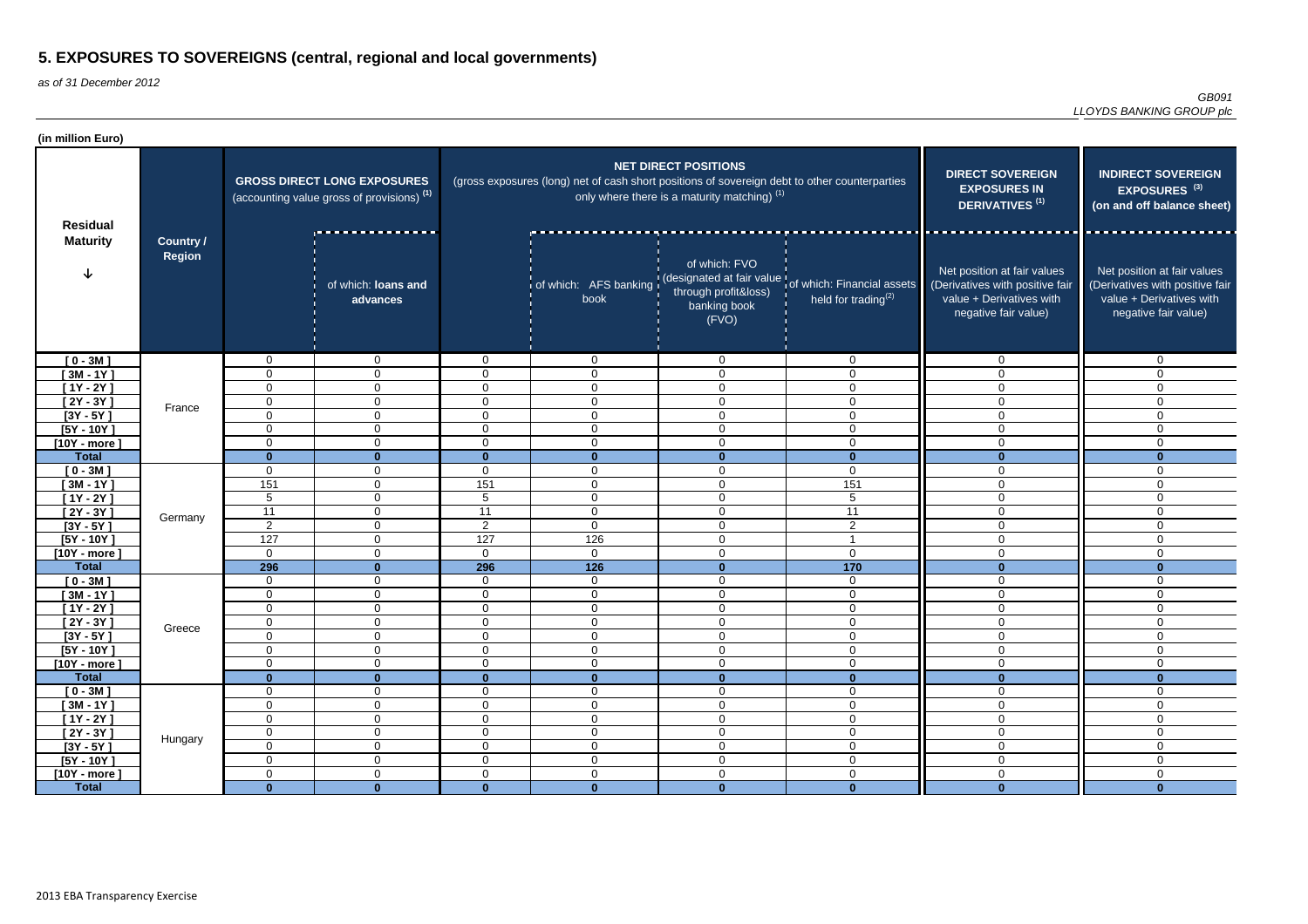| (in million Euro)              |                                   |                            |                                                                                             |                                      |                                                                                               |                                                                               |                                                                                    |                                                                                                                    |                                                                                                                    |
|--------------------------------|-----------------------------------|----------------------------|---------------------------------------------------------------------------------------------|--------------------------------------|-----------------------------------------------------------------------------------------------|-------------------------------------------------------------------------------|------------------------------------------------------------------------------------|--------------------------------------------------------------------------------------------------------------------|--------------------------------------------------------------------------------------------------------------------|
| <b>Residual</b>                |                                   |                            | <b>GROSS DIRECT LONG EXPOSURES</b><br>(accounting value gross of provisions) <sup>(1)</sup> |                                      | (gross exposures (long) net of cash short positions of sovereign debt to other counterparties | <b>NET DIRECT POSITIONS</b><br>only where there is a maturity matching) $(1)$ | <b>DIRECT SOVEREIGN</b><br><b>EXPOSURES IN</b><br><b>DERIVATIVES<sup>(1)</sup></b> | <b>INDIRECT SOVEREIGN</b><br>EXPOSURES <sup>(3)</sup><br>(on and off balance sheet)                                |                                                                                                                    |
| <b>Maturity</b><br>$[0 - 3M]$  | <b>Country /</b><br><b>Region</b> |                            | of which: loans and<br>advances                                                             |                                      | of which: AFS banking   \<br>book                                                             | of which: FVO<br>through profit&loss)<br>banking book<br>(FVO)                | (designated at fair value of which: Financial assets<br>held for trading $(2)$     | Net position at fair values<br>(Derivatives with positive fair<br>value + Derivatives with<br>negative fair value) | Net position at fair values<br>(Derivatives with positive fair<br>value + Derivatives with<br>negative fair value) |
|                                |                                   | 0                          | $\overline{0}$                                                                              | $\overline{0}$                       | $\overline{0}$                                                                                | $\overline{0}$                                                                | $\overline{0}$                                                                     | $\mathbf 0$                                                                                                        | $\Omega$                                                                                                           |
| $[3M - 1Y]$                    |                                   | $\Omega$                   | $\mathbf 0$                                                                                 | $\mathbf 0$                          | $\mathbf 0$                                                                                   | $\Omega$                                                                      | $\mathbf 0$                                                                        | 0                                                                                                                  | $\Omega$                                                                                                           |
| $[1Y - 2Y]$                    |                                   | $\Omega$                   | $\mathbf 0$                                                                                 | $\mathbf{0}$                         | $\mathbf 0$                                                                                   | $\mathbf 0$                                                                   | $\mathbf 0$                                                                        | 0                                                                                                                  | $\Omega$                                                                                                           |
| [ 2Y - 3Y ]                    | Iceland                           | $\mathbf 0$                | $\mathbf{0}$                                                                                | $\Omega$                             | $\overline{0}$                                                                                | $\overline{0}$                                                                | $\mathbf 0$                                                                        | $\mathbf 0$                                                                                                        | $\Omega$                                                                                                           |
| $[3Y - 5Y]$                    |                                   | $\overline{0}$             | $\overline{0}$                                                                              | $\overline{0}$                       | $\overline{0}$                                                                                | $\mathbf 0$                                                                   | $\mathbf 0$                                                                        | $\overline{0}$                                                                                                     | $\Omega$                                                                                                           |
| $[5Y - 10Y]$                   |                                   | $\Omega$                   | $\overline{0}$                                                                              | $\overline{0}$                       | $\overline{0}$                                                                                | $\mathbf 0$                                                                   | $\mathbf 0$                                                                        | $\overline{0}$                                                                                                     | $\Omega$                                                                                                           |
| $[10Y - more]$<br><b>Total</b> |                                   | $\mathbf 0$<br>$\bf{0}$    | $\overline{0}$<br>$\mathbf{0}$                                                              | $\overline{0}$<br>$\mathbf{0}$       | $\overline{0}$<br>$\mathbf{0}$                                                                | $\mathbf 0$<br>$\mathbf{0}$                                                   | $\mathbf 0$<br>$\Omega$                                                            | $\overline{0}$<br>$\Omega$                                                                                         | $\Omega$<br>$\mathbf{0}$                                                                                           |
| $[0 - 3M]$                     |                                   | 0                          | $\overline{0}$                                                                              | $\overline{0}$                       | $\overline{0}$                                                                                | $\mathbf 0$                                                                   | $\mathbf 0$                                                                        | $\overline{0}$                                                                                                     | $\mathbf 0$                                                                                                        |
| $[3M - 1Y]$                    |                                   | 0                          | $\overline{0}$                                                                              | $\mathbf 0$                          | $\mathbf 0$                                                                                   | $\mathbf 0$                                                                   | $\overline{0}$                                                                     | $\overline{0}$                                                                                                     | $\mathbf{0}$                                                                                                       |
| $[1Y - 2Y]$                    |                                   | $\mathbf 0$                | $\overline{0}$                                                                              | 0                                    | $\overline{0}$                                                                                | $\overline{0}$                                                                | $\overline{0}$                                                                     | $\overline{0}$                                                                                                     | $\mathbf 0$                                                                                                        |
| $[2Y - 3Y]$                    |                                   | 0                          | $\overline{0}$                                                                              | $\overline{0}$                       | $\overline{0}$                                                                                | $\mathbf 0$                                                                   | $\overline{0}$                                                                     | $\overline{0}$                                                                                                     | $\Omega$                                                                                                           |
| $[3Y - 5Y]$                    | Ireland                           | $\Omega$                   | $\mathbf 0$                                                                                 | $\overline{0}$                       | $\overline{0}$                                                                                | $\mathbf 0$                                                                   | $\mathbf 0$                                                                        | $\overline{0}$                                                                                                     | $\Omega$                                                                                                           |
| $[5Y - 10Y]$                   |                                   | $\Omega$                   | $\mathbf 0$                                                                                 | $\overline{0}$                       | $\overline{0}$                                                                                | $\mathbf 0$                                                                   | $\mathbf 0$                                                                        | $\overline{0}$                                                                                                     | $\mathbf 0$                                                                                                        |
| $[10Y - more]$                 |                                   | 0                          | $\mathbf 0$                                                                                 | $\overline{0}$                       | $\overline{0}$                                                                                | $\mathbf 0$                                                                   | $\mathbf 0$                                                                        | $\overline{0}$                                                                                                     | $\Omega$                                                                                                           |
| <b>Total</b>                   |                                   | $\mathbf{0}$               | $\Omega$                                                                                    | $\bf{0}$                             | $\mathbf{0}$                                                                                  | $\mathbf{0}$                                                                  | $\mathbf{0}$                                                                       | $\Omega$                                                                                                           | $\bf{0}$                                                                                                           |
| $[0 - 3M]$                     |                                   | 0                          | $\mathbf 0$                                                                                 | $\Omega$                             | $\overline{0}$                                                                                | $\mathbf 0$                                                                   | $\overline{0}$                                                                     | $\overline{0}$                                                                                                     | $\mathbf 0$                                                                                                        |
| $[3M - 1Y]$                    |                                   | 3                          | 3                                                                                           | 3                                    | $\overline{0}$                                                                                | $\mathbf 0$                                                                   | $\mathbf 0$                                                                        | $\overline{0}$                                                                                                     | $\mathbf 0$                                                                                                        |
| $[1Y - 2Y]$                    |                                   | $\overline{4}$             | $\overline{4}$                                                                              | 4                                    | $\overline{0}$                                                                                | $\overline{0}$                                                                | $\mathbf 0$                                                                        | $\overline{0}$                                                                                                     | $\overline{0}$                                                                                                     |
| $[2Y - 3Y]$                    | Italy                             | $\cap$<br>ັບ               | $\cap$<br>◡                                                                                 | $\Omega$<br>v                        | $\Omega$<br>◡                                                                                 | $\mathbf 0$                                                                   | $\Omega$<br>◡                                                                      | $\overline{0}$                                                                                                     | $\Omega$                                                                                                           |
| $[3Y - 5Y]$                    |                                   | $\mathbf 0$                | $\overline{0}$                                                                              | $\overline{0}$                       | $\mathbf 0$                                                                                   | 0                                                                             | $\overline{0}$                                                                     | $\overline{0}$                                                                                                     | 0                                                                                                                  |
| $[5Y - 10Y]$                   |                                   | 0                          | $\overline{0}$                                                                              | $\overline{0}$                       | $\overline{0}$                                                                                | $\overline{0}$                                                                | $\mathbf 0$                                                                        | $\overline{0}$                                                                                                     | $\mathbf 0$                                                                                                        |
| $[10Y - more]$                 |                                   | $\mathbf 0$                | $\overline{0}$                                                                              | $\mathbf 0$                          | $\boldsymbol{0}$                                                                              | $\overline{0}$                                                                | $\mathbf 0$                                                                        | $\overline{0}$                                                                                                     | $\overline{0}$                                                                                                     |
| <b>Total</b>                   |                                   | $6\phantom{1}$             | $6\phantom{a}$                                                                              | 6 <sup>1</sup>                       | $\mathbf{0}$                                                                                  | $\mathbf{0}$                                                                  | $\mathbf{0}$                                                                       | $\bf{0}$                                                                                                           | $\mathbf{0}$                                                                                                       |
| $[0 - 3M]$                     |                                   | 0                          | $\overline{0}$                                                                              | $\overline{0}$                       | $\overline{0}$                                                                                | $\mathbf 0$                                                                   | $\overline{0}$                                                                     | $\overline{0}$                                                                                                     | $\mathbf 0$                                                                                                        |
| $[3M - 1Y]$<br>$[1Y - 2Y]$     |                                   | $\mathbf 0$<br>$\mathbf 0$ | $\overline{0}$<br>$\overline{0}$                                                            | $\boldsymbol{0}$<br>$\boldsymbol{0}$ | $\overline{0}$<br>$\boldsymbol{0}$                                                            | $\mathbf 0$<br>$\boldsymbol{0}$                                               | $\overline{0}$<br>$\mathsf 0$                                                      | $\mathbf 0$<br>$\mathbf 0$                                                                                         | $\mathbf 0$<br>$\overline{0}$                                                                                      |
| $[2Y - 3Y]$                    |                                   | $\mathbf 0$                | $\overline{0}$                                                                              | $\boldsymbol{0}$                     | $\overline{0}$                                                                                | $\mathbf 0$                                                                   | $\overline{0}$                                                                     | $\mathbf 0$                                                                                                        | $\mathbf 0$                                                                                                        |
| $[3Y - 5Y]$                    | Latvia                            | $\mathbf 0$                | $\overline{0}$                                                                              | $\mathbf 0$                          | $\boldsymbol{0}$                                                                              | $\mathbf 0$                                                                   | $\boldsymbol{0}$                                                                   | $\mathbf 0$                                                                                                        | $\mathbf 0$                                                                                                        |
| $[5Y - 10Y]$                   |                                   | $\mathbf 0$                | $\mathbf 0$                                                                                 | $\overline{0}$                       | $\boldsymbol{0}$                                                                              | $\mathbf 0$                                                                   | $\overline{0}$                                                                     | $\mathbf 0$                                                                                                        | 0                                                                                                                  |
| $[10Y - more]$                 |                                   | $\mathbf 0$                | $\mathbf 0$                                                                                 | $\overline{0}$                       | $\overline{0}$                                                                                | $\mathbf 0$                                                                   | $\mathbf 0$                                                                        | $\mathbf 0$                                                                                                        | $\overline{0}$                                                                                                     |
| <b>Total</b>                   |                                   | $\mathbf{0}$               | $\mathbf{0}$                                                                                | $\mathbf{0}$                         | $\mathbf{0}$                                                                                  | $\mathbf{0}$                                                                  | $\mathbf{0}$                                                                       | $\mathbf{0}$                                                                                                       | $\mathbf{0}$                                                                                                       |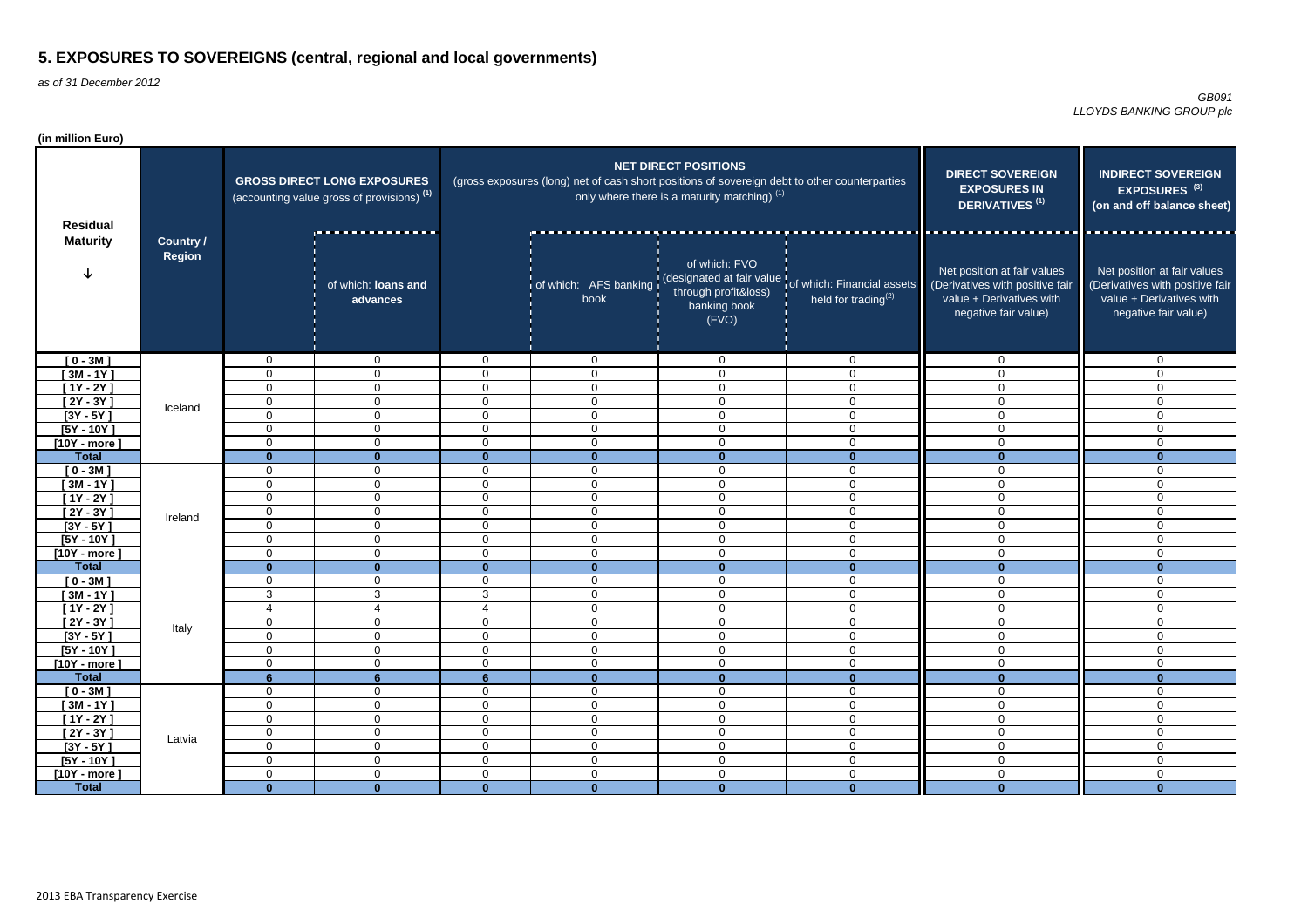| (in million Euro)              |                                   |                            |                                                                                             |                                 |                                                                                               |                                                                               |                                                                                         |                                                                                                                    |                                                                                                                    |
|--------------------------------|-----------------------------------|----------------------------|---------------------------------------------------------------------------------------------|---------------------------------|-----------------------------------------------------------------------------------------------|-------------------------------------------------------------------------------|-----------------------------------------------------------------------------------------|--------------------------------------------------------------------------------------------------------------------|--------------------------------------------------------------------------------------------------------------------|
| <b>Residual</b>                |                                   |                            | <b>GROSS DIRECT LONG EXPOSURES</b><br>(accounting value gross of provisions) <sup>(1)</sup> |                                 | (gross exposures (long) net of cash short positions of sovereign debt to other counterparties | <b>NET DIRECT POSITIONS</b><br>only where there is a maturity matching) $(1)$ | <b>DIRECT SOVEREIGN</b><br><b>EXPOSURES IN</b><br><b>DERIVATIVES<sup>(1)</sup></b>      | <b>INDIRECT SOVEREIGN</b><br>EXPOSURES <sup>(3)</sup><br>(on and off balance sheet)                                |                                                                                                                    |
| <b>Maturity</b>                | <b>Country /</b><br><b>Region</b> |                            | of which: loans and<br>advances                                                             |                                 | of which: AFS banking   \<br>book                                                             | of which: FVO<br>through profit&loss)<br>banking book<br>(FVO)                | (designated at fair value of which: Financial assets<br>held for trading <sup>(2)</sup> | Net position at fair values<br>(Derivatives with positive fair<br>value + Derivatives with<br>negative fair value) | Net position at fair values<br>(Derivatives with positive fair<br>value + Derivatives with<br>negative fair value) |
| $[0 - 3M]$                     |                                   | 0                          | $\overline{0}$                                                                              | $\overline{0}$                  | $\overline{0}$                                                                                | $\overline{0}$                                                                | $\overline{0}$                                                                          | $\mathbf 0$                                                                                                        | $\Omega$                                                                                                           |
| $[3M - 1Y]$                    |                                   | $\Omega$                   | $\mathbf 0$                                                                                 | $\mathbf 0$                     | $\mathbf 0$                                                                                   | $\Omega$                                                                      | $\mathbf 0$                                                                             | 0                                                                                                                  | $\Omega$                                                                                                           |
| $[1Y - 2Y]$                    | Liechtenstein                     | $\mathbf 0$                | $\mathbf 0$                                                                                 | $\mathbf{0}$                    | $\mathbf 0$                                                                                   | $\Omega$                                                                      | $\mathbf 0$                                                                             | 0                                                                                                                  | $\Omega$                                                                                                           |
| [ 2Y - 3Y ]                    |                                   | $\mathbf 0$                | $\mathbf{0}$                                                                                | $\Omega$                        | $\overline{0}$                                                                                | $\overline{0}$                                                                | $\mathbf 0$                                                                             | $\mathbf 0$                                                                                                        | $\Omega$                                                                                                           |
| $[3Y - 5Y]$                    |                                   | $\overline{0}$             | $\overline{0}$                                                                              | $\overline{0}$                  | $\overline{0}$                                                                                | $\mathbf 0$                                                                   | $\mathbf 0$                                                                             | $\overline{0}$                                                                                                     | $\Omega$                                                                                                           |
| $[5Y - 10Y]$                   |                                   | 0                          | $\overline{0}$                                                                              | $\overline{0}$                  | $\overline{0}$                                                                                | $\mathbf 0$                                                                   | $\mathbf 0$                                                                             | $\overline{0}$                                                                                                     | $\Omega$                                                                                                           |
| $[10Y - more]$<br><b>Total</b> |                                   | $\mathbf 0$                | $\overline{0}$                                                                              | $\overline{0}$                  | $\overline{0}$                                                                                | $\mathbf 0$                                                                   | $\mathbf 0$<br>$\Omega$                                                                 | $\overline{0}$                                                                                                     | $\Omega$                                                                                                           |
|                                |                                   | $\bf{0}$<br>0              | $\mathbf{0}$<br>$\overline{0}$                                                              | $\mathbf{0}$<br>$\overline{0}$  | $\mathbf{0}$<br>$\overline{0}$                                                                | $\mathbf{0}$<br>$\mathbf 0$                                                   | $\overline{0}$                                                                          | $\Omega$<br>$\overline{0}$                                                                                         | $\bf{0}$<br>$\mathbf 0$                                                                                            |
| $[0 - 3M]$<br>$[3M - 1Y]$      |                                   | 0                          | $\overline{0}$                                                                              | $\mathbf 0$                     | $\mathbf 0$                                                                                   | $\mathbf 0$                                                                   | $\overline{0}$                                                                          | $\overline{0}$                                                                                                     | $\mathbf{0}$                                                                                                       |
| $[1Y - 2Y]$                    |                                   | $\mathbf 0$                | $\overline{0}$                                                                              | 0                               | $\overline{0}$                                                                                | $\overline{0}$                                                                | $\overline{0}$                                                                          | $\overline{0}$                                                                                                     | $\mathbf 0$                                                                                                        |
| $[2Y - 3Y]$                    |                                   | 0                          | $\overline{0}$                                                                              | $\mathbf 0$                     | $\mathbf 0$                                                                                   | $\mathbf 0$                                                                   | $\overline{0}$                                                                          | $\overline{0}$                                                                                                     | $\Omega$                                                                                                           |
| $[3Y - 5Y]$                    | Lithuania                         | $\Omega$                   | $\mathbf 0$                                                                                 | $\overline{0}$                  | $\overline{0}$                                                                                | $\mathbf 0$                                                                   | $\overline{0}$                                                                          | $\overline{0}$                                                                                                     | $\Omega$                                                                                                           |
| $[5Y - 10Y]$                   |                                   | 0                          | $\mathbf 0$                                                                                 | $\overline{0}$                  | $\overline{0}$                                                                                | $\mathbf 0$                                                                   | $\overline{0}$                                                                          | $\overline{0}$                                                                                                     | $\mathbf 0$                                                                                                        |
| $[10Y - more]$                 |                                   | 0                          | $\mathbf 0$                                                                                 | $\overline{0}$                  | $\overline{0}$                                                                                | $\mathbf 0$                                                                   | $\mathbf 0$                                                                             | $\overline{0}$                                                                                                     | $\Omega$                                                                                                           |
| <b>Total</b>                   |                                   | $\mathbf{0}$               | $\Omega$                                                                                    | $\bf{0}$                        | $\mathbf{0}$                                                                                  | $\mathbf{0}$                                                                  | $\mathbf{0}$                                                                            | $\Omega$                                                                                                           | $\bf{0}$                                                                                                           |
| $[0 - 3M]$                     |                                   | 0                          | $\overline{0}$                                                                              | $\Omega$                        | $\overline{0}$                                                                                | $\mathbf 0$                                                                   | $\overline{0}$                                                                          | $\overline{0}$                                                                                                     | $\mathbf 0$                                                                                                        |
| $[3M - 1Y]$                    |                                   | 0                          | $\overline{0}$                                                                              | $\mathbf 0$                     | $\overline{0}$                                                                                | $\mathbf 0$                                                                   | $\overline{0}$                                                                          | $\overline{0}$                                                                                                     | $\mathbf 0$                                                                                                        |
| $[1Y - 2Y]$                    |                                   | $\mathbf 0$                | $\overline{0}$                                                                              | $\overline{0}$                  | $\overline{0}$                                                                                | $\overline{0}$                                                                | $\mathbf 0$                                                                             | $\overline{0}$                                                                                                     | $\overline{0}$                                                                                                     |
| $[2Y - 3Y]$                    | Luxembourg                        | $\cap$<br>◡                | $\overline{0}$                                                                              | $\Omega$<br>◡                   | $\Omega$<br>◡                                                                                 | $\mathbf 0$                                                                   | $\Omega$<br>◡                                                                           | $\overline{0}$                                                                                                     | $\Omega$<br>ັບ                                                                                                     |
| $[3Y - 5Y]$                    |                                   | $\mathbf 0$                | $\overline{0}$                                                                              | $\overline{0}$                  | $\mathbf 0$                                                                                   | 0                                                                             | $\overline{0}$                                                                          | $\overline{0}$                                                                                                     | 0                                                                                                                  |
| $[5Y - 10Y]$                   |                                   | 0                          | $\overline{0}$                                                                              | $\overline{0}$                  | $\overline{0}$                                                                                | $\overline{0}$                                                                | $\mathbf 0$                                                                             | $\overline{0}$                                                                                                     | $\mathbf 0$                                                                                                        |
| $[10Y - more]$                 |                                   | $\mathbf 0$                | $\overline{0}$                                                                              | $\mathbf 0$                     | $\mathbf 0$                                                                                   | $\overline{0}$                                                                | $\mathbf 0$                                                                             | $\overline{0}$                                                                                                     | $\overline{0}$                                                                                                     |
| <b>Total</b>                   |                                   | $\mathbf{0}$               | $\mathbf{0}$                                                                                | $\mathbf{0}$                    | $\mathbf{0}$                                                                                  | $\mathbf{0}$                                                                  | $\mathbf{0}$                                                                            | $\bf{0}$                                                                                                           | $\mathbf{0}$                                                                                                       |
| $[0 - 3M]$                     |                                   | $\mathbf 0$                | $\overline{0}$                                                                              | $\overline{0}$                  | $\overline{0}$                                                                                | $\mathbf 0$                                                                   | $\overline{0}$                                                                          | $\overline{0}$                                                                                                     | $\mathbf 0$                                                                                                        |
| $[3M - 1Y]$                    |                                   | $\mathbf 0$                | $\overline{0}$                                                                              | $\overline{0}$                  | $\overline{0}$                                                                                | $\mathbf 0$                                                                   | $\overline{0}$                                                                          | $\overline{0}$                                                                                                     | $\mathbf 0$                                                                                                        |
| $[1Y - 2Y]$<br>$[2Y - 3Y]$     |                                   | $\mathbf 0$<br>$\mathbf 0$ | $\overline{0}$<br>$\overline{0}$                                                            | $\boldsymbol{0}$<br>$\mathbf 0$ | $\boldsymbol{0}$<br>$\overline{0}$                                                            | $\boldsymbol{0}$<br>$\mathbf 0$                                               | $\overline{0}$<br>$\overline{0}$                                                        | $\mathbf 0$<br>$\mathbf 0$                                                                                         | $\overline{0}$<br>$\mathbf 0$                                                                                      |
| $[3Y - 5Y]$                    | Malta                             | $\mathbf 0$                | $\overline{0}$                                                                              | $\mathbf 0$                     | $\boldsymbol{0}$                                                                              | $\overline{0}$                                                                | $\mathsf 0$                                                                             | $\overline{0}$                                                                                                     | $\mathbf 0$                                                                                                        |
| $[5Y - 10Y]$                   |                                   | $\mathbf 0$                | $\mathbf 0$                                                                                 | $\overline{0}$                  | $\boldsymbol{0}$                                                                              | $\mathbf 0$                                                                   | $\overline{0}$                                                                          | $\mathbf 0$                                                                                                        | 0                                                                                                                  |
| $[10Y - more]$                 |                                   | $\mathbf 0$                | $\mathbf 0$                                                                                 | $\overline{0}$                  | $\overline{0}$                                                                                | $\mathbf 0$                                                                   | $\mathbf 0$                                                                             | $\mathbf 0$                                                                                                        | $\overline{0}$                                                                                                     |
| <b>Total</b>                   |                                   | $\mathbf{0}$               | $\mathbf{0}$                                                                                | $\mathbf{0}$                    | $\mathbf{0}$                                                                                  | $\mathbf{0}$                                                                  | $\mathbf{0}$                                                                            | $\mathbf{0}$                                                                                                       | $\mathbf{0}$                                                                                                       |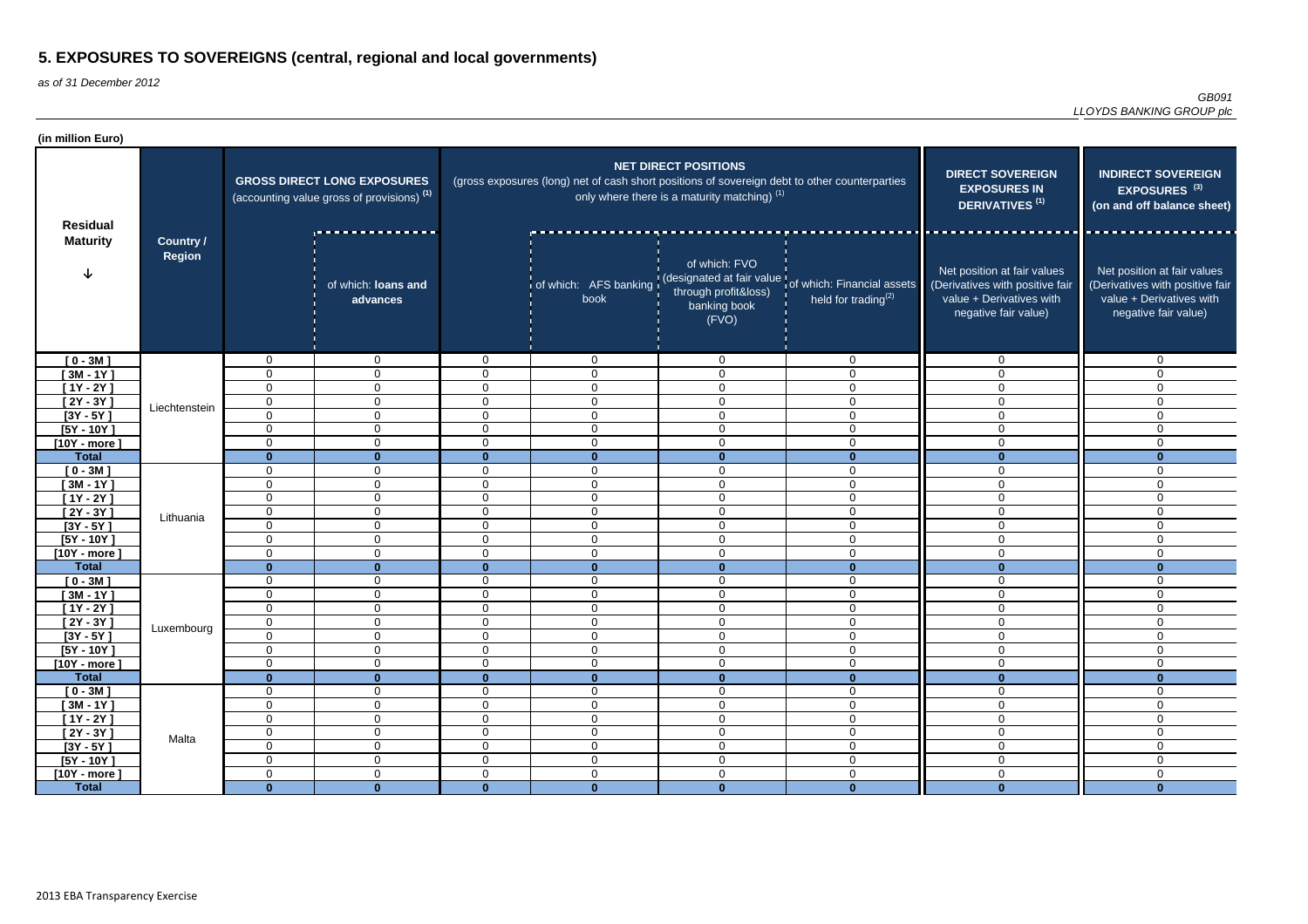| (in million Euro)          |                                   |                            |                                                                                             |                                  |                                                                                               |                                                                               |                                                                                                         |                                                                                                                    |                                                                                                                    |
|----------------------------|-----------------------------------|----------------------------|---------------------------------------------------------------------------------------------|----------------------------------|-----------------------------------------------------------------------------------------------|-------------------------------------------------------------------------------|---------------------------------------------------------------------------------------------------------|--------------------------------------------------------------------------------------------------------------------|--------------------------------------------------------------------------------------------------------------------|
| <b>Residual</b>            |                                   |                            | <b>GROSS DIRECT LONG EXPOSURES</b><br>(accounting value gross of provisions) <sup>(1)</sup> |                                  | (gross exposures (long) net of cash short positions of sovereign debt to other counterparties | <b>NET DIRECT POSITIONS</b><br>only where there is a maturity matching) $(1)$ | <b>DIRECT SOVEREIGN</b><br><b>EXPOSURES IN</b><br><b>DERIVATIVES<sup>(1)</sup></b>                      | <b>INDIRECT SOVEREIGN</b><br>EXPOSURES <sup>(3)</sup><br>(on and off balance sheet)                                |                                                                                                                    |
| <b>Maturity</b>            | <b>Country /</b><br><b>Region</b> |                            | of which: loans and<br>advances                                                             |                                  | book                                                                                          | of which: FVO<br>through profit&loss)<br>banking book<br>(FVO)                | of which: AFS banking (designated at fair value of which: Financial assets<br>held for trading $^{(2)}$ | Net position at fair values<br>(Derivatives with positive fair<br>value + Derivatives with<br>negative fair value) | Net position at fair values<br>(Derivatives with positive fair<br>value + Derivatives with<br>negative fair value) |
| $[0 - 3M]$                 |                                   | 0                          | $\overline{0}$                                                                              | $\overline{0}$                   | $\overline{0}$                                                                                | $\Omega$                                                                      | $\overline{0}$                                                                                          | $\overline{0}$                                                                                                     | $\Omega$                                                                                                           |
| $[3M - 1Y]$                |                                   | $\mathbf 0$                | $\mathbf{0}$                                                                                | $\Omega$                         | $\mathbf 0$                                                                                   | 0                                                                             | $\mathbf 0$                                                                                             | $\overline{0}$                                                                                                     | $\mathbf{0}$                                                                                                       |
| $[1Y - 2Y]$                |                                   | $\Omega$                   | $\overline{0}$                                                                              | $\Omega$                         | $\mathbf 0$                                                                                   | $\mathbf 0$                                                                   | $\mathbf 0$                                                                                             | $\overline{0}$                                                                                                     | $\Omega$                                                                                                           |
| $[2Y - 3Y]$                | Netherlands                       | 0                          | $\overline{0}$                                                                              | $\Omega$                         | $\overline{0}$                                                                                | $\mathbf 0$                                                                   | $\mathbf 0$                                                                                             | $\overline{0}$                                                                                                     | $\Omega$                                                                                                           |
| $[3Y - 5Y]$                |                                   | 0                          | $\overline{0}$                                                                              | $\overline{0}$                   | $\overline{0}$                                                                                | $\mathbf 0$                                                                   | $\mathbf 0$                                                                                             | $\overline{0}$                                                                                                     | $\Omega$                                                                                                           |
| $[5Y - 10Y]$               |                                   |                            | $\mathbf 0$                                                                                 |                                  |                                                                                               | $\mathbf 0$                                                                   | $\mathbf 0$                                                                                             | 0                                                                                                                  | $\Omega$                                                                                                           |
| $[10Y - more]$             |                                   | 0                          | $\mathbf 0$                                                                                 | $\mathbf 0$                      | $\mathbf 0$                                                                                   | $\overline{0}$                                                                | $\mathbf 0$                                                                                             | 0                                                                                                                  | $\mathbf{0}$                                                                                                       |
| <b>Total</b>               |                                   |                            | $\mathbf{0}$                                                                                |                                  |                                                                                               | $\bf{0}$                                                                      | $\Omega$                                                                                                | U                                                                                                                  | $\bf{0}$                                                                                                           |
| $[0 - 3M]$                 |                                   | $\mathbf 0$                | $\overline{0}$<br>$\mathbf 0$                                                               | 0<br>$\mathbf 0$                 | $\mathbf 0$<br>$\mathbf 0$                                                                    | $\mathbf 0$<br>$\Omega$                                                       | $\overline{0}$<br>$\mathbf 0$                                                                           | $\overline{0}$<br>0                                                                                                | $\mathbf{0}$<br>$\mathbf 0$                                                                                        |
| $[3M - 1Y]$<br>$[1Y - 2Y]$ |                                   | $\mathbf 0$<br>0           | $\mathbf 0$                                                                                 | $\mathbf{0}$                     | $\mathbf 0$                                                                                   | $\mathbf 0$                                                                   | $\overline{0}$                                                                                          | 0                                                                                                                  | $\mathbf{0}$                                                                                                       |
| $[2Y - 3Y]$                |                                   | $\mathbf 0$                | $\overline{0}$                                                                              | $\overline{0}$                   | $\mathbf 0$                                                                                   | $\mathbf 0$                                                                   | $\mathbf 0$                                                                                             | $\mathbf 0$                                                                                                        | $\Omega$                                                                                                           |
| $[3Y - 5Y]$                | Norway                            | $\mathbf 0$                | $\overline{0}$                                                                              | $\overline{0}$                   | $\overline{0}$                                                                                | $\mathbf 0$                                                                   | $\overline{0}$                                                                                          | $\overline{0}$                                                                                                     | $\Omega$                                                                                                           |
| $[5Y - 10Y]$               |                                   | $\Omega$                   | $\mathbf 0$                                                                                 | $\overline{0}$                   | $\overline{0}$                                                                                | $\mathbf 0$                                                                   | $\mathbf 0$                                                                                             | $\overline{0}$                                                                                                     | $\Omega$                                                                                                           |
| $[10Y - more]$             |                                   | 0                          | $\overline{0}$                                                                              | $\overline{0}$                   | $\overline{0}$                                                                                | $\mathbf 0$                                                                   | $\overline{0}$                                                                                          | $\overline{0}$                                                                                                     | $\mathbf 0$                                                                                                        |
| <b>Total</b>               |                                   | $\mathbf{0}$               | $\mathbf{0}$                                                                                | $\mathbf{0}$                     | $\mathbf{0}$                                                                                  | $\mathbf{0}$                                                                  | $\mathbf{0}$                                                                                            | $\mathbf{0}$                                                                                                       | $\mathbf{0}$                                                                                                       |
| $[0 - 3M]$                 |                                   | 0                          | $\mathbf 0$                                                                                 | $\mathbf 0$                      | $\mathbf 0$                                                                                   | $\mathbf 0$                                                                   | $\mathbf 0$                                                                                             | $\overline{0}$                                                                                                     | $\mathbf 0$                                                                                                        |
| $[3M - 1Y]$                |                                   | 0                          | $\overline{0}$                                                                              | $\overline{0}$                   | $\overline{0}$                                                                                | $\mathbf 0$                                                                   | $\mathbf 0$                                                                                             | $\overline{0}$                                                                                                     | $\mathbf{0}$                                                                                                       |
| $[1Y - 2Y]$                |                                   | $\mathbf 0$                | $\mathbf 0$                                                                                 | 0                                | $\mathbf 0$                                                                                   | $\Omega$                                                                      | $\mathbf 0$                                                                                             | $\overline{0}$                                                                                                     | 0                                                                                                                  |
| $[2Y - 3Y]$                | Poland                            | 0                          | $\pmb{0}$                                                                                   | $\pmb{0}$                        | $\Omega$<br>v                                                                                 | $\Omega$<br>◡                                                                 | $\Omega$<br>v                                                                                           | $\overline{0}$                                                                                                     | $\mathbf 0$                                                                                                        |
| $[3Y - 5Y]$                |                                   | $\Omega$                   | $\overline{0}$                                                                              | $\overline{0}$                   | $\overline{0}$                                                                                | $\mathbf 0$                                                                   | $\overline{0}$                                                                                          | $\overline{0}$                                                                                                     | $\mathbf 0$                                                                                                        |
| $[5Y - 10Y]$               |                                   | $\mathbf 0$                | $\mathbf 0$                                                                                 | $\mathbf 0$                      | $\overline{0}$                                                                                | $\overline{0}$                                                                | $\overline{0}$                                                                                          | $\overline{0}$                                                                                                     | $\overline{0}$                                                                                                     |
| $[10Y - more]$             |                                   | 0                          | $\mathbf 0$                                                                                 | $\mathbf 0$                      | $\overline{0}$                                                                                | $\overline{0}$                                                                | $\overline{0}$                                                                                          | $\overline{0}$                                                                                                     | $\mathbf 0$                                                                                                        |
| <b>Total</b>               |                                   | $\mathbf{0}$               | $\mathbf{0}$                                                                                | $\mathbf{0}$                     | $\mathbf{0}$                                                                                  | $\mathbf{0}$                                                                  | $\mathbf{0}$                                                                                            | $\mathbf{0}$                                                                                                       | $\mathbf{0}$                                                                                                       |
| $[0 - 3M]$                 |                                   | $\mathbf 0$                | $\overline{0}$                                                                              | $\overline{0}$                   | $\overline{0}$                                                                                | $\mathbf 0$                                                                   | $\overline{0}$                                                                                          | $\mathbf 0$                                                                                                        | $\overline{0}$                                                                                                     |
| $[3M - 1Y]$                |                                   | $\mathbf 0$                | $\overline{0}$                                                                              | $\overline{0}$                   | $\overline{0}$                                                                                | $\mathbf 0$                                                                   | $\overline{0}$                                                                                          | $\overline{0}$                                                                                                     | $\overline{0}$                                                                                                     |
| $[1Y - 2Y]$                |                                   | $\mathbf 0$<br>$\mathbf 0$ | $\mathbf 0$<br>$\overline{0}$                                                               | $\overline{0}$<br>$\overline{0}$ | $\overline{0}$<br>$\boldsymbol{0}$                                                            | $\overline{0}$<br>$\overline{0}$                                              | $\overline{0}$<br>$\mathsf 0$                                                                           | $\overline{0}$<br>$\overline{0}$                                                                                   | $\overline{0}$<br>$\mathbf 0$                                                                                      |
| $[2Y - 3Y]$<br>$[3Y - 5Y]$ | Portugal                          | $\mathbf 0$                | $\overline{0}$                                                                              | $\mathbf 0$                      | $\overline{0}$                                                                                | $\mathbf 0$                                                                   | $\overline{0}$                                                                                          | $\overline{0}$                                                                                                     | $\mathbf 0$                                                                                                        |
| $[5Y - 10Y]$               |                                   | $\mathbf 0$                | $\overline{0}$                                                                              | $\overline{0}$                   | $\overline{0}$                                                                                | $\overline{0}$                                                                | $\overline{0}$                                                                                          | $\mathbf 0$                                                                                                        | $\overline{0}$                                                                                                     |
| $[10Y - more]$             |                                   | $\mathbf 0$                | $\overline{0}$                                                                              | $\overline{0}$                   | $\boldsymbol{0}$                                                                              | $\overline{0}$                                                                | $\overline{0}$                                                                                          | $\overline{0}$                                                                                                     | $\overline{0}$                                                                                                     |
| <b>Total</b>               |                                   | $\mathbf{0}$               | $\mathbf{0}$                                                                                | $\mathbf{0}$                     | $\mathbf{0}$                                                                                  | $\mathbf{0}$                                                                  | $\mathbf{0}$                                                                                            | $\mathbf{0}$                                                                                                       | $\mathbf{0}$                                                                                                       |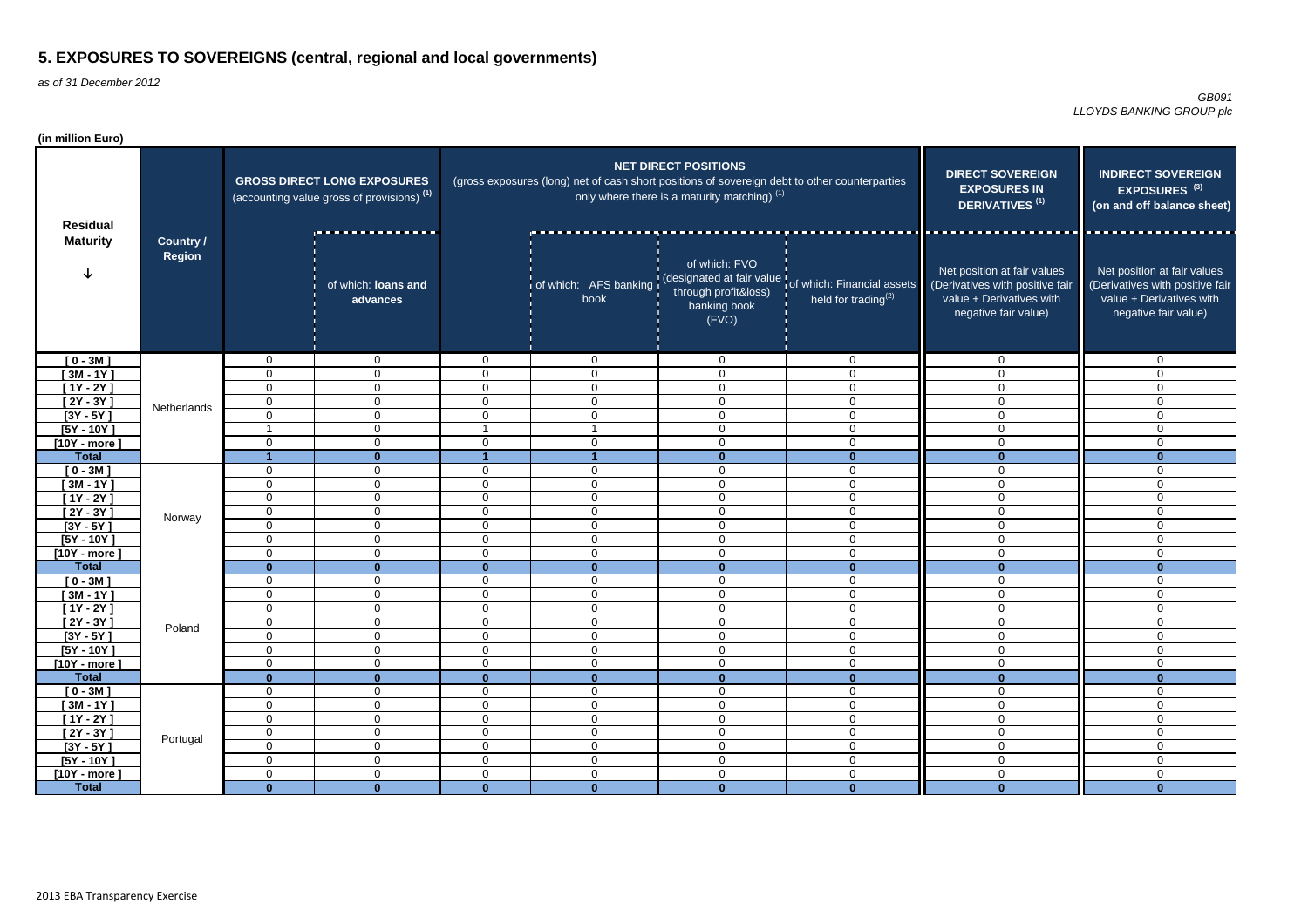| (in million Euro)          |                                   |                |                                                                                             |                |                                                                                               |                                                                               |                                                                                                         |                                                                                                                    |                                                                                                                    |
|----------------------------|-----------------------------------|----------------|---------------------------------------------------------------------------------------------|----------------|-----------------------------------------------------------------------------------------------|-------------------------------------------------------------------------------|---------------------------------------------------------------------------------------------------------|--------------------------------------------------------------------------------------------------------------------|--------------------------------------------------------------------------------------------------------------------|
| <b>Residual</b>            |                                   |                | <b>GROSS DIRECT LONG EXPOSURES</b><br>(accounting value gross of provisions) <sup>(1)</sup> |                | (gross exposures (long) net of cash short positions of sovereign debt to other counterparties | <b>NET DIRECT POSITIONS</b><br>only where there is a maturity matching) $(1)$ | <b>DIRECT SOVEREIGN</b><br><b>EXPOSURES IN</b><br>DERIVATIVES <sup>(1)</sup>                            | <b>INDIRECT SOVEREIGN</b><br>EXPOSURES <sup>(3)</sup><br>(on and off balance sheet)                                |                                                                                                                    |
| <b>Maturity</b>            | <b>Country /</b><br><b>Region</b> |                | of which: loans and<br>advances                                                             |                | book                                                                                          | of which: FVO<br>through profit&loss)<br>banking book<br>(FVO)                | of which: AFS banking (designated at fair value of which: Financial assets<br>held for trading $^{(2)}$ | Net position at fair values<br>(Derivatives with positive fair<br>value + Derivatives with<br>negative fair value) | Net position at fair values<br>(Derivatives with positive fair<br>value + Derivatives with<br>negative fair value) |
| $[0 - 3M]$                 |                                   | 0              | $\overline{0}$                                                                              | $\overline{0}$ | $\overline{0}$                                                                                | $\Omega$                                                                      | $\overline{0}$                                                                                          | $\overline{0}$                                                                                                     | $\Omega$                                                                                                           |
| $[3M - 1Y]$                |                                   | $\mathbf 0$    | $\mathbf{0}$                                                                                | $\Omega$       | $\mathbf 0$                                                                                   | 0                                                                             | $\mathbf 0$                                                                                             | $\overline{0}$                                                                                                     | $\mathbf{0}$                                                                                                       |
| $[1Y - 2Y]$                | Romania                           | $\Omega$       | $\overline{0}$                                                                              | $\Omega$       | $\mathbf 0$                                                                                   | $\mathbf 0$                                                                   | $\mathbf 0$                                                                                             | $\overline{0}$                                                                                                     | $\Omega$                                                                                                           |
| $[2Y - 3Y]$                |                                   | 0              | $\overline{0}$                                                                              | $\overline{0}$ | $\overline{0}$                                                                                | $\mathbf 0$                                                                   | $\mathbf 0$                                                                                             | $\overline{0}$                                                                                                     | $\Omega$                                                                                                           |
| $[3Y - 5Y]$                |                                   | 0              | $\overline{0}$                                                                              | $\overline{0}$ | $\overline{0}$                                                                                | $\mathbf 0$                                                                   | $\mathbf 0$                                                                                             | $\overline{0}$                                                                                                     | $\Omega$                                                                                                           |
| $[5Y - 10Y]$               |                                   | $\Omega$       | $\mathbf 0$                                                                                 | $\overline{0}$ | $\mathbf 0$                                                                                   | $\mathbf 0$                                                                   | $\mathbf 0$                                                                                             | 0                                                                                                                  | $\Omega$                                                                                                           |
| $[10Y - more]$             |                                   | 0              | $\mathbf 0$                                                                                 | $\mathbf 0$    | $\mathbf 0$                                                                                   | $\mathbf 0$                                                                   | $\mathbf 0$                                                                                             | 0                                                                                                                  | $\mathbf{0}$                                                                                                       |
| <b>Total</b>               |                                   | $\bf{0}$<br>0  | $\mathbf{0}$<br>$\overline{0}$                                                              | $\bf{0}$<br>0  | $\bf{0}$<br>$\mathbf 0$                                                                       | $\bf{0}$<br>$\mathbf 0$                                                       | $\Omega$<br>$\overline{0}$                                                                              | U<br>$\overline{0}$                                                                                                | $\mathbf{0}$<br>$\mathbf{0}$                                                                                       |
| $[0 - 3M]$<br>$[3M - 1Y]$  |                                   | 0              | $\mathbf 0$                                                                                 | $\mathbf 0$    | $\mathbf 0$                                                                                   | $\Omega$                                                                      | $\mathbf 0$                                                                                             | 0                                                                                                                  | $\mathbf 0$                                                                                                        |
| $[1Y - 2Y]$                |                                   | 0              | $\mathbf 0$                                                                                 | $\mathbf{0}$   | $\mathbf 0$                                                                                   | $\mathbf 0$                                                                   | $\overline{0}$                                                                                          | 0                                                                                                                  | $\mathbf{0}$                                                                                                       |
| $[2Y - 3Y]$                |                                   | $\mathbf 0$    | $\overline{0}$                                                                              | $\overline{0}$ | $\mathbf 0$                                                                                   | $\mathbf 0$                                                                   | $\mathbf 0$                                                                                             | $\mathbf 0$                                                                                                        | $\Omega$                                                                                                           |
| $[3Y - 5Y]$                | Slovakia                          | $\mathbf 0$    | $\overline{0}$                                                                              | $\overline{0}$ | $\overline{0}$                                                                                | $\mathbf 0$                                                                   | $\overline{0}$                                                                                          | $\overline{0}$                                                                                                     | $\Omega$                                                                                                           |
| $[5Y - 10Y]$               |                                   | $\Omega$       | $\mathbf 0$                                                                                 | $\overline{0}$ | $\overline{0}$                                                                                | $\mathbf 0$                                                                   | $\mathbf 0$                                                                                             | $\overline{0}$                                                                                                     | $\Omega$                                                                                                           |
| $[10Y - more]$             |                                   | 0              | $\overline{0}$                                                                              | $\overline{0}$ | $\overline{0}$                                                                                | $\mathbf 0$                                                                   | $\overline{0}$                                                                                          | $\overline{0}$                                                                                                     | $\mathbf 0$                                                                                                        |
| <b>Total</b>               |                                   | $\mathbf{0}$   | $\mathbf{0}$                                                                                | $\mathbf{0}$   | $\mathbf{0}$                                                                                  | $\mathbf{0}$                                                                  | $\mathbf{0}$                                                                                            | $\mathbf{0}$                                                                                                       | $\mathbf{0}$                                                                                                       |
| $[0 - 3M]$                 |                                   | 0              | $\mathbf 0$                                                                                 | $\mathbf 0$    | $\overline{0}$                                                                                | $\mathbf 0$                                                                   | $\overline{0}$                                                                                          | $\overline{0}$                                                                                                     | $\mathbf 0$                                                                                                        |
| $[3M - 1Y]$                |                                   | 0              | $\overline{0}$                                                                              | $\overline{0}$ | $\overline{0}$                                                                                | $\mathbf 0$                                                                   | $\mathbf 0$                                                                                             | $\overline{0}$                                                                                                     | $\mathbf{0}$                                                                                                       |
| $[1Y - 2Y]$                |                                   | $\mathbf 0$    | $\mathbf 0$                                                                                 | 0              | $\mathbf 0$                                                                                   | $\Omega$                                                                      | $\mathbf 0$                                                                                             | $\overline{0}$                                                                                                     | 0                                                                                                                  |
| $[2Y - 3Y]$                | Slovenia                          | 0              | $\pmb{0}$                                                                                   | $\pmb{0}$      | $\Omega$<br>v                                                                                 | $\Omega$<br>◡                                                                 | $\Omega$<br>v                                                                                           | $\overline{0}$                                                                                                     | $\mathbf 0$                                                                                                        |
| $[3Y - 5Y]$                |                                   | $\Omega$       | $\overline{0}$                                                                              | $\overline{0}$ | $\overline{0}$                                                                                | $\mathbf 0$                                                                   | $\overline{0}$                                                                                          | $\overline{0}$                                                                                                     | $\mathbf 0$                                                                                                        |
| $[5Y - 10Y]$               |                                   | $\mathbf 0$    | $\mathbf 0$                                                                                 | $\mathbf 0$    | $\overline{0}$                                                                                | $\overline{0}$                                                                | $\overline{0}$                                                                                          | $\overline{0}$                                                                                                     | $\overline{0}$                                                                                                     |
| $[10Y - more]$             |                                   | $\mathbf 0$    | $\mathbf 0$                                                                                 | $\mathbf 0$    | $\overline{0}$                                                                                | $\overline{0}$                                                                | $\overline{0}$                                                                                          | $\overline{0}$                                                                                                     | $\mathbf 0$                                                                                                        |
| <b>Total</b>               |                                   | $\mathbf{0}$   | $\mathbf{0}$                                                                                | $\mathbf{0}$   | $\mathbf{0}$                                                                                  | $\mathbf{0}$                                                                  | $\mathbf{0}$                                                                                            | $\mathbf{0}$                                                                                                       | $\mathbf{0}$                                                                                                       |
| $[0 - 3M]$                 |                                   | 6<br>- 1       | 6                                                                                           | 6              | $\overline{0}$                                                                                | $\mathbf 0$                                                                   | $\overline{0}$                                                                                          | $\mathbf 0$                                                                                                        | $\overline{0}$                                                                                                     |
| $[3M - 1Y]$                |                                   | 0              | $\overline{0}$                                                                              | $\overline{0}$ | $\overline{0}$<br>$\overline{0}$                                                              | $\mathbf 0$<br>$\overline{0}$                                                 | $\overline{0}$<br>$\overline{0}$                                                                        | $\overline{0}$<br>$\mathsf{O}$                                                                                     | $\overline{0}$<br>$\overline{0}$                                                                                   |
| $[1Y - 2Y]$<br>$[2Y - 3Y]$ |                                   | 2              | $\overline{2}$                                                                              | $\overline{2}$ | $\boldsymbol{0}$                                                                              | $\overline{0}$                                                                | $\mathsf 0$                                                                                             | $\mathsf{O}$                                                                                                       | $\mathbf 0$                                                                                                        |
| $[3Y - 5Y]$                | Spain                             | $\mathbf 0$    | $\overline{0}$                                                                              | $\mathbf 0$    | $\overline{0}$                                                                                | $\mathbf 0$                                                                   | $\overline{0}$                                                                                          | $\overline{0}$                                                                                                     | $\mathbf 0$                                                                                                        |
| $[5Y - 10Y]$               |                                   | $\mathbf 0$    | $\overline{0}$                                                                              | $\overline{0}$ | $\overline{0}$                                                                                | $\overline{0}$                                                                | $\overline{0}$                                                                                          | $\overline{0}$                                                                                                     | $\overline{0}$                                                                                                     |
| $[10Y - more]$             |                                   | $\mathbf 0$    | $\overline{0}$                                                                              | $\overline{0}$ | $\overline{0}$                                                                                | $\overline{0}$                                                                | $\overline{0}$                                                                                          | $\mathsf{O}$                                                                                                       | $\overline{0}$                                                                                                     |
| <b>Total</b>               |                                   | 9 <sup>°</sup> | 9                                                                                           | $9^{\circ}$    | $\mathbf{0}$                                                                                  | $\mathbf{0}$                                                                  | $\mathbf{0}$                                                                                            | $\mathbf{0}$                                                                                                       | $\mathbf{0}$                                                                                                       |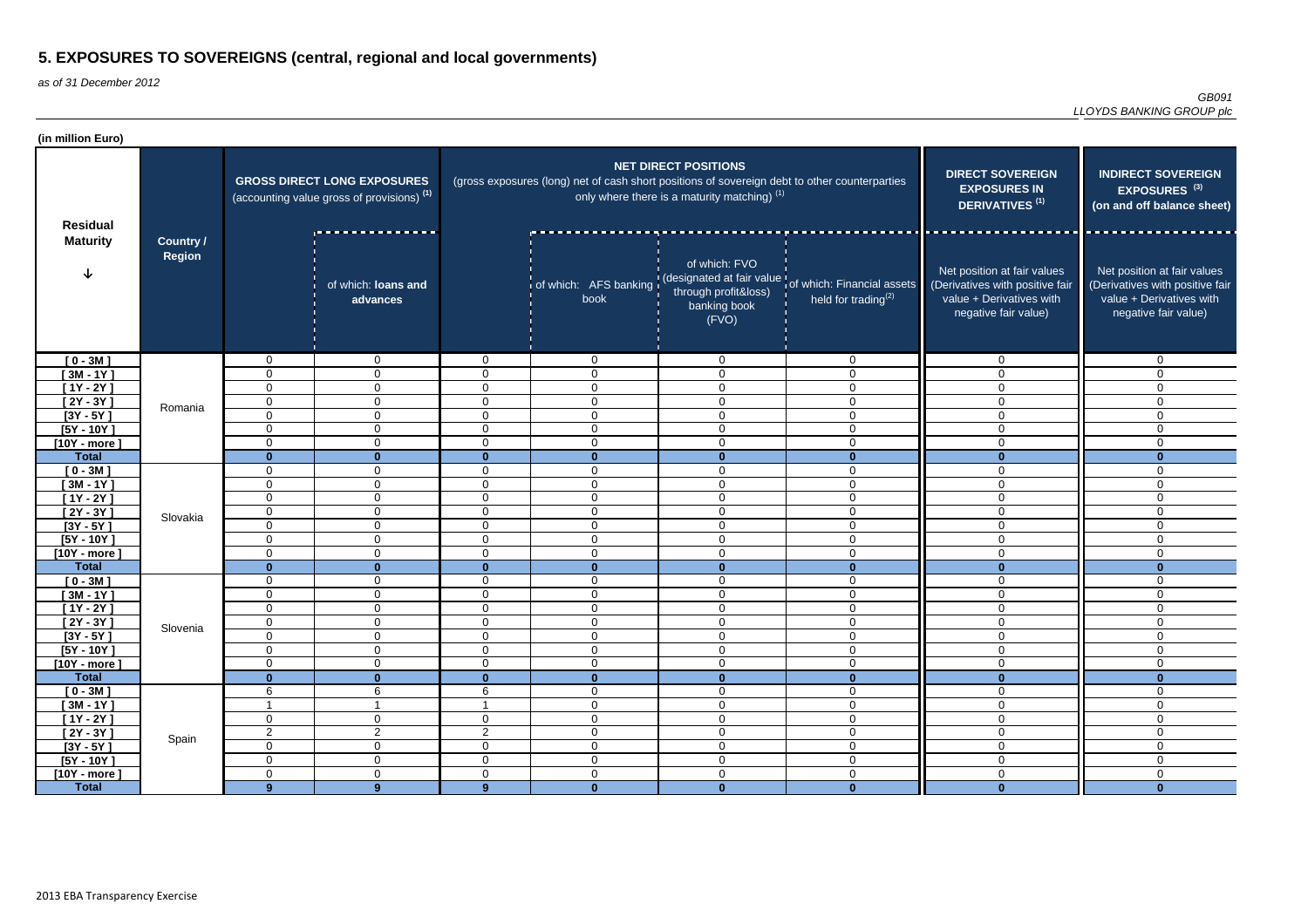| (in million Euro)              |                                   |                            |                                                                                             |                                  |                                                                                               |                                                                               |                                                                                                               |                                                                                                                    |                                                                                                                    |
|--------------------------------|-----------------------------------|----------------------------|---------------------------------------------------------------------------------------------|----------------------------------|-----------------------------------------------------------------------------------------------|-------------------------------------------------------------------------------|---------------------------------------------------------------------------------------------------------------|--------------------------------------------------------------------------------------------------------------------|--------------------------------------------------------------------------------------------------------------------|
| <b>Residual</b>                |                                   |                            | <b>GROSS DIRECT LONG EXPOSURES</b><br>(accounting value gross of provisions) <sup>(1)</sup> |                                  | (gross exposures (long) net of cash short positions of sovereign debt to other counterparties | <b>NET DIRECT POSITIONS</b><br>only where there is a maturity matching) $(1)$ | <b>DIRECT SOVEREIGN</b><br><b>EXPOSURES IN</b><br>DERIVATIVES <sup>(1)</sup>                                  | <b>INDIRECT SOVEREIGN</b><br>EXPOSURES <sup>(3)</sup><br>(on and off balance sheet)                                |                                                                                                                    |
| <b>Maturity</b>                | <b>Country /</b><br><b>Region</b> |                            | of which: loans and<br>advances                                                             |                                  | book                                                                                          | of which: FVO<br>through profit&loss)<br>banking book<br>(FVO)                | of which: AFS banking (designated at fair value of which: Financial assets<br>held for trading <sup>(2)</sup> | Net position at fair values<br>(Derivatives with positive fair<br>value + Derivatives with<br>negative fair value) | Net position at fair values<br>(Derivatives with positive fair<br>value + Derivatives with<br>negative fair value) |
| $[0 - 3M]$                     |                                   | 0                          | $\overline{0}$                                                                              | $\overline{0}$                   | $\overline{0}$                                                                                | $\Omega$                                                                      | $\overline{0}$                                                                                                | $\overline{0}$                                                                                                     | $\Omega$                                                                                                           |
| $[3M - 1Y]$                    |                                   | $\mathbf 0$                | $\mathbf{0}$                                                                                | $\Omega$                         | $\overline{0}$                                                                                | $\Omega$                                                                      | $\mathbf 0$                                                                                                   | $\mathbf 0$                                                                                                        | $\Omega$                                                                                                           |
| $[1Y - 2Y]$                    |                                   | $\Omega$                   | $\overline{0}$                                                                              | $\Omega$                         | $\overline{0}$                                                                                | $\mathbf 0$                                                                   | $\mathbf 0$                                                                                                   | $\overline{0}$                                                                                                     | $\Omega$                                                                                                           |
| $[2Y - 3Y]$                    | Sweden                            | 0                          | $\overline{0}$                                                                              | $\overline{0}$                   | $\overline{0}$                                                                                | $\mathbf 0$                                                                   | $\mathbf 0$                                                                                                   | $\overline{0}$                                                                                                     | $\Omega$                                                                                                           |
| $[3Y - 5Y]$                    |                                   | 0                          | $\overline{0}$                                                                              | $\overline{0}$                   | $\overline{0}$                                                                                | $\mathbf 0$                                                                   | $\mathbf 0$                                                                                                   | $\overline{0}$                                                                                                     | $\Omega$                                                                                                           |
| $[5Y - 10Y]$                   |                                   | $\Omega$                   | $\mathbf 0$                                                                                 | $\mathbf 0$                      | $\mathbf 0$                                                                                   | $\mathbf 0$                                                                   | $\mathbf 0$                                                                                                   | 0                                                                                                                  | $\mathbf{0}$                                                                                                       |
| $[10Y - more]$                 |                                   | 0                          | $\mathbf 0$                                                                                 | $\mathbf 0$                      | $\overline{0}$                                                                                | $\overline{0}$                                                                | $\mathbf 0$                                                                                                   | 0                                                                                                                  | $\mathbf{0}$                                                                                                       |
| <b>Total</b>                   |                                   | $\bf{0}$<br>776            | $\mathbf{0}$                                                                                | $\mathbf{0}$<br>776              | $\mathbf{0}$<br>429                                                                           | $\bf{0}$                                                                      | $\Omega$<br>347                                                                                               | 0<br>$\overline{0}$                                                                                                | $\bf{0}$<br>$\mathbf{0}$                                                                                           |
| $[0 - 3M]$<br>$[3M - 1Y]$      |                                   | 662                        | $\overline{0}$<br>$\mathbf 0$                                                               | 662                              | 614                                                                                           | $\mathbf 0$<br>$\Omega$                                                       | 48                                                                                                            | 0                                                                                                                  | $\mathbf 0$                                                                                                        |
| $[1Y - 2Y]$                    |                                   | 74                         | 63                                                                                          | 74                               | $\overline{0}$                                                                                | $\mathbf 0$                                                                   | 11                                                                                                            | 0                                                                                                                  | $\mathbf{0}$                                                                                                       |
| $[2Y - 3Y]$                    |                                   | 14                         | $\overline{0}$                                                                              | 14                               | $\overline{0}$                                                                                | $\overline{0}$                                                                | 14                                                                                                            | $\mathbf 0$                                                                                                        | $\mathbf 0$                                                                                                        |
| $[3Y - 5Y]$                    | United Kingdom                    | 911                        | $\overline{0}$                                                                              | 911                              | 470                                                                                           | $\mathbf 0$                                                                   | 441                                                                                                           | $\overline{0}$                                                                                                     | $\Omega$                                                                                                           |
| $[5Y - 10Y]$                   |                                   | 11,277                     | $\mathbf 0$                                                                                 | 11,277                           | 10,412                                                                                        | 44                                                                            | 821                                                                                                           | $\overline{0}$                                                                                                     | $\Omega$                                                                                                           |
| $[10Y - more]$                 |                                   | 13,142                     | $\mathbf 0$                                                                                 | 13,142                           | 10,612                                                                                        | 552                                                                           | 1,979                                                                                                         | $\overline{0}$                                                                                                     | $\mathbf 0$                                                                                                        |
| <b>Total</b>                   |                                   | 26,857                     | 63                                                                                          | 26,857                           | 22,536                                                                                        | 596                                                                           | 3,662                                                                                                         | $\mathbf{0}$                                                                                                       | $\mathbf{0}$                                                                                                       |
| $[0 - 3M]$                     |                                   | 0                          | $\mathbf 0$                                                                                 | $\mathbf{0}$                     | $\overline{0}$                                                                                | $\overline{0}$                                                                | $\mathbf 0$                                                                                                   | $\overline{0}$                                                                                                     | $\mathbf 0$                                                                                                        |
| $[3M - 1Y]$                    |                                   | 0                          | $\overline{0}$                                                                              | $\overline{0}$                   | $\overline{0}$                                                                                | $\mathbf 0$                                                                   | $\overline{0}$                                                                                                | $\overline{0}$                                                                                                     | $\mathbf{0}$                                                                                                       |
| [1Y - 2Y ]                     |                                   | $\mathbf 0$                | 0                                                                                           | 0                                | $\mathbf 0$                                                                                   | $\Omega$                                                                      | $\mathbf 0$                                                                                                   | $\overline{0}$                                                                                                     | 0                                                                                                                  |
| $[2Y - 3Y]$                    | Australia                         | 0                          | $\pmb{0}$                                                                                   | $\overline{0}$                   | $\Omega$<br>ັບ                                                                                | $\Omega$<br>◡                                                                 | $\Omega$<br>v                                                                                                 | $\overline{0}$                                                                                                     | $\mathbf 0$                                                                                                        |
| $[3Y - 5Y]$                    |                                   | $\Omega$                   | $\overline{0}$                                                                              | $\overline{0}$                   | $\mathbf 0$                                                                                   | 0                                                                             | $\mathbf 0$                                                                                                   | $\overline{0}$                                                                                                     | $\mathbf 0$                                                                                                        |
| $[5Y - 10Y]$                   |                                   | $\mathbf 0$                | $\overline{0}$                                                                              | $\mathbf 0$                      | $\overline{0}$                                                                                | $\overline{0}$                                                                | $\overline{0}$                                                                                                | $\overline{0}$                                                                                                     | $\mathbf 0$                                                                                                        |
| $[10Y - more]$                 |                                   | 0                          | $\overline{0}$                                                                              | $\overline{0}$                   | $\overline{0}$                                                                                | $\overline{0}$                                                                | $\overline{0}$                                                                                                | $\overline{0}$                                                                                                     | $\mathbf 0$                                                                                                        |
| <b>Total</b>                   |                                   | $\mathbf{0}$               | $\mathbf{0}$                                                                                | $\mathbf{0}$                     | $\mathbf{0}$                                                                                  | $\mathbf{0}$                                                                  | $\mathbf{0}$                                                                                                  | $\mathbf{0}$                                                                                                       | $\mathbf{0}$                                                                                                       |
| $[0 - 3M]$                     |                                   | $\mathbf 0$                | $\overline{0}$                                                                              | $\overline{0}$                   | $\overline{0}$                                                                                | $\mathbf 0$                                                                   | $\overline{0}$                                                                                                | $\mathbf 0$                                                                                                        | $\overline{0}$                                                                                                     |
| $[3M - 1Y]$                    |                                   | $\mathbf 0$                | $\overline{0}$                                                                              | $\overline{0}$                   | $\overline{0}$                                                                                | $\mathbf 0$                                                                   | $\overline{0}$                                                                                                | $\overline{0}$                                                                                                     | $\mathbf 0$                                                                                                        |
| $[1Y - 2Y]$                    |                                   | $\mathbf 0$                | $\mathbf 0$                                                                                 | $\overline{0}$                   | $\overline{0}$                                                                                | $\overline{0}$                                                                | $\overline{0}$                                                                                                | $\overline{0}$                                                                                                     | $\mathbf 0$                                                                                                        |
| $[2Y - 3Y]$                    | Canada                            | $\mathbf 0$                | $\overline{0}$                                                                              | $\mathbf 0$                      | $\boldsymbol{0}$                                                                              | $\overline{0}$                                                                | $\boldsymbol{0}$                                                                                              | $\mathsf{O}$                                                                                                       | $\mathbf 0$                                                                                                        |
| $[3Y - 5Y]$                    |                                   | 0                          | $\overline{0}$                                                                              | $\mathbf 0$                      | $\overline{0}$                                                                                | $\mathbf 0$                                                                   | $\overline{0}$                                                                                                | $\overline{0}$                                                                                                     | 0                                                                                                                  |
| $[5Y - 10Y]$                   |                                   | $\mathbf 0$<br>$\mathbf 0$ | $\overline{0}$<br>$\overline{0}$                                                            | $\overline{0}$<br>$\overline{0}$ | $\overline{0}$<br>$\overline{0}$                                                              | $\overline{0}$<br>$\overline{0}$                                              | $\overline{0}$<br>$\overline{0}$                                                                              | $\overline{0}$<br>$\mathsf{O}$                                                                                     | $\overline{0}$<br>$\overline{0}$                                                                                   |
| $[10Y - more]$<br><b>Total</b> |                                   | $\mathbf{0}$               | $\mathbf{0}$                                                                                | $\mathbf{0}$                     | $\mathbf{0}$                                                                                  | $\mathbf{0}$                                                                  | $\mathbf{0}$                                                                                                  | $\mathbf{0}$                                                                                                       | $\mathbf{0}$                                                                                                       |
|                                |                                   |                            |                                                                                             |                                  |                                                                                               |                                                                               |                                                                                                               |                                                                                                                    |                                                                                                                    |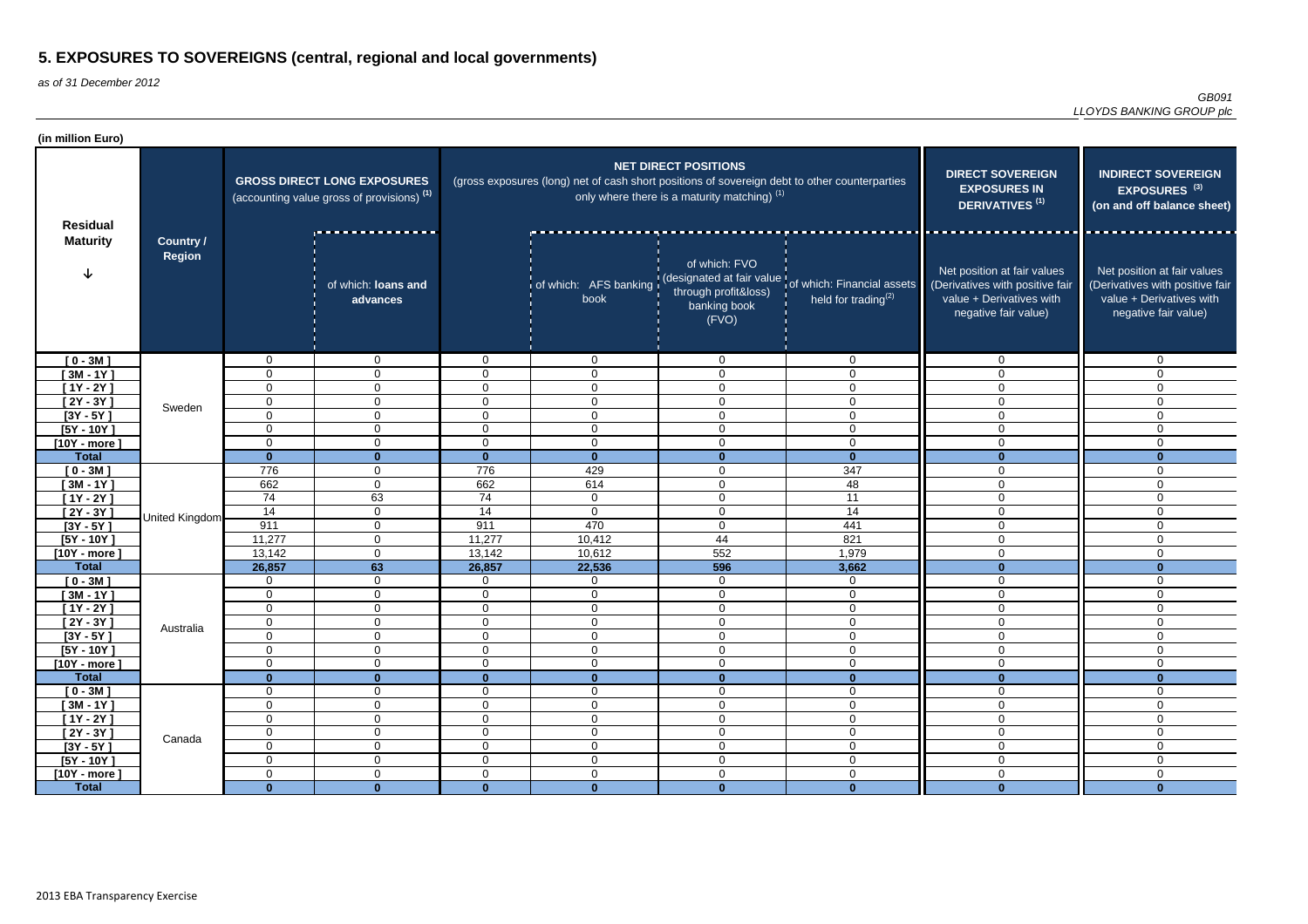| (in million Euro)              |                            |                            |                                                                                             |                                  |                                                                                               |                                                                               |                                                                                                         |                                                                                                                    |                                                                                                                    |
|--------------------------------|----------------------------|----------------------------|---------------------------------------------------------------------------------------------|----------------------------------|-----------------------------------------------------------------------------------------------|-------------------------------------------------------------------------------|---------------------------------------------------------------------------------------------------------|--------------------------------------------------------------------------------------------------------------------|--------------------------------------------------------------------------------------------------------------------|
| <b>Residual</b>                |                            |                            | <b>GROSS DIRECT LONG EXPOSURES</b><br>(accounting value gross of provisions) <sup>(1)</sup> |                                  | (gross exposures (long) net of cash short positions of sovereign debt to other counterparties | <b>NET DIRECT POSITIONS</b><br>only where there is a maturity matching) $(1)$ | <b>DIRECT SOVEREIGN</b><br><b>EXPOSURES IN</b><br>DERIVATIVES <sup>(1)</sup>                            | <b>INDIRECT SOVEREIGN</b><br>EXPOSURES <sup>(3)</sup><br>(on and off balance sheet)                                |                                                                                                                    |
| <b>Maturity</b><br>$[0 - 3M]$  | <b>Country /</b><br>Region |                            | of which: loans and<br>advances                                                             |                                  | book                                                                                          | of which: FVO<br>through profit&loss)<br>banking book<br>(FVO)                | of which: AFS banking (designated at fair value of which: Financial assets<br>held for trading $^{(2)}$ | Net position at fair values<br>(Derivatives with positive fair<br>value + Derivatives with<br>negative fair value) | Net position at fair values<br>(Derivatives with positive fair<br>value + Derivatives with<br>negative fair value) |
|                                |                            | $\overline{0}$             | $\mathbf{0}$                                                                                | $\mathbf 0$                      | $\overline{0}$                                                                                | $\Omega$                                                                      | $\overline{0}$                                                                                          | $\overline{0}$                                                                                                     | $\overline{0}$                                                                                                     |
| $[3M - 1Y]$                    |                            | 0                          | $\mathbf 0$                                                                                 | $\overline{0}$                   | $\mathbf 0$                                                                                   | $\Omega$                                                                      | $\mathbf 0$                                                                                             | $\overline{0}$                                                                                                     | $\mathbf{0}$                                                                                                       |
| $[1Y - 2Y]$                    |                            | 0                          | $\mathbf 0$                                                                                 | $\overline{0}$                   | $\mathbf 0$                                                                                   | $\Omega$                                                                      | $\mathbf 0$                                                                                             | 0                                                                                                                  | $\Omega$                                                                                                           |
| $[2Y - 3Y]$                    | Hong Kong                  | $\mathbf 0$                | $\mathbf 0$                                                                                 | $\overline{0}$                   | $\mathbf 0$                                                                                   | $\Omega$                                                                      | $\mathbf 0$                                                                                             | $\overline{0}$                                                                                                     | $\Omega$                                                                                                           |
| $[3Y - 5Y]$                    |                            | $\mathbf 0$                | $\mathbf 0$                                                                                 | $\overline{0}$                   | $\mathbf 0$                                                                                   | $\Omega$                                                                      | $\mathbf 0$                                                                                             | 0                                                                                                                  | $\Omega$                                                                                                           |
| $[5Y - 10Y]$                   |                            | 0                          | $\overline{0}$                                                                              | $\overline{0}$                   | $\overline{0}$                                                                                | $\overline{0}$                                                                | $\mathbf 0$                                                                                             | 0                                                                                                                  | $\mathbf{0}$                                                                                                       |
| $[10Y - more]$                 |                            | 0                          | $\overline{0}$                                                                              | $\overline{0}$                   | $\overline{0}$                                                                                | $\overline{0}$                                                                | $\mathbf 0$                                                                                             | 0                                                                                                                  | $\mathbf{0}$                                                                                                       |
| <b>Total</b>                   |                            | $\mathbf{0}$               | $\Omega$                                                                                    | $\bf{0}$                         | $\bf{0}$                                                                                      | $\bf{0}$                                                                      | $\Omega$                                                                                                |                                                                                                                    | $\mathbf{0}$                                                                                                       |
| $[0 - 3M]$                     |                            | $\mathbf 0$                | 0                                                                                           | $\overline{0}$                   | $\overline{0}$                                                                                | $\Omega$                                                                      | $\overline{0}$                                                                                          | $\overline{0}$                                                                                                     | $\mathbf{0}$                                                                                                       |
| $[3M - 1Y]$                    |                            | 0                          | $\mathbf{0}$                                                                                | $\overline{0}$                   | $\mathbf 0$                                                                                   | $\mathbf 0$                                                                   | $\mathbf 0$                                                                                             | $\overline{0}$                                                                                                     | $\mathbf 0$                                                                                                        |
| $[1Y - 2Y]$                    |                            | $\mathbf 0$                | $\mathbf 0$                                                                                 | $\overline{0}$                   | $\overline{0}$                                                                                | $\Omega$                                                                      | $\mathbf 0$                                                                                             | $\overline{0}$                                                                                                     | $\Omega$                                                                                                           |
| $[2Y - 3Y]$                    | Japan                      | $\mathbf 0$                | $\mathbf{0}$                                                                                | $\overline{0}$                   | $\overline{0}$                                                                                | $\mathbf 0$                                                                   | $\overline{0}$                                                                                          | $\mathbf 0$                                                                                                        | $\Omega$                                                                                                           |
| $[3Y - 5Y]$                    |                            | $\mathbf 0$                | $\overline{0}$                                                                              | $\overline{0}$                   | $\overline{0}$                                                                                | $\mathbf 0$                                                                   | $\overline{0}$                                                                                          | $\overline{0}$                                                                                                     | $\Omega$                                                                                                           |
| $[5Y - 10Y]$                   |                            | $\mathbf 0$<br>$\mathbf 0$ | $\mathbf{0}$<br>$\mathbf 0$                                                                 | $\overline{0}$<br>$\overline{0}$ | $\overline{0}$<br>$\mathbf 0$                                                                 | $\Omega$<br>$\mathbf 0$                                                       | $\mathbf 0$<br>$\overline{0}$                                                                           | $\overline{0}$<br>$\overline{0}$                                                                                   | $\Omega$<br>$\overline{0}$                                                                                         |
| $[10Y - more]$<br><b>Total</b> |                            | $\mathbf{0}$               | $\mathbf{0}$                                                                                | $\mathbf{0}$                     | $\mathbf{0}$                                                                                  | $\mathbf{0}$                                                                  | $\mathbf{0}$                                                                                            | $\mathbf{0}$                                                                                                       | $\mathbf{0}$                                                                                                       |
| $[0 - 3M]$                     |                            | $\mathbf 0$                | $\mathbf 0$                                                                                 | $\overline{0}$                   | $\overline{0}$                                                                                | 0                                                                             | $\overline{0}$                                                                                          | $\mathbf 0$                                                                                                        | $\Omega$                                                                                                           |
| $[3M - 1Y]$                    |                            | $\mathbf 0$                | 0                                                                                           | $\overline{0}$                   | $\mathbf 0$                                                                                   | $\Omega$                                                                      | $\overline{0}$                                                                                          | $\overline{0}$                                                                                                     | $\mathbf{0}$                                                                                                       |
| [1Y - 2Y ]                     |                            | 397                        | 0                                                                                           | 397                              | 397                                                                                           | $\Omega$                                                                      | $\mathbf 0$                                                                                             | 0                                                                                                                  | 13                                                                                                                 |
| $[2Y - 3Y]$                    |                            | 1,398                      | 0                                                                                           | 1,398                            | 1,397                                                                                         | $\Omega$<br>◡                                                                 |                                                                                                         | $\overline{0}$                                                                                                     | 310                                                                                                                |
| $[3Y - 5Y]$                    | U.S.                       |                            | $\mathbf 0$                                                                                 |                                  | $\overline{0}$                                                                                | 0                                                                             |                                                                                                         | $\mathsf{O}$                                                                                                       | $\mathbf 0$                                                                                                        |
| $[5Y - 10Y]$                   |                            | 4,731                      | $\overline{0}$                                                                              | 4,731                            | 4,653                                                                                         | $\mathbf 0$                                                                   | 78                                                                                                      | $\overline{0}$                                                                                                     | $\overline{0}$                                                                                                     |
| $[10Y - more]$                 |                            | 2,539                      | $\overline{0}$                                                                              | 2,539                            | 2,532                                                                                         | $\mathbf 0$                                                                   | $\overline{7}$                                                                                          | $\overline{0}$                                                                                                     | $\overline{0}$                                                                                                     |
| <b>Total</b>                   |                            | 9,066                      | $\mathbf{0}$                                                                                | 9,066                            | 8,979                                                                                         | $\mathbf{0}$                                                                  | 87                                                                                                      | $\mathbf{0}$                                                                                                       | $\overline{323}$                                                                                                   |
| $[0 - 3M]$                     |                            | $\overline{0}$             | $\overline{0}$                                                                              | $\overline{0}$                   | $\overline{0}$                                                                                | $\mathbf 0$                                                                   | $\overline{0}$                                                                                          | $\mathbf 0$                                                                                                        | $\mathbf 0$                                                                                                        |
| $[3M - 1Y]$                    |                            | $\boldsymbol{0}$           | $\overline{0}$                                                                              | $\overline{0}$                   | $\overline{0}$                                                                                | $\mathbf 0$                                                                   | $\mathbf 0$                                                                                             | $\mathbf 0$                                                                                                        | $\overline{0}$                                                                                                     |
| $[1Y - 2Y]$                    |                            | $\overline{0}$             | $\overline{0}$                                                                              | $\overline{0}$                   | $\mathbf 0$                                                                                   | $\mathbf 0$                                                                   | $\overline{0}$                                                                                          | $\overline{0}$                                                                                                     | $\mathbf 0$                                                                                                        |
| $[2Y - 3Y]$                    | Switzerland                | $\mathbf 0$                | $\mathbf 0$                                                                                 | $\overline{0}$                   | $\mathbf 0$                                                                                   | $\mathbf 0$                                                                   | $\overline{0}$                                                                                          | $\overline{0}$                                                                                                     | $\mathbf 0$                                                                                                        |
| $[3Y - 5Y]$                    |                            | $\mathbf 0$                | $\overline{0}$                                                                              | $\overline{0}$                   | $\mathbf 0$                                                                                   | $\mathbf 0$                                                                   | $\overline{0}$                                                                                          | $\mathbf 0$                                                                                                        | $\mathbf 0$                                                                                                        |
| $[5Y - 10Y]$                   |                            | $\mathbf 0$                | $\overline{0}$                                                                              | $\overline{0}$                   | $\overline{0}$                                                                                | $\mathbf 0$                                                                   | $\mathbf 0$                                                                                             | $\mathbf 0$                                                                                                        | $\overline{0}$                                                                                                     |
| $[10Y - more]$                 |                            | $\mathbf 0$                | $\mathbf 0$                                                                                 | $\overline{0}$                   | $\overline{0}$                                                                                | $\mathbf 0$                                                                   | $\overline{0}$                                                                                          | $\overline{0}$                                                                                                     | $\mathbf 0$                                                                                                        |
| <b>Total</b>                   |                            | $\mathbf{0}$               | $\mathbf{0}$                                                                                | $\mathbf{0}$                     | $\mathbf{0}$                                                                                  | $\mathbf{0}$                                                                  | $\mathbf{0}$                                                                                            | $\mathbf{0}$                                                                                                       | $\mathbf{0}$                                                                                                       |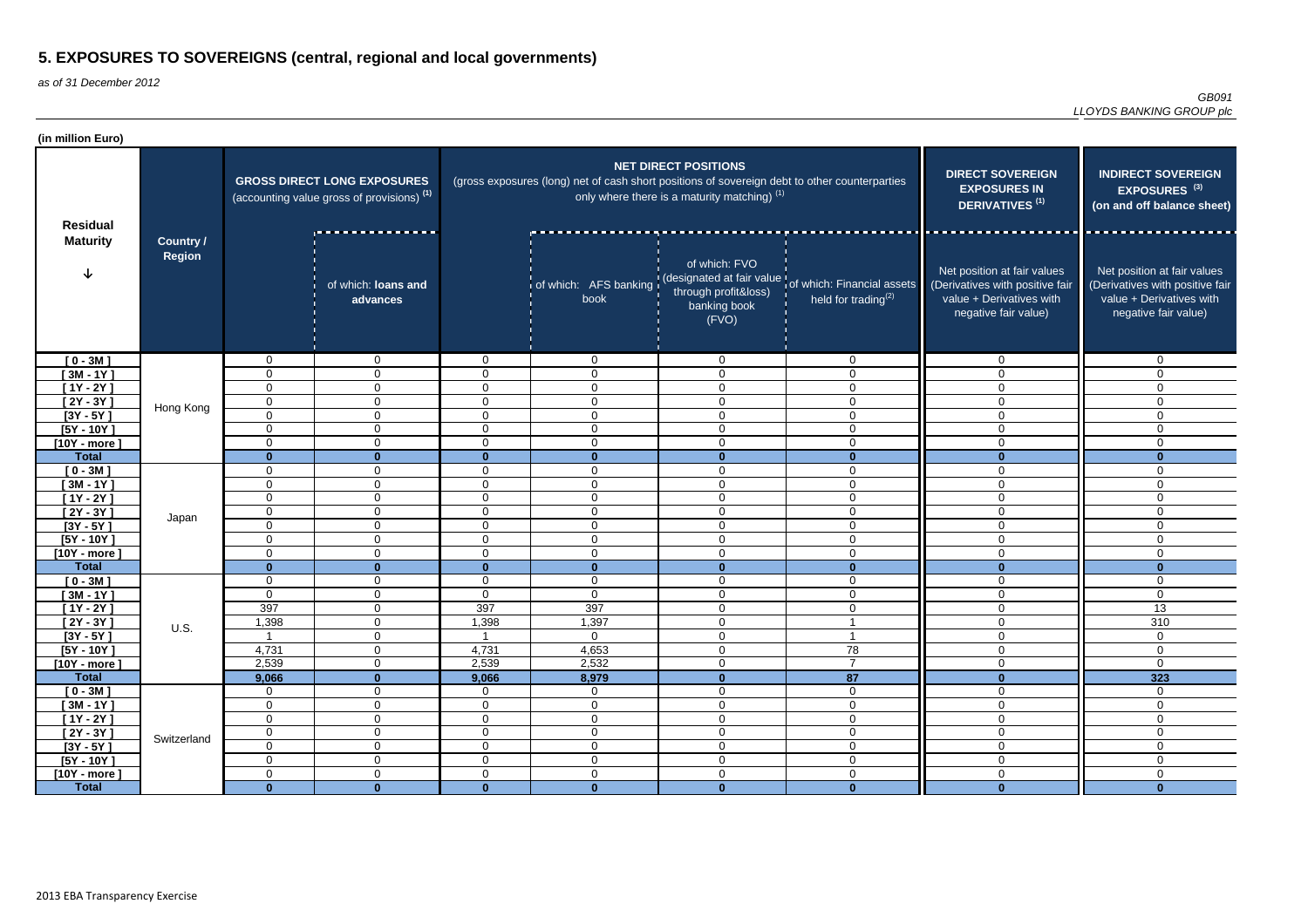| (in million Euro)                  |                                       |                                                                                             |                                  |                             |                                                                                                  |                                                                               |                                                                                         |                                                                                                                    |                                                                                                                    |
|------------------------------------|---------------------------------------|---------------------------------------------------------------------------------------------|----------------------------------|-----------------------------|--------------------------------------------------------------------------------------------------|-------------------------------------------------------------------------------|-----------------------------------------------------------------------------------------|--------------------------------------------------------------------------------------------------------------------|--------------------------------------------------------------------------------------------------------------------|
| <b>Residual</b><br><b>Maturity</b> | Country /<br><b>Region</b>            | <b>GROSS DIRECT LONG EXPOSURES</b><br>(accounting value gross of provisions) <sup>(1)</sup> |                                  |                             | (gross exposures (long) net of cash short positions of sovereign debt to other counterparties    | <b>NET DIRECT POSITIONS</b><br>only where there is a maturity matching) $(1)$ | <b>DIRECT SOVEREIGN</b><br><b>EXPOSURES IN</b><br>DERIVATIVES <sup>(1)</sup>            | <b>INDIRECT SOVEREIGN</b><br>EXPOSURES <sup>(3)</sup><br>(on and off balance sheet)                                |                                                                                                                    |
|                                    |                                       |                                                                                             | of which: loans and<br>advances  |                             | of which: AFS banking   (designated and its of which: AFS banking   through profit&loss)<br>book | of which: FVO<br>banking book<br>(FVO)                                        | designated at fair value tof which: Financial assets<br>held for trading <sup>(2)</sup> | Net position at fair values<br>(Derivatives with positive fair<br>value + Derivatives with<br>negative fair value) | Net position at fair values<br>(Derivatives with positive fair<br>value + Derivatives with<br>negative fair value) |
| $[0 - 3M]$                         |                                       | 51                                                                                          | $\overline{0}$                   | 51                          | $\overline{0}$                                                                                   | $\overline{0}$                                                                | 51                                                                                      |                                                                                                                    | $\Omega$                                                                                                           |
| $[3M - 1Y]$                        |                                       | $\Omega$                                                                                    | $\mathbf 0$                      | $\mathbf{0}$                | $\overline{0}$                                                                                   | $\mathbf 0$                                                                   | $\mathbf 0$                                                                             | $\overline{0}$                                                                                                     | $\Omega$                                                                                                           |
| $[1Y - 2Y]$                        | Other                                 | $\Omega$                                                                                    | $\mathbf 0$                      | $\mathbf{0}$                | $\overline{0}$                                                                                   | $\mathbf 0$                                                                   | 0                                                                                       | $\Omega$                                                                                                           | $\Omega$                                                                                                           |
| $[2Y - 3Y]$                        | advanced                              | $\Omega$                                                                                    | $\mathbf 0$                      | $\Omega$                    | $\overline{0}$                                                                                   | $\overline{0}$                                                                | $\mathbf 0$                                                                             | 0                                                                                                                  | $\Omega$                                                                                                           |
| $[3Y - 5Y]$                        | economies non                         | $\overline{0}$                                                                              | $\overline{0}$                   | $\Omega$                    | $\mathbf 0$                                                                                      | $\mathbf 0$                                                                   | $\mathbf 0$                                                                             | $\overline{0}$                                                                                                     | $\Omega$                                                                                                           |
| $[5Y - 10Y]$                       | EEA                                   | $\Omega$<br>$\Omega$                                                                        | $\overline{0}$<br>$\overline{0}$ | $\Omega$<br>$\mathbf 0$     | $\mathbf 0$                                                                                      | $\mathbf 0$                                                                   | $\overline{0}$<br>$\mathbf 0$                                                           | $\overline{0}$                                                                                                     | $\Omega$                                                                                                           |
| $[10Y - more]$<br><b>Total</b>     |                                       | 51                                                                                          | $\mathbf{0}$                     | 51                          | $\mathbf 0$<br>$\mathbf{0}$                                                                      | $\mathbf 0$<br>$\bf{0}$                                                       | 51                                                                                      | 0                                                                                                                  | $\Omega$<br>$\mathbf{0}$                                                                                           |
| $[0 - 3M]$                         |                                       | $\mathbf 0$                                                                                 | $\overline{0}$                   | $\mathbf 0$                 | $\mathbf 0$                                                                                      | $\overline{0}$                                                                | $\overline{0}$                                                                          | $\overline{0}$                                                                                                     | $\Omega$                                                                                                           |
| $[3M - 1Y]$                        |                                       | 0                                                                                           | $\overline{0}$                   | $\mathbf 0$                 | $\overline{0}$                                                                                   | $\mathbf 0$                                                                   | $\mathbf 0$                                                                             | 0                                                                                                                  | $\mathbf{0}$                                                                                                       |
| $[1Y - 2Y]$                        | <b>Other Central</b>                  | 0                                                                                           | $\overline{0}$                   | $\mathbf 0$                 | $\overline{0}$                                                                                   | $\overline{0}$                                                                | $\overline{0}$                                                                          | $\overline{0}$                                                                                                     | $\mathbf 0$                                                                                                        |
| $[2Y - 3Y]$                        | and Eastern                           | $\Omega$                                                                                    | $\mathbf 0$                      | $\Omega$                    | $\overline{0}$                                                                                   | $\mathbf 0$                                                                   | $\overline{0}$                                                                          | $\overline{0}$                                                                                                     | $\Omega$                                                                                                           |
| $[3Y - 5Y]$                        | Europe                                | $\overline{0}$                                                                              | $\overline{0}$                   | $\Omega$                    | $\overline{0}$                                                                                   | $\mathbf 0$                                                                   | $\overline{0}$                                                                          | $\overline{0}$                                                                                                     | $\Omega$                                                                                                           |
| $[5Y - 10Y]$                       | countries non                         | $\mathbf{0}$                                                                                | $\overline{0}$                   | $\mathbf 0$                 | $\mathbf 0$                                                                                      | $\mathbf 0$                                                                   | $\overline{0}$                                                                          | $\overline{0}$                                                                                                     | $\Omega$                                                                                                           |
| [10Y - more $\,$                   | EEA                                   | $\mathbf{0}$                                                                                | $\overline{0}$                   | $\Omega$                    | $\mathbf 0$                                                                                      | $\mathbf 0$                                                                   | $\overline{0}$                                                                          | $\overline{0}$                                                                                                     | $\Omega$                                                                                                           |
| <b>Total</b>                       |                                       | $\Omega$                                                                                    | $\Omega$                         | $\mathbf{0}$                | $\mathbf{0}$                                                                                     | $\mathbf{0}$                                                                  | $\mathbf{0}$                                                                            | $\mathbf{0}$                                                                                                       | $\bf{0}$                                                                                                           |
| $[0 - 3M]$                         |                                       | $\Omega$                                                                                    | $\overline{0}$                   | $\Omega$                    | $\mathbf 0$                                                                                      | $\overline{0}$                                                                | $\mathbf 0$                                                                             | $\overline{0}$                                                                                                     | $\mathbf 0$                                                                                                        |
| $[3M - 1Y]$                        |                                       | $\Omega$                                                                                    | $\overline{0}$                   | $\mathbf 0$                 | $\mathbf 0$                                                                                      | $\mathbf 0$                                                                   | $\mathbf 0$                                                                             | $\mathbf 0$                                                                                                        | $\mathbf 0$                                                                                                        |
| $[1Y - 2Y]$                        |                                       | $\Omega$                                                                                    | $\overline{0}$                   | $\mathbf 0$                 | $\overline{0}$                                                                                   | $\mathbf 0$                                                                   | $\mathbf 0$                                                                             | $\overline{0}$                                                                                                     | $\mathbf 0$                                                                                                        |
| $[2Y - 3Y]$                        | Middle East                           | ∩<br>◡                                                                                      | $\mathbf 0$                      | $\overline{0}$              | $\mathbf 0$                                                                                      | $\mathbf 0$                                                                   | $\Omega$<br>◡                                                                           | $\overline{0}$                                                                                                     | $\Omega$<br>ັບ                                                                                                     |
| $[3Y - 5Y]$                        |                                       | 0                                                                                           | $\overline{0}$                   | $\mathbf 0$                 | $\mathbf 0$                                                                                      | $\mathbf 0$                                                                   | $\mathbf 0$                                                                             | $\overline{0}$                                                                                                     | 0                                                                                                                  |
| $[5Y - 10Y]$                       |                                       | $\mathbf 0$                                                                                 | $\overline{0}$                   | $\mathbf 0$                 | $\mathbf 0$                                                                                      | $\mathbf 0$                                                                   | $\overline{0}$                                                                          | $\overline{0}$                                                                                                     | $\mathbf 0$                                                                                                        |
| $[10Y - more]$                     |                                       | 0                                                                                           | $\overline{0}$                   | $\mathbf 0$                 | $\mathbf 0$                                                                                      | $\mathbf 0$                                                                   | $\overline{0}$                                                                          | $\overline{0}$                                                                                                     | $\mathbf 0$                                                                                                        |
| <b>Total</b>                       |                                       | $\bf{0}$                                                                                    | $\mathbf{0}$                     | $\mathbf{0}$<br>$\mathbf 0$ | $\mathbf{0}$                                                                                     | $\mathbf{0}$                                                                  | $\mathbf{0}$                                                                            | $\mathbf{0}$<br>$\overline{0}$                                                                                     | $\mathbf{0}$                                                                                                       |
| $[0 - 3M]$<br>$[3M - 1Y]$          |                                       | $\mathbf 0$<br>$\mathbf 0$                                                                  | $\overline{0}$<br>$\overline{0}$ | $\overline{0}$              | $\mathbf 0$<br>$\overline{0}$                                                                    | $\mathbf 0$<br>$\mathbf 0$                                                    | $\overline{0}$<br>$\overline{0}$                                                        | $\overline{0}$                                                                                                     | 0<br>$\mathbf 0$                                                                                                   |
| $[1Y - 2Y]$                        | Latin America<br>and the<br>Caribbean | $\overline{0}$                                                                              | $\overline{0}$                   | $\mathbf 0$                 | $\boldsymbol{0}$                                                                                 | $\mathbf 0$                                                                   | $\mathsf 0$                                                                             | $\mathbf 0$                                                                                                        | $\mathbf 0$                                                                                                        |
| $[2Y - 3Y]$                        |                                       | $\mathbf 0$                                                                                 | $\overline{0}$                   | $\mathbf 0$                 | $\boldsymbol{0}$                                                                                 | $\mathbf 0$                                                                   | $\overline{0}$                                                                          | $\mathbf 0$                                                                                                        | $\mathbf 0$                                                                                                        |
| $[3Y - 5Y]$                        |                                       | $\mathbf 0$                                                                                 | $\overline{0}$                   | $\overline{0}$              | $\boldsymbol{0}$                                                                                 | $\mathbf 0$                                                                   | $\overline{0}$                                                                          | $\overline{0}$                                                                                                     | $\mathbf 0$                                                                                                        |
| $[5Y - 10Y]$                       |                                       | $\mathbf 0$                                                                                 | $\overline{0}$                   | $\overline{0}$              | $\boldsymbol{0}$                                                                                 | $\mathbf 0$                                                                   | $\overline{0}$                                                                          | $\mathbf 0$                                                                                                        | 0                                                                                                                  |
| $[10Y - more]$                     |                                       | $\mathbf 0$                                                                                 | $\overline{0}$                   | $\overline{0}$              | $\mathbf 0$                                                                                      | $\mathbf 0$                                                                   | $\overline{0}$                                                                          | $\overline{0}$                                                                                                     | $\overline{0}$                                                                                                     |
| <b>Total</b>                       |                                       | $\mathbf{0}$                                                                                | $\mathbf{0}$                     | $\mathbf{0}$                | $\mathbf{0}$                                                                                     | $\mathbf{0}$                                                                  | $\mathbf{0}$                                                                            | $\mathbf{0}$                                                                                                       | $\mathbf{0}$                                                                                                       |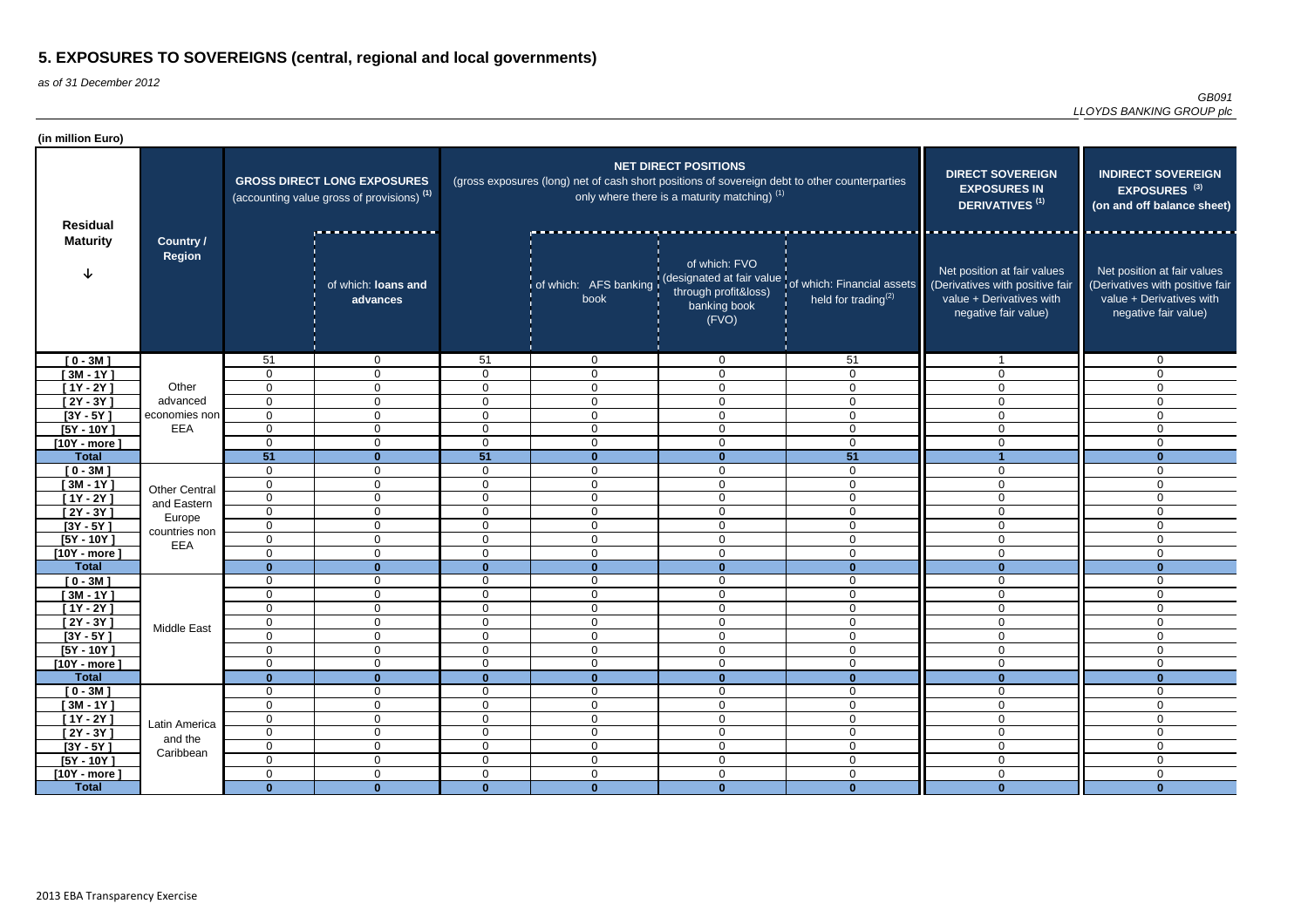as of 31 December 2012

(3) The exposures reported include the positions towards counterparts (other than sovereign) on sovereign credit risk (i.e. CDS, financial guarantees) booked in all the accounting portfolio (on-off balance sheet). Irrespec and or accounting classification of the positions the economic substance over the form must be used as a criteria for the identification of the exposures to be included in this column. This item does not include exposures than sovereign) with full or partial government guarantees by central, regional and local governments.

| (in million Euro) |                                   |                                                                                             |                                 |          |                                                                                               |                                                                               |                                                                                                      |                                                                                                                    |                                                                                                                    |
|-------------------|-----------------------------------|---------------------------------------------------------------------------------------------|---------------------------------|----------|-----------------------------------------------------------------------------------------------|-------------------------------------------------------------------------------|------------------------------------------------------------------------------------------------------|--------------------------------------------------------------------------------------------------------------------|--------------------------------------------------------------------------------------------------------------------|
| <b>Residual</b>   |                                   | <b>GROSS DIRECT LONG EXPOSURES</b><br>(accounting value gross of provisions) <sup>(1)</sup> |                                 |          | (gross exposures (long) net of cash short positions of sovereign debt to other counterparties | <b>NET DIRECT POSITIONS</b><br>only where there is a maturity matching) $(1)$ | <b>DIRECT SOVEREIGN</b><br><b>EXPOSURES IN</b><br>DERIVATIVES <sup>(1)</sup>                         | <b>INDIRECT SOVEREIGN</b><br>EXPOSURES <sup>(3)</sup><br>(on and off balance sheet)                                |                                                                                                                    |
| <b>Maturity</b>   | <b>Country /</b><br><b>Region</b> |                                                                                             | of which: loans and<br>advances |          | book                                                                                          | of which: FVO<br>through profit&loss)<br>banking book<br>(FVO)                | of which: AFS banking (designated at fair value of which: Financial assets<br>held for trading $(2)$ | Net position at fair values<br>(Derivatives with positive fair<br>value + Derivatives with<br>negative fair value) | Net position at fair values<br>(Derivatives with positive fair<br>value + Derivatives with<br>negative fair value) |
| $[0 - 3M]$        |                                   | $\Omega$                                                                                    | $\mathbf 0$                     | $\Omega$ | $\overline{0}$                                                                                | $\overline{0}$                                                                | $\overline{0}$                                                                                       | $\Omega$                                                                                                           | $\Omega$                                                                                                           |
| $[3M - 1Y]$       |                                   | $\mathbf{0}$                                                                                | $\Omega$                        | $\Omega$ | $\Omega$                                                                                      | $\Omega$                                                                      | $\Omega$                                                                                             | $\Omega$                                                                                                           |                                                                                                                    |
| $[1Y - 2Y]$       |                                   | $\mathbf{0}$                                                                                | $\mathbf 0$                     | $\Omega$ | $\Omega$                                                                                      | $\mathbf{0}$                                                                  | $\overline{0}$                                                                                       | $\Omega$                                                                                                           | 0                                                                                                                  |
| $[2Y - 3Y]$       | Africa                            | 0                                                                                           | 0                               | 0        | $\overline{0}$                                                                                | 0                                                                             | $\Omega$                                                                                             | $\Omega$                                                                                                           | 0                                                                                                                  |
| $[3Y - 5Y]$       |                                   | $\mathbf 0$                                                                                 | $\mathbf 0$                     | 0        | $\mathbf 0$                                                                                   | $\mathbf 0$                                                                   | 0                                                                                                    | $\Omega$                                                                                                           |                                                                                                                    |
| $[5Y - 10Y]$      |                                   | $\mathbf 0$                                                                                 | $\Omega$                        | $\Omega$ | $\Omega$                                                                                      | $\Omega$                                                                      | $\Omega$                                                                                             | $\Omega$                                                                                                           | 0                                                                                                                  |
| $[10Y - more]$    |                                   | $\mathbf 0$                                                                                 | $\mathbf 0$                     | $\Omega$ | $\mathbf 0$                                                                                   | $\mathbf 0$                                                                   | $\overline{0}$                                                                                       | $\Omega$                                                                                                           | $\Omega$                                                                                                           |
| <b>Total</b>      |                                   | $\bf{0}$                                                                                    | $\bf{0}$                        | 0        | $\bf{0}$                                                                                      |                                                                               |                                                                                                      | $\Omega$                                                                                                           |                                                                                                                    |
| $[0 - 3M]$        |                                   | $\mathbf{0}$                                                                                | $\mathbf 0$                     | $\Omega$ | $\Omega$                                                                                      | $\mathbf{0}$                                                                  | $\Omega$                                                                                             | $\Omega$                                                                                                           |                                                                                                                    |
| $[3M - 1Y]$       |                                   | $\mathbf 0$                                                                                 | 0                               | $\Omega$ | $\Omega$                                                                                      | $\Omega$                                                                      | $\Omega$                                                                                             | $\Omega$                                                                                                           | 0                                                                                                                  |
| $[1Y - 2Y]$       |                                   | $\mathbf{0}$                                                                                | $\Omega$                        | 0        | $\Omega$                                                                                      | $\mathbf{0}$                                                                  | $\Omega$                                                                                             | $\Omega$                                                                                                           | 0                                                                                                                  |
| $[2Y - 3Y]$       | Others                            | 0                                                                                           | 0                               | 0        | $\Omega$                                                                                      | $\Omega$                                                                      | $\Omega$                                                                                             | $\Omega$                                                                                                           | U                                                                                                                  |
| $[3Y - 5Y]$       |                                   | $\mathbf{0}$                                                                                | 0                               | 0        | $\Omega$                                                                                      | 0                                                                             | $\Omega$                                                                                             | $\Omega$                                                                                                           | U                                                                                                                  |
| $[5Y - 10Y]$      |                                   | 0                                                                                           | 0                               | 0        | $\mathbf{0}$                                                                                  | 0                                                                             | $\Omega$                                                                                             | $\Omega$                                                                                                           | 0                                                                                                                  |
| $[10Y - more]$    |                                   | $\mathbf{0}$                                                                                | 0                               | 0        | $\Omega$                                                                                      | $\Omega$                                                                      | $\Omega$                                                                                             | $\Omega$                                                                                                           | 0                                                                                                                  |
| <b>Total</b>      |                                   | $\Omega$                                                                                    | $\Omega$                        |          | $\Omega$                                                                                      |                                                                               |                                                                                                      |                                                                                                                    |                                                                                                                    |

**(2)** The banks disclose the exposures in the "Financial assets held for trading" portfolio after offsetting the cash short positions having the same maturities.

#### **Notes and definitions**

**(1)** The exposures reported cover only exposures to central, regional and local governments on immediate borrower basis, and do not include exposures to other counterparts with full or partial government guarantees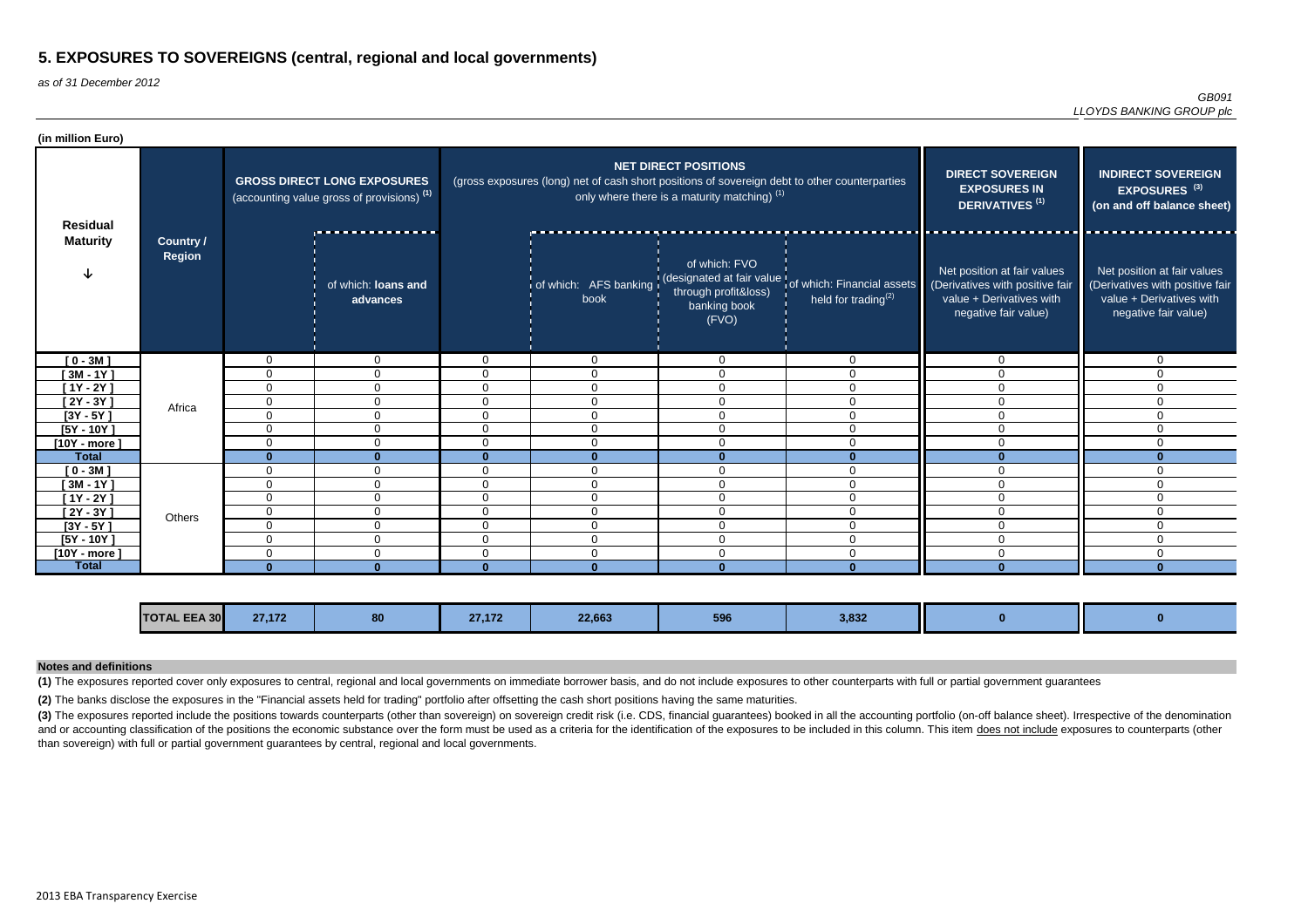as of 30 June 2013

*GB091 LLOYDS BANKING GROUP plc*

| (in million Euro)           |                            |                                                                                             |                                  |                      |                                                                                                   |                                                                          |                                                                                                      |                                                                                                                    |                                                                                                                    |
|-----------------------------|----------------------------|---------------------------------------------------------------------------------------------|----------------------------------|----------------------|---------------------------------------------------------------------------------------------------|--------------------------------------------------------------------------|------------------------------------------------------------------------------------------------------|--------------------------------------------------------------------------------------------------------------------|--------------------------------------------------------------------------------------------------------------------|
| <b>Residual</b>             | Country /<br><b>Region</b> | <b>GROSS DIRECT LONG EXPOSURES</b><br>(accounting value gross of provisions) <sup>(1)</sup> |                                  |                      | (gross exposures (long) net of cash short positions of sovereign debt to other counterpaties only | <b>NET DIRECT POSITIONS</b><br>where there is a maturity matching) $(1)$ | <b>DIRECT SOVEREIGN</b><br><b>EXPOSURES IN</b><br>DERIVATIVES <sup>(1)</sup>                         | <b>INDIRECT SOVEREIGN</b><br>EXPOSURES <sup>(3)</sup><br>(on and off balance sheet)                                |                                                                                                                    |
| <b>Maturity</b>             |                            |                                                                                             | of which: loans and<br>advances  |                      | book                                                                                              | of which: FVO<br>through profit&loss)<br>banking book<br>(FVO)           | of which: AFS banking (designated at fair value of which: Financial assets<br>held for trading $(2)$ | Net position at fair values<br>(Derivatives with positive fair<br>value + Derivatives with<br>negative fair value) | Net position at fair values<br>(Derivatives with positive fair<br>value + Derivatives with<br>negative fair value) |
| $[0 - 3M]$                  |                            | $\mathbf 0$                                                                                 | $\mathbf 0$                      | 0                    | $\overline{0}$                                                                                    | $\overline{0}$                                                           | $\mathbf{0}$                                                                                         | 0                                                                                                                  | $\mathbf{0}$                                                                                                       |
| $[3M - 1Y]$                 |                            | $\mathbf 0$                                                                                 | $\overline{0}$                   | 0                    | 0                                                                                                 | $\mathbf 0$                                                              | $\mathbf{0}$                                                                                         | $\Omega$                                                                                                           | $\mathbf{0}$                                                                                                       |
| $[1Y - 2Y]$                 |                            | $\mathbf 0$                                                                                 | $\mathbf{0}$                     | 0                    | $\mathbf 0$                                                                                       | $\overline{0}$                                                           | $\mathbf{0}$                                                                                         | 0                                                                                                                  | $\mathbf{0}$                                                                                                       |
| $[2Y - 3Y]$                 | Austria                    | $\mathbf 0$                                                                                 | $\mathbf 0$                      | $\Omega$             | $\mathbf{0}$                                                                                      | $\overline{0}$                                                           | $\mathbf{0}$                                                                                         | 0                                                                                                                  | $\mathbf 0$                                                                                                        |
| $[3Y - 5Y]$<br>$[5Y - 10Y]$ |                            | $\mathbf 0$<br>$\mathbf 0$                                                                  | $\overline{0}$<br>$\mathbf 0$    | $\Omega$<br>$\Omega$ | $\overline{0}$<br>$\overline{0}$                                                                  | $\overline{0}$<br>$\mathbf 0$                                            | $\mathbf{0}$<br>$\mathbf{0}$                                                                         | $\mathbf 0$<br>$\mathbf 0$                                                                                         | $\mathbf 0$<br>$\mathbf 0$                                                                                         |
| $[10Y - more]$              |                            | $\mathbf 0$                                                                                 | $\mathbf 0$                      | $\Omega$             | 0                                                                                                 | $\mathbf 0$                                                              | 0                                                                                                    | $\overline{0}$                                                                                                     | $\mathbf 0$                                                                                                        |
| <b>Total</b>                |                            | $\bf{0}$                                                                                    | $\mathbf{0}$                     | U                    | $\bf{0}$                                                                                          | $\mathbf{0}$                                                             | $\mathbf 0$                                                                                          | 0                                                                                                                  | $\mathbf{0}$                                                                                                       |
| $[0 - 3M]$                  |                            | $\mathbf 0$                                                                                 | $\overline{0}$                   | 0                    | $\mathbf 0$                                                                                       | $\mathbf 0$                                                              | $\mathbf{0}$                                                                                         | $\overline{2}$                                                                                                     | $\Omega$                                                                                                           |
| $[3M - 1Y]$                 |                            | $\mathbf 0$                                                                                 | $\mathbf 0$                      | $\Omega$             | 0                                                                                                 | $\mathbf 0$                                                              | $\mathbf 0$                                                                                          | 0                                                                                                                  | $\mathbf 0$                                                                                                        |
| $[1Y - 2Y]$                 |                            | $\mathbf 0$                                                                                 | $\Omega$                         | 0                    | $\Omega$                                                                                          | $\mathbf 0$                                                              | $\Omega$                                                                                             | $\Omega$                                                                                                           | $\Omega$                                                                                                           |
| $[2Y - 3Y]$                 | Belgium                    | $\mathbf 0$                                                                                 | $\Omega$                         | $\Omega$             | 0                                                                                                 | $\mathbf 0$                                                              | $\mathbf{0}$                                                                                         | $\Omega$                                                                                                           | $\Omega$                                                                                                           |
| $[3Y - 5Y]$                 |                            | $\mathbf 0$                                                                                 | $\overline{0}$                   | $\Omega$             | $\mathbf 0$                                                                                       | $\overline{0}$                                                           | $\mathbf 0$                                                                                          | $\overline{0}$                                                                                                     | $\Omega$                                                                                                           |
| $[5Y - 10Y]$                |                            | $\mathbf 0$                                                                                 | $\mathbf 0$                      | $\Omega$             | $\Omega$                                                                                          | $\overline{0}$                                                           | $\Omega$                                                                                             | $\overline{0}$                                                                                                     | $\Omega$                                                                                                           |
| $[10Y - more]$              |                            | $\mathbf 0$                                                                                 | $\mathbf 0$                      | $\Omega$             | $\mathbf 0$                                                                                       | $\mathbf 0$                                                              | 0                                                                                                    | $\overline{0}$                                                                                                     | $\Omega$                                                                                                           |
| <b>Total</b>                |                            | $\bf{0}$<br>$\mathbf 0$                                                                     | $\mathbf{0}$<br>$\mathbf 0$      | $\Omega$             | $\mathbf{0}$                                                                                      | $\mathbf{0}$<br>$\overline{0}$                                           | $\Omega$                                                                                             | $\overline{2}$                                                                                                     | $\mathbf{0}$                                                                                                       |
| $[0 - 3M]$<br>$[3M - 1Y]$   |                            | $\mathbf 0$                                                                                 | $\mathbf 0$                      | 0<br>0               | $\mathbf 0$<br>0                                                                                  | $\mathbf 0$                                                              | $\mathbf 0$<br>0                                                                                     | 0<br>$\overline{0}$                                                                                                | $\mathbf 0$<br>$\overline{0}$                                                                                      |
| $[1Y - 2Y]$                 |                            | $\mathbf 0$                                                                                 | $\overline{0}$                   | $\Omega$             | 0                                                                                                 | $\mathbf 0$                                                              | $\mathbf 0$                                                                                          | 0                                                                                                                  | $\mathbf 0$                                                                                                        |
| $[2Y - 3Y]$                 |                            | $\mathbf 0$                                                                                 | $\mathbf 0$                      | $\Omega$             | $\mathbf{0}$                                                                                      | $\mathbf 0$                                                              | $\mathbf{0}$                                                                                         | 0                                                                                                                  | $\mathbf 0$                                                                                                        |
| $[3Y - 5Y]$                 | <b>Bulgaria</b>            | 0                                                                                           | $\mathbf{0}$                     | 0                    | 0                                                                                                 | $\bf{0}$                                                                 | 0                                                                                                    | 0                                                                                                                  | 0                                                                                                                  |
| $[5Y - 10Y]$                |                            | $\mathbf 0$                                                                                 | $\overline{0}$                   | $\mathbf 0$          | $\overline{0}$                                                                                    | $\overline{0}$                                                           | $\mathbf 0$                                                                                          | $\overline{0}$                                                                                                     | $\mathbf 0$                                                                                                        |
| $[10Y - more]$              |                            | $\mathbf 0$                                                                                 | $\overline{0}$                   | $\mathbf 0$          | $\overline{0}$                                                                                    | $\overline{0}$                                                           | $\mathbf 0$                                                                                          | $\mathbf 0$                                                                                                        | $\overline{0}$                                                                                                     |
| <b>Total</b>                |                            | $\mathbf{0}$                                                                                | $\mathbf{0}$                     | $\mathbf{0}$         | $\mathbf{0}$                                                                                      | $\mathbf{0}$                                                             | $\mathbf{0}$                                                                                         | $\mathbf{0}$                                                                                                       | $\mathbf{0}$                                                                                                       |
| $[0 - 3M]$                  |                            | $\mathbf 0$                                                                                 | $\overline{0}$                   | 0                    | $\overline{0}$                                                                                    | $\mathbf 0$                                                              | $\overline{0}$                                                                                       | 0                                                                                                                  | $\overline{0}$                                                                                                     |
| $[3M - 1Y]$                 | Cyprus                     | $\boldsymbol{0}$                                                                            | $\overline{0}$                   | 0                    | $\overline{0}$                                                                                    | $\boldsymbol{0}$                                                         | $\mathbf 0$                                                                                          | $\mathbf 0$                                                                                                        | $\overline{0}$                                                                                                     |
| $[1Y - 2Y]$<br>$[2Y - 3Y]$  |                            | $\mathbf 0$<br>$\mathbf 0$                                                                  | $\overline{0}$<br>$\overline{0}$ | 0<br>0               | $\mathbf 0$<br>$\mathbf 0$                                                                        | $\overline{0}$<br>$\mathbf 0$                                            | $\mathbf 0$<br>$\mathbf 0$                                                                           | $\overline{0}$<br>$\overline{0}$                                                                                   | $\overline{0}$<br>$\mathbf 0$                                                                                      |
| $[3Y - 5Y]$                 |                            | $\mathbf 0$                                                                                 | $\overline{0}$                   | 0                    | $\overline{0}$                                                                                    | $\mathbf 0$                                                              | $\mathbf 0$                                                                                          | $\overline{0}$                                                                                                     | $\overline{0}$                                                                                                     |
| $[5Y - 10Y]$                |                            | $\mathbf 0$                                                                                 | $\overline{0}$                   | $\Omega$             | $\overline{0}$                                                                                    | $\mathbf 0$                                                              | $\mathbf 0$                                                                                          | $\overline{0}$                                                                                                     | $\overline{0}$                                                                                                     |
| $[10Y - more]$              |                            | $\mathbf 0$                                                                                 | $\overline{0}$                   | $\Omega$             | $\overline{0}$                                                                                    | $\mathbf 0$                                                              | $\mathbf 0$                                                                                          | $\overline{0}$                                                                                                     | $\mathbf 0$                                                                                                        |
| <b>Total</b>                |                            | $\mathbf{0}$                                                                                | $\mathbf{0}$                     | $\mathbf{0}$         | $\bf{0}$                                                                                          | $\mathbf{0}$                                                             | $\mathbf{0}$                                                                                         | $\mathbf{0}$                                                                                                       | $\mathbf{0}$                                                                                                       |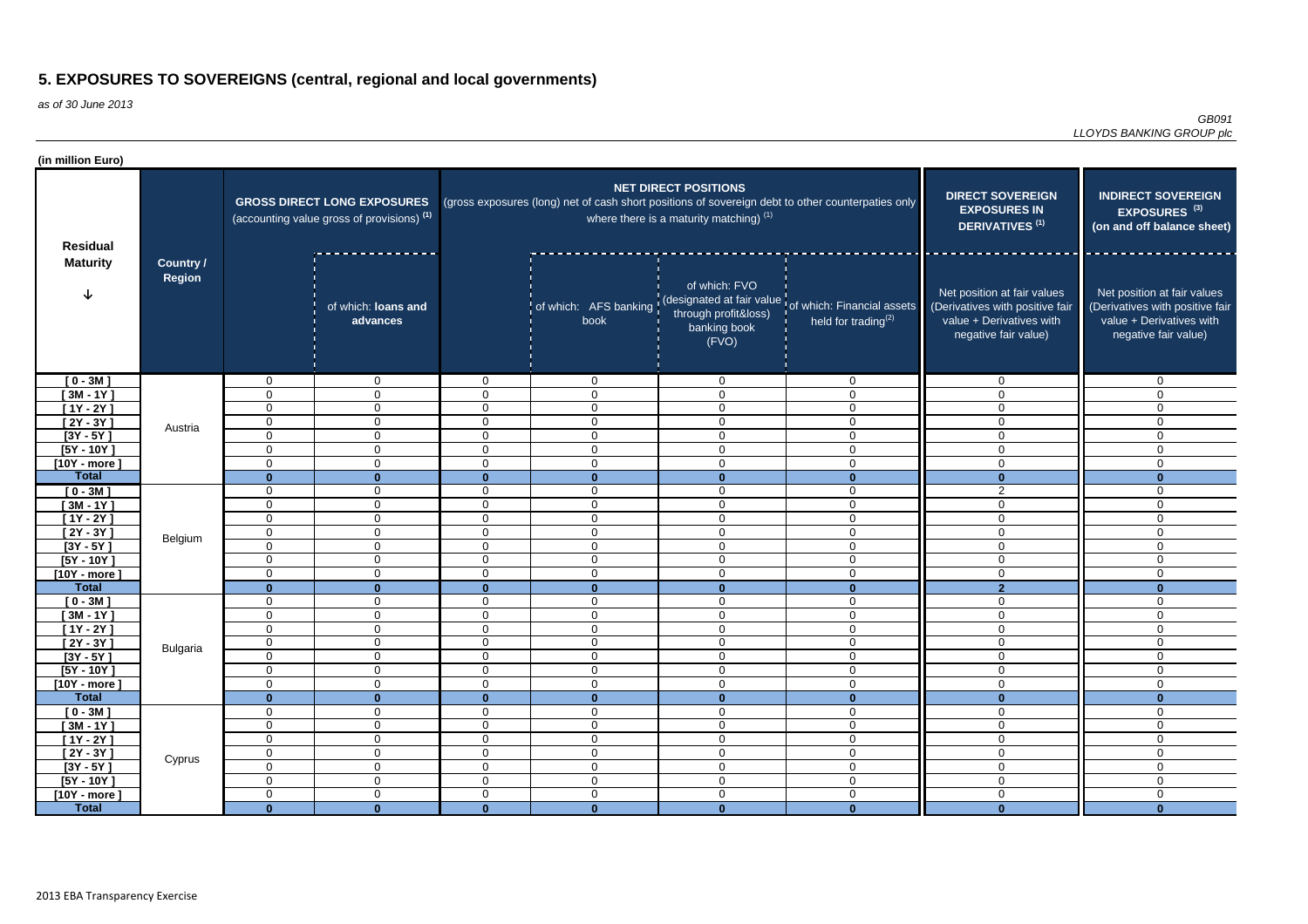| (in million Euro)                  |                                   |                                                                                             |                                 |                |                                                                                                   |                                                                          |                                                                                                               |                                                                                                                    |                                                                                                                    |
|------------------------------------|-----------------------------------|---------------------------------------------------------------------------------------------|---------------------------------|----------------|---------------------------------------------------------------------------------------------------|--------------------------------------------------------------------------|---------------------------------------------------------------------------------------------------------------|--------------------------------------------------------------------------------------------------------------------|--------------------------------------------------------------------------------------------------------------------|
| <b>Residual</b><br><b>Maturity</b> | <b>Country /</b><br><b>Region</b> | <b>GROSS DIRECT LONG EXPOSURES</b><br>(accounting value gross of provisions) <sup>(1)</sup> |                                 |                | (gross exposures (long) net of cash short positions of sovereign debt to other counterpaties only | <b>NET DIRECT POSITIONS</b><br>where there is a maturity matching) $(1)$ | <b>DIRECT SOVEREIGN</b><br><b>EXPOSURES IN</b><br>DERIVATIVES <sup>(1)</sup>                                  | <b>INDIRECT SOVEREIGN</b><br>EXPOSURES <sup>(3)</sup><br>(on and off balance sheet)                                |                                                                                                                    |
|                                    |                                   |                                                                                             | of which: loans and<br>advances |                | book                                                                                              | of which: FVO<br>through profit&loss)<br>banking book<br>(FVO)           | of which: AFS banking (designated at fair value of which: Financial assets<br>held for trading <sup>(2)</sup> | Net position at fair values<br>(Derivatives with positive fair<br>value + Derivatives with<br>negative fair value) | Net position at fair values<br>(Derivatives with positive fair<br>value + Derivatives with<br>negative fair value) |
| $[0 - 3M]$                         |                                   | $\Omega$                                                                                    | $\overline{0}$                  | $\Omega$       | $\mathbf 0$                                                                                       | $\mathbf 0$                                                              | $\mathbf 0$                                                                                                   | $\Omega$                                                                                                           | $\mathbf 0$                                                                                                        |
| $[3M - 1Y]$                        |                                   | $\Omega$                                                                                    | $\overline{0}$                  | $\Omega$       | $\overline{0}$                                                                                    | $\mathbf 0$                                                              | $\mathbf 0$                                                                                                   | $\Omega$                                                                                                           | $\mathbf 0$                                                                                                        |
| $[1Y - 2Y]$                        | Czech Republic                    | $\Omega$                                                                                    | $\mathbf 0$                     | $\mathbf 0$    | $\overline{0}$                                                                                    | $\mathbf 0$                                                              | $\mathbf 0$                                                                                                   | $\Omega$                                                                                                           | $\Omega$                                                                                                           |
| $[2Y - 3Y]$                        |                                   | $\mathbf 0$                                                                                 | $\overline{0}$                  | $\mathbf 0$    | $\overline{0}$                                                                                    | $\overline{0}$                                                           | $\mathbf 0$                                                                                                   | $\mathbf 0$                                                                                                        | $\mathbf 0$                                                                                                        |
| $[3Y - 5Y]$                        |                                   | $\Omega$                                                                                    | $\overline{0}$                  | $\mathbf 0$    | $\overline{0}$                                                                                    | 0                                                                        | $\mathbf 0$                                                                                                   | $\mathbf 0$                                                                                                        | $\mathbf 0$                                                                                                        |
| $[5Y - 10Y]$                       |                                   | 0                                                                                           | $\overline{0}$                  | $\mathbf 0$    | $\mathbf 0$                                                                                       | $\mathbf 0$                                                              | $\mathbf 0$                                                                                                   | 0                                                                                                                  | 0                                                                                                                  |
| $[10Y - more]$                     |                                   | $\Omega$                                                                                    | $\mathbf 0$                     | $\mathbf 0$    | $\mathbf 0$                                                                                       | $\mathbf 0$                                                              | $\mathbf 0$                                                                                                   | $\Omega$                                                                                                           | $\overline{0}$                                                                                                     |
| <b>Total</b>                       |                                   | n                                                                                           | $\Omega$                        | $\mathbf{0}$   | $\mathbf{0}$                                                                                      | $\mathbf{0}$                                                             | $\bf{0}$                                                                                                      |                                                                                                                    |                                                                                                                    |
| $[0 - 3M]$                         |                                   | $\Omega$                                                                                    | $\mathbf 0$                     | $\Omega$       | $\mathbf 0$                                                                                       | $\mathbf 0$                                                              | $\mathbf 0$                                                                                                   | $\Omega$                                                                                                           | $\overline{0}$                                                                                                     |
| $[3M - 1Y]$                        |                                   | $\Omega$                                                                                    | $\overline{0}$                  | $\Omega$       | $\overline{0}$                                                                                    | $\mathbf 0$                                                              | $\overline{0}$                                                                                                | $\Omega$                                                                                                           | $\mathbf 0$                                                                                                        |
| $[1Y - 2Y]$                        |                                   | $\Omega$                                                                                    | $\overline{0}$                  | $\mathbf{0}$   | $\overline{0}$                                                                                    | $\mathbf 0$                                                              | $\overline{0}$                                                                                                | $\Omega$                                                                                                           | $\mathbf 0$                                                                                                        |
| $[2Y - 3Y]$                        | Denmark                           | 0                                                                                           | $\overline{0}$                  | $\mathbf 0$    | $\overline{0}$                                                                                    | $\overline{0}$                                                           | $\overline{0}$                                                                                                | $\Omega$                                                                                                           | $\mathbf 0$                                                                                                        |
| $[3Y - 5Y]$                        |                                   | $\Omega$                                                                                    | $\overline{0}$                  | $\mathbf 0$    | $\overline{0}$                                                                                    | $\overline{0}$                                                           | $\mathbf 0$                                                                                                   | $\mathbf 0$                                                                                                        | $\mathbf 0$                                                                                                        |
| $[5Y - 10Y]$                       |                                   | $\Omega$                                                                                    | $\overline{0}$                  | $\mathbf 0$    | $\overline{0}$                                                                                    | $\mathbf 0$                                                              | $\overline{0}$                                                                                                | $\mathbf 0$                                                                                                        | $\mathbf 0$                                                                                                        |
| $[10Y - more]$                     |                                   | $\Omega$                                                                                    | $\overline{0}$                  | $\Omega$       | $\Omega$                                                                                          | $\mathbf 0$                                                              | $\Omega$                                                                                                      | $\Omega$                                                                                                           | $\Omega$<br>∩                                                                                                      |
| <b>Total</b>                       |                                   | $\Omega$<br>$\Omega$                                                                        | $\mathbf{0}$<br>$\overline{0}$  | $\mathbf{0}$   | $\mathbf{0}$                                                                                      | $\mathbf{0}$<br>$\mathbf 0$                                              | $\mathbf{0}$                                                                                                  | $\mathbf{0}$<br>$\Omega$                                                                                           | $\Omega$                                                                                                           |
| $[0 - 3M]$<br>$[3M - 1Y]$          |                                   | $\Omega$                                                                                    | 0                               | 0<br>$\Omega$  | $\mathbf 0$<br>$\mathbf 0$                                                                        | 0                                                                        | $\mathbf 0$<br>$\mathbf 0$                                                                                    | $\Omega$                                                                                                           | $\Omega$                                                                                                           |
| [1Y - 2Y ]                         |                                   | $\Omega$                                                                                    | $\overline{0}$                  | $\mathbf 0$    | $\mathbf 0$                                                                                       | 0                                                                        | $\mathbf 0$                                                                                                   | $\Omega$                                                                                                           | $\mathbf 0$                                                                                                        |
| $[2Y - 3Y]$                        |                                   | 0                                                                                           | $\mathbf 0$                     | $\overline{0}$ | $\mathbf 0$                                                                                       | $\pmb{0}$                                                                | $\mathbf 0$                                                                                                   | $\mathbf 0$                                                                                                        | 0                                                                                                                  |
| $[3Y - 5Y]$                        | Estonia                           | $\Omega$                                                                                    | $\mathbf 0$                     | $\mathbf 0$    | $\mathbf 0$                                                                                       | $\overline{0}$                                                           | $\mathbf 0$                                                                                                   | $\mathbf 0$                                                                                                        | $\overline{0}$                                                                                                     |
| $[5Y - 10Y]$                       |                                   | $\mathbf 0$                                                                                 | $\overline{0}$                  | $\overline{0}$ | $\overline{0}$                                                                                    | $\mathbf 0$                                                              | $\mathbf 0$                                                                                                   | $\overline{0}$                                                                                                     | $\overline{0}$                                                                                                     |
| $[10Y - more]$                     |                                   | $\mathbf 0$                                                                                 | $\overline{0}$                  | $\mathbf 0$    | $\overline{0}$                                                                                    | $\mathbf 0$                                                              | $\boldsymbol{0}$                                                                                              | $\mathbf 0$                                                                                                        | $\mathbf 0$                                                                                                        |
| <b>Total</b>                       |                                   | $\bf{0}$                                                                                    | $\mathbf{0}$                    | $\mathbf{0}$   | $\mathbf{0}$                                                                                      | $\mathbf{0}$                                                             | $\mathbf{0}$                                                                                                  | $\mathbf{0}$                                                                                                       | $\bf{0}$                                                                                                           |
| $[0 - 3M]$                         |                                   | 0                                                                                           | $\overline{0}$                  | $\mathbf 0$    | $\overline{0}$                                                                                    | $\mathbf 0$                                                              | $\overline{0}$                                                                                                | $\mathbf 0$                                                                                                        | 0                                                                                                                  |
| $[3M - 1Y]$                        |                                   | 0                                                                                           | $\overline{0}$                  | $\mathbf 0$    | $\overline{0}$                                                                                    | $\mathbf 0$                                                              | $\overline{0}$                                                                                                | $\mathbf 0$                                                                                                        | $\mathbf 0$                                                                                                        |
| $[1Y - 2Y]$                        | Finland                           | $\mathbf 0$                                                                                 | $\overline{0}$                  | $\mathbf 0$    | $\overline{0}$                                                                                    | $\overline{0}$                                                           | $\overline{0}$                                                                                                | $\mathbf 0$                                                                                                        | $\mathbf 0$                                                                                                        |
| $[2Y - 3Y]$                        |                                   | $\mathbf 0$                                                                                 | $\overline{0}$                  | $\mathbf 0$    | $\overline{0}$                                                                                    | $\overline{0}$                                                           | $\overline{0}$                                                                                                | $\mathbf 0$                                                                                                        | $\overline{0}$                                                                                                     |
| $[3Y - 5Y]$                        |                                   | $\mathbf 0$                                                                                 | $\overline{0}$                  | $\overline{0}$ | $\overline{0}$                                                                                    | $\mathbf 0$                                                              | $\overline{0}$                                                                                                | $\mathbf 0$                                                                                                        | $\overline{0}$                                                                                                     |
| $[5Y - 10Y]$                       |                                   | $\mathbf 0$                                                                                 | $\overline{0}$                  | $\overline{0}$ | $\overline{0}$                                                                                    | $\mathbf 0$                                                              | $\mathbf 0$                                                                                                   | $\mathbf 0$                                                                                                        | $\overline{0}$                                                                                                     |
| $[10Y - more]$                     |                                   | 0                                                                                           | $\overline{0}$                  | $\overline{0}$ | $\mathbf 0$                                                                                       | $\mathbf 0$                                                              | $\boldsymbol{0}$                                                                                              | $\mathbf 0$                                                                                                        | $\overline{0}$                                                                                                     |
| <b>Total</b>                       |                                   | $\Omega$                                                                                    | $\mathbf{0}$                    | $\mathbf{0}$   | $\mathbf{0}$                                                                                      | $\mathbf{0}$                                                             | $\mathbf{0}$                                                                                                  | $\mathbf{0}$                                                                                                       | $\mathbf{0}$                                                                                                       |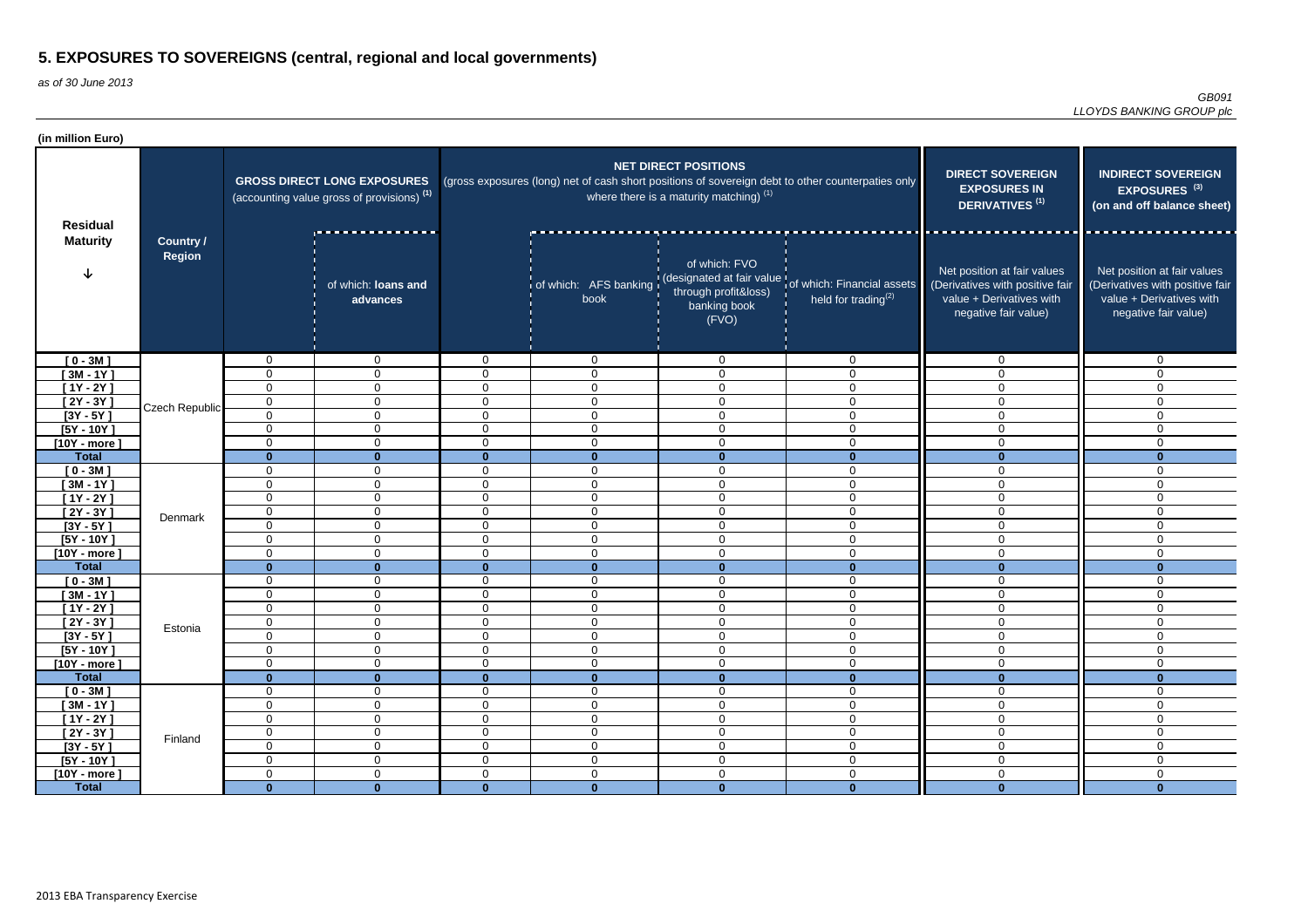| (in million Euro)                  |                                   |                                                                                             |                                 |                               |                                                                                                   |                                                                          |                                                                                                      |                                                                                                                    |                                                                                                                    |
|------------------------------------|-----------------------------------|---------------------------------------------------------------------------------------------|---------------------------------|-------------------------------|---------------------------------------------------------------------------------------------------|--------------------------------------------------------------------------|------------------------------------------------------------------------------------------------------|--------------------------------------------------------------------------------------------------------------------|--------------------------------------------------------------------------------------------------------------------|
| <b>Residual</b><br><b>Maturity</b> |                                   | <b>GROSS DIRECT LONG EXPOSURES</b><br>(accounting value gross of provisions) <sup>(1)</sup> |                                 |                               | (gross exposures (long) net of cash short positions of sovereign debt to other counterpaties only | <b>NET DIRECT POSITIONS</b><br>where there is a maturity matching) $(1)$ | <b>DIRECT SOVEREIGN</b><br><b>EXPOSURES IN</b><br>DERIVATIVES <sup>(1)</sup>                         | <b>INDIRECT SOVEREIGN</b><br>EXPOSURES <sup>(3)</sup><br>(on and off balance sheet)                                |                                                                                                                    |
|                                    | <b>Country /</b><br><b>Region</b> |                                                                                             | of which: loans and<br>advances |                               | book                                                                                              | of which: FVO<br>through profit&loss)<br>banking book<br>(FVO)           | of which: AFS banking (designated at fair value of which: Financial assets<br>held for trading $(2)$ | Net position at fair values<br>(Derivatives with positive fair<br>value + Derivatives with<br>negative fair value) | Net position at fair values<br>(Derivatives with positive fair<br>value + Derivatives with<br>negative fair value) |
| $[0 - 3M]$                         |                                   | $\mathbf 0$                                                                                 | $\mathbf 0$                     | $\Omega$                      | $\mathbf 0$                                                                                       | 0                                                                        | $\mathbf 0$                                                                                          | $\Omega$                                                                                                           | $\mathbf 0$                                                                                                        |
| $[3M - 1Y]$                        |                                   | 0                                                                                           | $\overline{0}$                  | $\Omega$                      | $\overline{0}$                                                                                    | $\mathbf 0$                                                              | $\mathbf 0$                                                                                          | $\Omega$                                                                                                           | $\mathbf{0}$                                                                                                       |
| $[1Y - 2Y]$                        |                                   | 0                                                                                           | $\overline{0}$                  | $\overline{0}$                | $\overline{0}$                                                                                    | 0                                                                        | $\overline{0}$                                                                                       | $\Omega$                                                                                                           | $\Omega$                                                                                                           |
| $[2Y - 3Y]$                        | France                            | $\mathbf 0$                                                                                 | $\mathbf 0$                     | $\mathbf 0$                   | $\overline{0}$                                                                                    | $\mathbf 0$                                                              | $\mathbf 0$                                                                                          | $\mathbf 0$                                                                                                        | $\mathbf 0$                                                                                                        |
| $[3Y - 5Y]$                        |                                   | 0                                                                                           | $\overline{0}$                  | $\mathbf 0$                   | $\mathbf 0$                                                                                       | $\mathbf 0$                                                              | $\mathbf 0$                                                                                          | $\mathbf 0$                                                                                                        | 0                                                                                                                  |
| $[5Y - 10Y]$                       |                                   | 0                                                                                           | $\overline{0}$                  | $\overline{0}$                | $\mathbf 0$                                                                                       | $\mathbf 0$                                                              | $\mathbf 0$                                                                                          | $\mathbf 0$                                                                                                        | $\mathbf 0$                                                                                                        |
| $[10Y - more]$                     |                                   | $\mathbf 0$                                                                                 | $\overline{0}$                  | $\mathbf 0$                   | $\overline{0}$                                                                                    | $\mathbf 0$                                                              | $\mathbf 0$                                                                                          | $\Omega$                                                                                                           | $\overline{0}$                                                                                                     |
| <b>Total</b>                       |                                   | $\bf{0}$                                                                                    |                                 | $\bf{0}$                      | $\mathbf{0}$                                                                                      | $\mathbf{0}$                                                             | $\mathbf{0}$                                                                                         |                                                                                                                    |                                                                                                                    |
| $[0 - 3M]$                         |                                   | 226                                                                                         | $\mathbf 0$                     | 226                           | $\mathbf 0$                                                                                       | $\mathbf 0$                                                              | 226                                                                                                  | $\Omega$                                                                                                           | $\overline{0}$                                                                                                     |
| $[3M - 1Y]$                        |                                   | $\mathbf 0$                                                                                 | $\overline{0}$                  | $\mathbf 0$                   | $\overline{0}$                                                                                    | $\mathbf 0$                                                              | $\overline{0}$                                                                                       | $\Omega$                                                                                                           | $\mathbf 0$                                                                                                        |
| $[1Y - 2Y]$                        |                                   | $\overline{22}$                                                                             | 17                              | $\overline{22}$               | $\overline{0}$                                                                                    | $\mathbf 0$                                                              | 5                                                                                                    | $\Omega$                                                                                                           | $\mathbf 0$                                                                                                        |
| $[2Y - 3Y]$                        | Germany                           | 6                                                                                           | $\overline{4}$                  | $6\phantom{1}$                | $\overline{0}$                                                                                    | $\mathbf 0$                                                              |                                                                                                      | $\mathbf 0$                                                                                                        | $\mathbf 0$                                                                                                        |
| $[3Y - 5Y]$                        |                                   | $\mathbf{3}$                                                                                | $\overline{0}$                  | $\mathbf{3}$                  | $\overline{0}$                                                                                    | $\mathbf 0$                                                              | 3                                                                                                    | $\mathbf 0$                                                                                                        | $\mathbf 0$                                                                                                        |
| $[5Y - 10Y]$                       |                                   | 130                                                                                         | $\overline{0}$                  | 130                           | 121                                                                                               | $\mathbf 0$                                                              | 9                                                                                                    | $\mathbf 0$                                                                                                        | 0                                                                                                                  |
| $[10Y - more]$                     |                                   | $\Omega$                                                                                    | $\overline{0}$                  | $\Omega$                      | $\overline{0}$                                                                                    | $\mathbf 0$                                                              | $\overline{0}$                                                                                       | $\Omega$                                                                                                           | $\Omega$                                                                                                           |
| <b>Total</b>                       |                                   | 387                                                                                         | $\overline{22}$                 | 387                           | $\overline{121}$                                                                                  | $\mathbf{0}$                                                             | 244                                                                                                  | $\mathbf{0}$                                                                                                       | ∩                                                                                                                  |
| $[0 - 3M]$                         |                                   | 0                                                                                           | $\mathbf 0$                     | $\Omega$                      | $\overline{0}$                                                                                    | $\mathbf 0$                                                              | $\mathbf 0$                                                                                          | $\Omega$                                                                                                           | $\Omega$                                                                                                           |
| $[3M - 1Y]$                        |                                   | $\mathbf 0$                                                                                 | $\mathbf 0$                     | $\Omega$                      | $\mathbf 0$                                                                                       | $\mathbf 0$                                                              | $\mathbf 0$                                                                                          | $\Omega$                                                                                                           | $\Omega$                                                                                                           |
| [1Y - 2Y ]                         |                                   | 0                                                                                           | $\overline{0}$                  | $\Omega$                      | $\mathbf 0$                                                                                       | $\mathbf 0$                                                              | $\mathbf 0$                                                                                          | $\Omega$                                                                                                           | $\Omega$                                                                                                           |
| $[2Y - 3Y]$                        | Greece                            | 0                                                                                           | $\overline{0}$                  | $\overline{0}$                | $\mathbf 0$                                                                                       | $\boldsymbol{0}$                                                         | $\mathbf 0$                                                                                          | $\mathbf 0$                                                                                                        | 0                                                                                                                  |
| $[3Y - 5Y]$                        |                                   | 0                                                                                           | $\overline{0}$                  | $\mathbf 0$                   | $\mathbf 0$                                                                                       | $\mathbf 0$                                                              | $\mathbf 0$                                                                                          | $\mathbf 0$                                                                                                        | $\mathbf 0$                                                                                                        |
| $[5Y - 10Y]$                       |                                   | $\mathbf 0$                                                                                 | $\overline{0}$                  | $\overline{0}$                | $\mathbf 0$                                                                                       | $\mathbf 0$                                                              | $\mathbf 0$                                                                                          | $\overline{0}$                                                                                                     | $\overline{0}$                                                                                                     |
| $[10Y - more]$                     |                                   | $\mathbf 0$                                                                                 | $\overline{0}$                  | $\overline{0}$                | $\mathbf 0$                                                                                       | $\mathbf 0$                                                              | $\mathbf 0$                                                                                          | $\mathbf 0$                                                                                                        | $\mathbf 0$                                                                                                        |
| <b>Total</b>                       |                                   | $\mathbf{0}$                                                                                | $\mathbf{0}$                    | $\mathbf{0}$                  | $\mathbf{0}$                                                                                      | $\mathbf{0}$                                                             | $\mathbf{0}$                                                                                         | $\mathbf{0}$                                                                                                       | $\bf{0}$                                                                                                           |
| $[0 - 3M]$                         |                                   | $\mathbf 0$                                                                                 | $\overline{0}$                  | $\mathbf 0$                   | $\overline{0}$                                                                                    | $\mathbf 0$                                                              | $\overline{0}$                                                                                       | $\mathbf 0$                                                                                                        | 0                                                                                                                  |
| $[3M - 1Y]$                        |                                   | $\mathbf 0$                                                                                 | $\overline{0}$                  | $\mathbf 0$                   | $\mathbf 0$                                                                                       | $\mathbf 0$                                                              | $\overline{0}$                                                                                       | $\mathbf 0$                                                                                                        | $\mathbf 0$                                                                                                        |
| $[1Y - 2Y]$                        | Hungary                           | $\mathbf 0$                                                                                 | $\overline{0}$                  | $\overline{0}$                | $\overline{0}$                                                                                    | $\mathbf 0$                                                              | $\overline{0}$                                                                                       | $\mathbf 0$                                                                                                        | $\overline{0}$                                                                                                     |
| $[2Y - 3Y]$                        |                                   | $\overline{0}$<br>$\overline{0}$                                                            | $\overline{0}$<br>$\mathbf 0$   | $\overline{0}$<br>$\mathbf 0$ | $\overline{0}$<br>$\overline{0}$                                                                  | $\mathbf 0$<br>$\mathbf 0$                                               | $\overline{0}$<br>$\boldsymbol{0}$                                                                   | $\overline{0}$<br>$\mathbf 0$                                                                                      | $\overline{0}$<br>$\overline{0}$                                                                                   |
| $[3Y - 5Y]$                        |                                   | $\overline{0}$                                                                              | $\mathbf 0$                     | $\mathbf 0$                   | $\mathbf 0$                                                                                       | $\mathbf 0$                                                              | $\mathbf 0$                                                                                          | $\mathbf 0$                                                                                                        | $\overline{0}$                                                                                                     |
| $[5Y - 10Y]$<br>$[10Y - more]$     |                                   | 0                                                                                           | $\overline{0}$                  | $\overline{0}$                | $\mathbf 0$                                                                                       | $\mathsf 0$                                                              | $\mathbf 0$                                                                                          | $\overline{0}$                                                                                                     | $\overline{0}$                                                                                                     |
| <b>Total</b>                       |                                   | $\mathbf{0}$                                                                                | $\mathbf{0}$                    | $\mathbf{0}$                  | $\mathbf{0}$                                                                                      | $\mathbf{0}$                                                             | $\mathbf{0}$                                                                                         | $\mathbf{0}$                                                                                                       | $\mathbf{0}$                                                                                                       |
|                                    |                                   |                                                                                             |                                 |                               |                                                                                                   |                                                                          |                                                                                                      |                                                                                                                    |                                                                                                                    |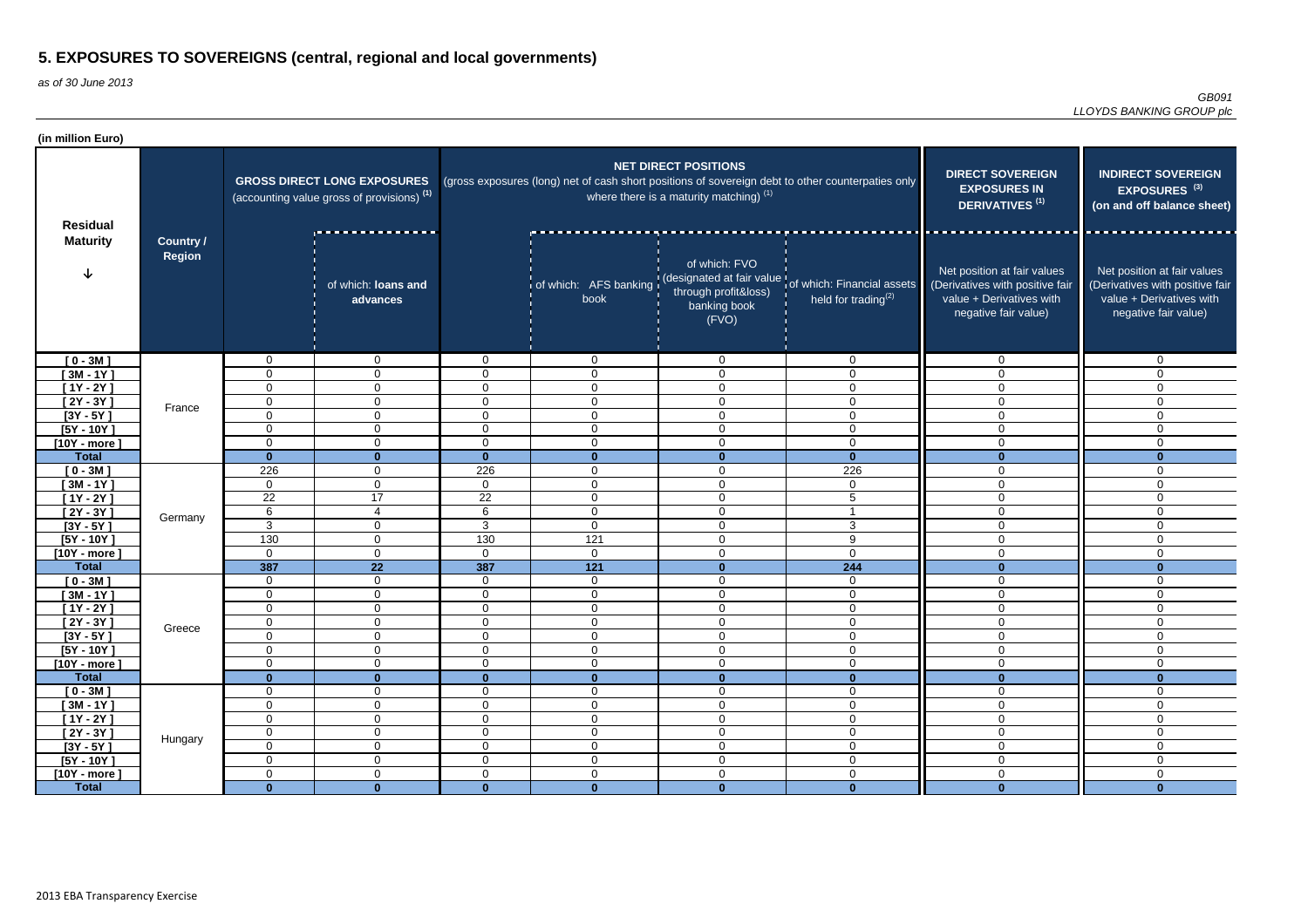| (in million Euro)                  |                                   |                                                                                             |                                  |                                  |                                                                                                   |                                                                          |                                                                                                      |                                                                                                                    |                                                                                                                    |
|------------------------------------|-----------------------------------|---------------------------------------------------------------------------------------------|----------------------------------|----------------------------------|---------------------------------------------------------------------------------------------------|--------------------------------------------------------------------------|------------------------------------------------------------------------------------------------------|--------------------------------------------------------------------------------------------------------------------|--------------------------------------------------------------------------------------------------------------------|
| <b>Residual</b><br><b>Maturity</b> |                                   | <b>GROSS DIRECT LONG EXPOSURES</b><br>(accounting value gross of provisions) <sup>(1)</sup> |                                  |                                  | (gross exposures (long) net of cash short positions of sovereign debt to other counterpaties only | <b>NET DIRECT POSITIONS</b><br>where there is a maturity matching) $(1)$ | <b>DIRECT SOVEREIGN</b><br><b>EXPOSURES IN</b><br><b>DERIVATIVES<sup>(1)</sup></b>                   | <b>INDIRECT SOVEREIGN</b><br>EXPOSURES <sup>(3)</sup><br>(on and off balance sheet)                                |                                                                                                                    |
|                                    | <b>Country /</b><br><b>Region</b> |                                                                                             | of which: loans and<br>advances  |                                  | book                                                                                              | of which: FVO<br>through profit&loss)<br>banking book<br>(FVO)           | of which: AFS banking (designated at fair value of which: Financial assets<br>held for trading $(2)$ | Net position at fair values<br>(Derivatives with positive fair<br>value + Derivatives with<br>negative fair value) | Net position at fair values<br>(Derivatives with positive fair<br>value + Derivatives with<br>negative fair value) |
| $[0 - 3M]$                         |                                   | $\mathbf 0$                                                                                 | $\mathbf 0$                      | $\Omega$                         | $\mathbf 0$                                                                                       | $\mathbf 0$                                                              | $\mathbf 0$                                                                                          | $\Omega$                                                                                                           | $\mathbf 0$                                                                                                        |
| $[3M - 1Y]$                        |                                   | 0                                                                                           | $\overline{0}$                   | $\Omega$                         | $\overline{0}$                                                                                    | $\mathbf 0$                                                              | $\overline{0}$                                                                                       | $\Omega$                                                                                                           | $\Omega$                                                                                                           |
| $[1Y - 2Y]$                        | Iceland                           | 0                                                                                           | $\mathbf 0$                      | $\overline{0}$                   | $\overline{0}$                                                                                    | $\mathbf 0$                                                              | $\overline{0}$                                                                                       | $\Omega$                                                                                                           | $\Omega$                                                                                                           |
| $[2Y - 3Y]$                        |                                   | $\mathbf 0$                                                                                 | $\mathbf 0$                      | $\mathbf 0$                      | $\overline{0}$                                                                                    | $\mathbf 0$                                                              | $\mathbf 0$                                                                                          | $\mathbf 0$                                                                                                        | $\mathbf 0$                                                                                                        |
| $[3Y - 5Y]$                        |                                   | 0                                                                                           | $\mathbf 0$                      | $\mathbf 0$                      | $\overline{0}$                                                                                    | $\mathbf 0$                                                              | $\mathbf 0$                                                                                          | $\mathbf 0$                                                                                                        | 0                                                                                                                  |
| $[5Y - 10Y]$                       |                                   | 0                                                                                           | $\overline{0}$                   | $\overline{0}$                   | $\mathbf 0$                                                                                       | $\mathbf 0$                                                              | $\mathbf 0$                                                                                          | $\mathbf 0$                                                                                                        | $\mathbf 0$                                                                                                        |
| $[10Y - more]$                     |                                   | $\mathbf 0$                                                                                 | $\overline{0}$                   | $\mathbf 0$                      | $\mathbf 0$                                                                                       | $\mathbf 0$                                                              | $\mathbf 0$                                                                                          | $\Omega$                                                                                                           | $\overline{0}$                                                                                                     |
| <b>Total</b>                       |                                   | $\bf{0}$                                                                                    |                                  | $\bf{0}$                         | $\mathbf{0}$                                                                                      | $\mathbf{0}$                                                             | $\mathbf{0}$                                                                                         |                                                                                                                    |                                                                                                                    |
| $[0 - 3M]$                         |                                   | $\mathbf 0$                                                                                 | $\mathbf 0$                      | $\Omega$                         | $\mathbf 0$                                                                                       | $\mathbf 0$                                                              | $\mathbf 0$                                                                                          | $\Omega$                                                                                                           | $\overline{0}$                                                                                                     |
| $[3M - 1Y]$                        |                                   | 0                                                                                           | $\mathbf 0$                      | $\Omega$                         | $\overline{0}$                                                                                    | $\mathbf 0$                                                              | $\overline{0}$                                                                                       | $\Omega$                                                                                                           | $\overline{0}$                                                                                                     |
| $[1Y - 2Y]$                        |                                   | $\mathbf 0$                                                                                 | $\overline{0}$                   | $\Omega$                         | $\overline{0}$                                                                                    | $\mathbf 0$                                                              | $\overline{0}$                                                                                       | $\Omega$                                                                                                           | $\mathbf 0$                                                                                                        |
| $[2Y - 3Y]$                        | Ireland                           | $\mathbf 0$                                                                                 | $\overline{0}$                   | $\mathbf 0$                      | $\overline{0}$                                                                                    | $\mathbf 0$                                                              | $\overline{0}$                                                                                       | $\mathbf 0$                                                                                                        | $\mathbf 0$                                                                                                        |
| $[3Y - 5Y]$                        |                                   | $\mathbf 0$                                                                                 | $\mathbf 0$                      | $\Omega$                         | $\overline{0}$                                                                                    | $\mathbf 0$                                                              | $\overline{0}$                                                                                       | $\mathbf 0$                                                                                                        | $\mathbf 0$                                                                                                        |
| $[5Y - 10Y]$                       |                                   | 0                                                                                           | $\overline{0}$                   | $\mathbf 0$                      | $\overline{0}$                                                                                    | $\mathbf 0$                                                              | $\overline{0}$                                                                                       | $\mathbf 0$                                                                                                        | 0                                                                                                                  |
| $[10Y - more]$                     |                                   | $\Omega$                                                                                    | $\Omega$                         | $\Omega$                         | $\overline{0}$                                                                                    | $\mathbf 0$                                                              | $\Omega$                                                                                             | $\Omega$                                                                                                           | $\Omega$                                                                                                           |
| <b>Total</b>                       |                                   | $\bf{0}$                                                                                    | $\mathbf{0}$                     | $\mathbf{0}$                     | $\mathbf{0}$                                                                                      | $\mathbf{0}$                                                             | $\mathbf{0}$                                                                                         | $\mathbf{0}$                                                                                                       | ∩                                                                                                                  |
| $[0 - 3M]$                         |                                   | 0                                                                                           | $\mathbf 0$                      | $\Omega$                         | $\overline{0}$                                                                                    | $\mathbf 0$                                                              | $\mathbf 0$                                                                                          | $\Omega$                                                                                                           | $\Omega$                                                                                                           |
| $[3M - 1Y]$                        |                                   | 3                                                                                           | 3                                | 3                                | $\mathbf 0$                                                                                       | $\mathbf 0$                                                              | $\mathbf 0$                                                                                          | $\Omega$                                                                                                           | $\Omega$                                                                                                           |
| [1Y - 2Y ]                         |                                   | 0                                                                                           | $\overline{0}$                   | $\Omega$                         | $\mathbf 0$                                                                                       | $\mathbf 0$                                                              | $\mathbf 0$                                                                                          | $\Omega$                                                                                                           | $\Omega$                                                                                                           |
| $[2Y - 3Y]$                        | Italy                             | 0                                                                                           | $\mathbf 0$                      | $\overline{0}$                   | $\mathbf 0$                                                                                       | $\mathbf 0$                                                              | $\mathbf 0$                                                                                          | $\overline{0}$                                                                                                     | 0                                                                                                                  |
| $[3Y - 5Y]$                        |                                   | $\mathbf 0$                                                                                 | $\overline{0}$                   | $\mathbf 0$                      | $\mathbf 0$                                                                                       | $\mathbf 0$                                                              | $\mathbf 0$                                                                                          | $\mathbf 0$                                                                                                        | $\mathbf 0$                                                                                                        |
| $[5Y - 10Y]$                       |                                   | $\overline{0}$                                                                              | $\overline{0}$                   | $\overline{0}$                   | $\mathbf 0$                                                                                       | $\mathbf 0$                                                              | $\mathbf 0$                                                                                          | $\overline{0}$                                                                                                     | $\overline{0}$                                                                                                     |
| [10Y - more]                       |                                   | $\mathbf 0$                                                                                 | $\overline{0}$                   | $\overline{0}$                   | $\mathbf 0$                                                                                       | $\mathbf 0$                                                              | $\mathbf 0$                                                                                          | $\mathbf 0$                                                                                                        | $\overline{0}$                                                                                                     |
| <b>Total</b>                       |                                   | $\mathbf{3}$                                                                                | 3 <sup>1</sup>                   | 3 <sup>2</sup>                   | $\mathbf{0}$                                                                                      | $\mathbf{0}$                                                             | $\mathbf{0}$                                                                                         | $\mathbf{0}$                                                                                                       | $\bf{0}$                                                                                                           |
| $[0 - 3M]$                         |                                   | $\mathbf 0$                                                                                 | $\overline{0}$                   | $\overline{0}$                   | $\overline{0}$                                                                                    | $\mathbf 0$                                                              | $\overline{0}$                                                                                       | $\mathbf 0$                                                                                                        | 0                                                                                                                  |
| $[3M - 1Y]$                        |                                   | $\mathbf 0$                                                                                 | $\overline{0}$                   | $\overline{0}$                   | $\mathbf 0$                                                                                       | $\mathbf 0$                                                              | $\overline{0}$                                                                                       | $\mathbf 0$                                                                                                        | $\mathbf 0$                                                                                                        |
| $[1Y - 2Y]$                        | Latvia                            | $\mathbf 0$<br>$\overline{0}$                                                               | $\overline{0}$<br>$\overline{0}$ | $\overline{0}$<br>$\overline{0}$ | $\overline{0}$<br>$\overline{0}$                                                                  | $\mathbf 0$<br>$\mathbf 0$                                               | $\overline{0}$<br>$\overline{0}$                                                                     | $\mathbf 0$<br>$\overline{0}$                                                                                      | $\overline{0}$                                                                                                     |
| $[2Y - 3Y]$<br>$[3Y - 5Y]$         |                                   | $\overline{0}$                                                                              | $\mathbf 0$                      | $\mathbf 0$                      | $\overline{0}$                                                                                    | $\mathbf 0$                                                              | $\boldsymbol{0}$                                                                                     | $\overline{0}$                                                                                                     | $\overline{0}$<br>$\overline{0}$                                                                                   |
| $[5Y - 10Y]$                       |                                   | $\overline{0}$                                                                              | $\mathbf 0$                      | $\mathbf 0$                      | $\mathbf 0$                                                                                       | $\boldsymbol{0}$                                                         | $\boldsymbol{0}$                                                                                     | $\boldsymbol{0}$                                                                                                   | $\overline{0}$                                                                                                     |
| $[10Y - more]$                     |                                   | 0                                                                                           | $\overline{0}$                   | $\overline{0}$                   | $\mathbf 0$                                                                                       | $\boldsymbol{0}$                                                         | $\mathbf 0$                                                                                          | $\overline{0}$                                                                                                     | $\overline{0}$                                                                                                     |
| <b>Total</b>                       |                                   | $\mathbf{0}$                                                                                | $\mathbf{0}$                     | $\mathbf{0}$                     | $\mathbf{0}$                                                                                      | $\mathbf{0}$                                                             | $\mathbf{0}$                                                                                         | $\mathbf{0}$                                                                                                       | $\mathbf{0}$                                                                                                       |
|                                    |                                   |                                                                                             |                                  |                                  |                                                                                                   |                                                                          |                                                                                                      |                                                                                                                    |                                                                                                                    |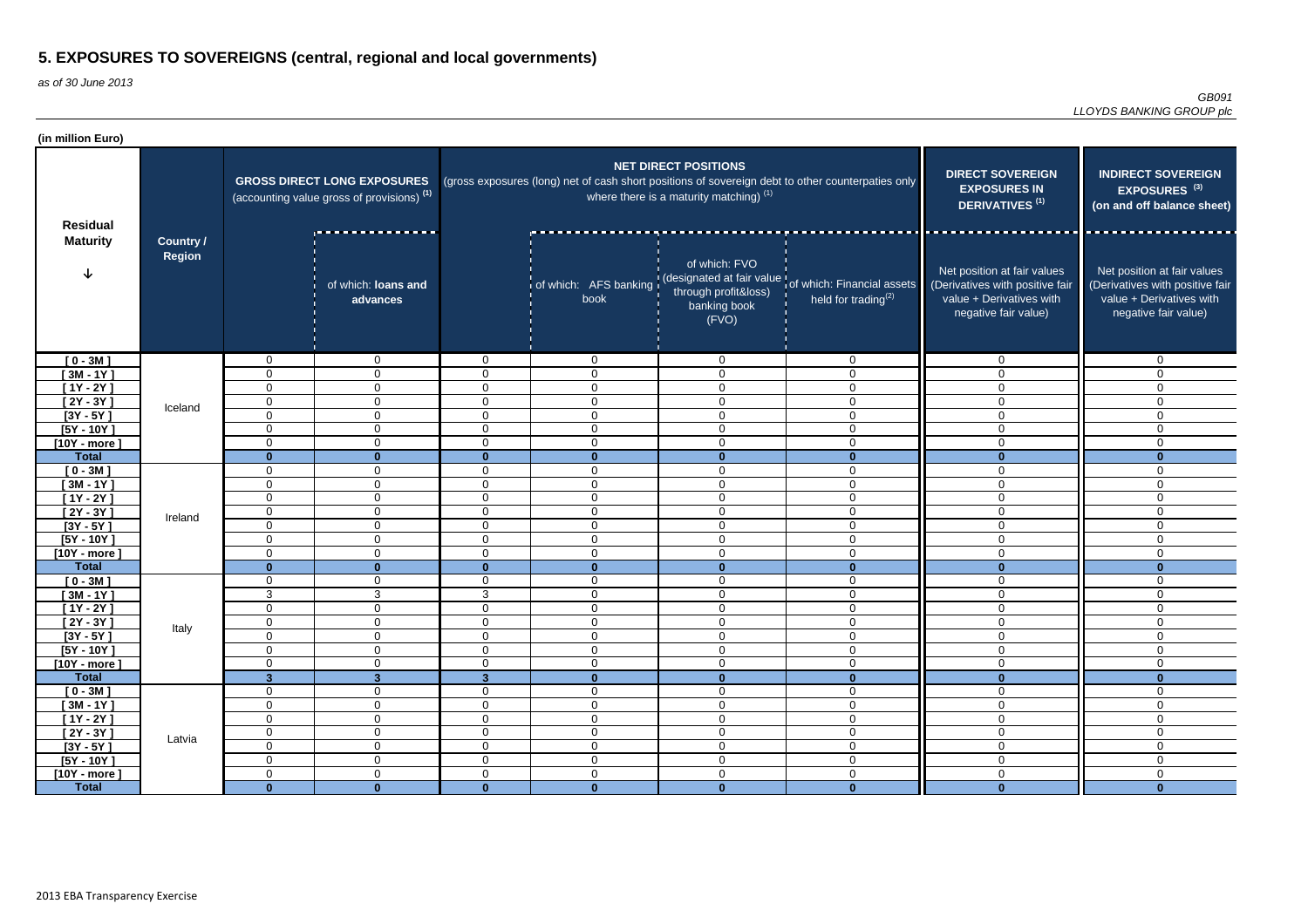| (in million Euro)                  |                                   |                                                                                             |                                  |                            |                                                                                                   |                                                                          |                                                                                                               |                                                                                                                    |                                                                                                                    |
|------------------------------------|-----------------------------------|---------------------------------------------------------------------------------------------|----------------------------------|----------------------------|---------------------------------------------------------------------------------------------------|--------------------------------------------------------------------------|---------------------------------------------------------------------------------------------------------------|--------------------------------------------------------------------------------------------------------------------|--------------------------------------------------------------------------------------------------------------------|
| <b>Residual</b><br><b>Maturity</b> | <b>Country /</b><br><b>Region</b> | <b>GROSS DIRECT LONG EXPOSURES</b><br>(accounting value gross of provisions) <sup>(1)</sup> |                                  |                            | (gross exposures (long) net of cash short positions of sovereign debt to other counterpaties only | <b>NET DIRECT POSITIONS</b><br>where there is a maturity matching) $(1)$ | <b>DIRECT SOVEREIGN</b><br><b>EXPOSURES IN</b><br>DERIVATIVES <sup>(1)</sup>                                  | <b>INDIRECT SOVEREIGN</b><br>EXPOSURES <sup>(3)</sup><br>(on and off balance sheet)                                |                                                                                                                    |
|                                    |                                   |                                                                                             | of which: loans and<br>advances  |                            | book                                                                                              | of which: FVO<br>through profit&loss)<br>banking book<br>(FVO)           | of which: AFS banking (designated at fair value of which: Financial assets<br>held for trading <sup>(2)</sup> | Net position at fair values<br>(Derivatives with positive fair<br>value + Derivatives with<br>negative fair value) | Net position at fair values<br>(Derivatives with positive fair<br>value + Derivatives with<br>negative fair value) |
| $[0 - 3M]$                         |                                   | 0                                                                                           | $\overline{0}$                   | $\Omega$                   | $\overline{0}$                                                                                    | $\mathbf 0$                                                              | $\mathbf 0$                                                                                                   | $\Omega$                                                                                                           | $\overline{0}$                                                                                                     |
| $[3M - 1Y]$                        |                                   | $\Omega$                                                                                    | $\overline{0}$                   | $\Omega$                   | $\overline{0}$                                                                                    | 0                                                                        | $\mathbf 0$                                                                                                   | $\Omega$                                                                                                           | $\mathbf 0$                                                                                                        |
| [ $1Y - 2Y$ ]                      |                                   | $\Omega$                                                                                    | $\mathbf 0$                      | $\Omega$                   | $\overline{0}$                                                                                    | $\mathbf 0$                                                              | $\mathbf 0$                                                                                                   | $\Omega$                                                                                                           | $\mathbf 0$                                                                                                        |
| $[2Y - 3Y]$                        | Liechtenstein                     | $\mathbf 0$                                                                                 | $\overline{0}$                   | $\mathbf 0$                | $\overline{0}$                                                                                    | $\mathbf 0$                                                              | $\mathbf 0$                                                                                                   | $\Omega$                                                                                                           | $\mathbf 0$                                                                                                        |
| $[3Y - 5Y]$                        |                                   | $\Omega$                                                                                    | $\overline{0}$                   | $\mathbf 0$                | $\overline{0}$                                                                                    | $\overline{0}$                                                           | $\mathbf 0$                                                                                                   | $\Omega$                                                                                                           | 0                                                                                                                  |
| $[5Y - 10Y]$                       |                                   | $\Omega$                                                                                    | $\overline{0}$                   | $\mathbf 0$                | $\overline{0}$                                                                                    | $\mathbf 0$                                                              | $\overline{0}$                                                                                                | $\mathbf 0$                                                                                                        | $\mathbf 0$                                                                                                        |
| $[10Y - more]$                     |                                   | $\Omega$                                                                                    | $\overline{0}$                   | $\mathbf 0$                | $\mathbf 0$                                                                                       | $\mathbf 0$                                                              | $\mathbf 0$                                                                                                   | $\Omega$                                                                                                           | $\mathbf 0$                                                                                                        |
| <b>Total</b>                       |                                   | $\Omega$<br>$\Omega$                                                                        | $\mathbf{0}$<br>$\mathbf 0$      | $\mathbf{0}$               | $\mathbf{0}$<br>$\mathbf 0$                                                                       | $\mathbf{0}$<br>$\mathbf 0$                                              | $\mathbf{0}$<br>$\mathbf 0$                                                                                   | $\bf{0}$                                                                                                           | $\Omega$<br>$\Omega$                                                                                               |
| $[0 - 3M]$<br>$[3M - 1Y]$          |                                   | $\Omega$                                                                                    | $\overline{0}$                   | 0<br>$\Omega$              | $\mathbf 0$                                                                                       | 0                                                                        | $\mathbf 0$                                                                                                   | $\Omega$                                                                                                           | $\mathbf 0$                                                                                                        |
| $[1Y - 2Y]$                        |                                   | $\Omega$                                                                                    | $\overline{0}$                   | $\Omega$                   | $\overline{0}$                                                                                    | $\mathbf 0$                                                              | $\overline{0}$                                                                                                | $\Omega$                                                                                                           | $\mathbf 0$                                                                                                        |
| $[2Y - 3Y]$                        |                                   | 0                                                                                           | $\mathbf 0$                      | $\mathbf{0}$               | $\overline{0}$                                                                                    | $\mathbf 0$                                                              | $\overline{0}$                                                                                                | $\Omega$                                                                                                           | $\mathbf 0$                                                                                                        |
| $[3Y - 5Y]$                        | Lithuania                         | $\Omega$                                                                                    | $\overline{0}$                   | $\Omega$                   | $\overline{0}$                                                                                    | $\overline{0}$                                                           | $\overline{0}$                                                                                                | $\Omega$                                                                                                           | 0                                                                                                                  |
| $[5Y - 10Y]$                       |                                   | $\Omega$                                                                                    | $\overline{0}$                   | $\Omega$                   | $\mathbf 0$                                                                                       | $\overline{0}$                                                           | $\mathbf 0$                                                                                                   | $\Omega$                                                                                                           | $\mathbf 0$                                                                                                        |
| $[10Y - more]$                     |                                   | $\Omega$                                                                                    | $\overline{0}$                   | $\Omega$                   | $\overline{0}$                                                                                    | $\mathbf 0$                                                              | $\overline{0}$                                                                                                | $\overline{0}$                                                                                                     | $\mathbf 0$                                                                                                        |
| <b>Total</b>                       |                                   | $\Omega$                                                                                    | $\mathbf{0}$                     | $\mathbf{0}$               | $\mathbf{0}$                                                                                      | $\mathbf{0}$                                                             | $\mathbf{0}$                                                                                                  | $\Omega$                                                                                                           | $\Omega$                                                                                                           |
| $[0 - 3M]$                         |                                   | 0                                                                                           | $\overline{0}$                   | $\mathbf 0$                | $\mathbf 0$                                                                                       | $\mathbf 0$                                                              | $\mathbf 0$                                                                                                   | $\mathbf 0$                                                                                                        | 0                                                                                                                  |
| $[3M - 1Y]$                        |                                   | 0                                                                                           | $\mathbf 0$                      | $\mathbf 0$                | $\mathbf 0$                                                                                       | $\mathbf 0$                                                              | $\mathbf 0$                                                                                                   | $\Omega$                                                                                                           | $\Omega$                                                                                                           |
| $[1Y - 2Y]$                        |                                   | 0                                                                                           | $\mathbf 0$                      | $\Omega$                   | $\mathbf 0$                                                                                       | 0                                                                        | $\mathbf 0$                                                                                                   | $\Omega$                                                                                                           | $\Omega$                                                                                                           |
| $[2Y - 3Y]$                        | Luxembourg                        | $\overline{0}$                                                                              | $\overline{0}$                   | $\mathbf 0$                | $\mathbf 0$                                                                                       | $\mathbf 0$                                                              | $\mathbf 0$                                                                                                   | $\mathbf 0$                                                                                                        | $\overline{0}$                                                                                                     |
| $[3Y - 5Y]$                        |                                   | $\Omega$                                                                                    | $\overline{0}$                   | $\mathbf 0$                | $\mathbf 0$                                                                                       | $\overline{0}$                                                           | $\mathbf 0$                                                                                                   | $\mathbf 0$                                                                                                        | $\overline{0}$                                                                                                     |
| $[5Y - 10Y]$                       |                                   | $\mathbf 0$                                                                                 | $\overline{0}$                   | $\overline{0}$             | $\overline{0}$                                                                                    | $\mathbf 0$                                                              | $\mathbf 0$                                                                                                   | $\mathbf 0$                                                                                                        | $\mathbf 0$                                                                                                        |
| [10Y - more]                       |                                   | $\mathbf 0$                                                                                 | $\mathbf 0$                      | $\overline{0}$             | $\boldsymbol{0}$                                                                                  | $\boldsymbol{0}$                                                         | $\pmb{0}$                                                                                                     | $\mathbf 0$                                                                                                        | $\mathbf 0$                                                                                                        |
| <b>Total</b>                       |                                   | $\mathbf{0}$                                                                                | $\mathbf{0}$                     | $\mathbf{0}$               | $\mathbf{0}$                                                                                      | $\mathbf{0}$                                                             | $\mathbf{0}$                                                                                                  | $\mathbf{0}$                                                                                                       | $\bf{0}$                                                                                                           |
| $[0 - 3M]$                         |                                   | $\mathbf 0$                                                                                 | $\overline{0}$                   | $\overline{0}$             | $\overline{0}$                                                                                    | $\mathbf 0$                                                              | $\overline{0}$                                                                                                | $\overline{0}$                                                                                                     | $\mathbf 0$                                                                                                        |
| $[3M - 1Y]$                        | Malta                             | 0                                                                                           | $\overline{0}$<br>$\overline{0}$ | $\mathbf 0$                | $\mathbf 0$                                                                                       | $\mathbf 0$                                                              | $\mathbf 0$                                                                                                   | $\mathbf 0$                                                                                                        | $\mathbf 0$                                                                                                        |
| $[1Y - 2Y]$<br>$[2Y - 3Y]$         |                                   | 0<br>$\mathbf 0$                                                                            | $\overline{0}$                   | $\mathbf 0$<br>$\mathbf 0$ | $\overline{0}$<br>$\overline{0}$                                                                  | $\mathbf 0$<br>$\mathbf 0$                                               | $\overline{0}$<br>$\mathbf 0$                                                                                 | $\mathbf 0$<br>$\mathbf 0$                                                                                         | 0<br>$\mathbf 0$                                                                                                   |
| $[3Y - 5Y]$                        |                                   | $\mathbf 0$                                                                                 | $\overline{0}$                   | $\overline{0}$             | $\overline{0}$                                                                                    | $\boldsymbol{0}$                                                         | $\overline{0}$                                                                                                | $\mathbf 0$                                                                                                        | $\overline{0}$                                                                                                     |
| $[5Y - 10Y]$                       |                                   | $\mathbf 0$                                                                                 | $\overline{0}$                   | $\overline{0}$             | $\mathbf 0$                                                                                       | $\mathbf 0$                                                              | $\overline{0}$                                                                                                | $\mathbf 0$                                                                                                        | $\mathbf 0$                                                                                                        |
| $[10Y - more]$                     |                                   | $\mathbf 0$                                                                                 | $\overline{0}$                   | $\overline{0}$             | $\mathbf 0$                                                                                       | $\mathbf 0$                                                              | $\mathbf 0$                                                                                                   | $\mathbf 0$                                                                                                        | $\mathbf 0$                                                                                                        |
| <b>Total</b>                       |                                   | $\mathbf{0}$                                                                                | $\mathbf{0}$                     | $\mathbf{0}$               | $\mathbf{0}$                                                                                      | $\mathbf{0}$                                                             | $\mathbf{0}$                                                                                                  | $\mathbf{0}$                                                                                                       | $\mathbf{0}$                                                                                                       |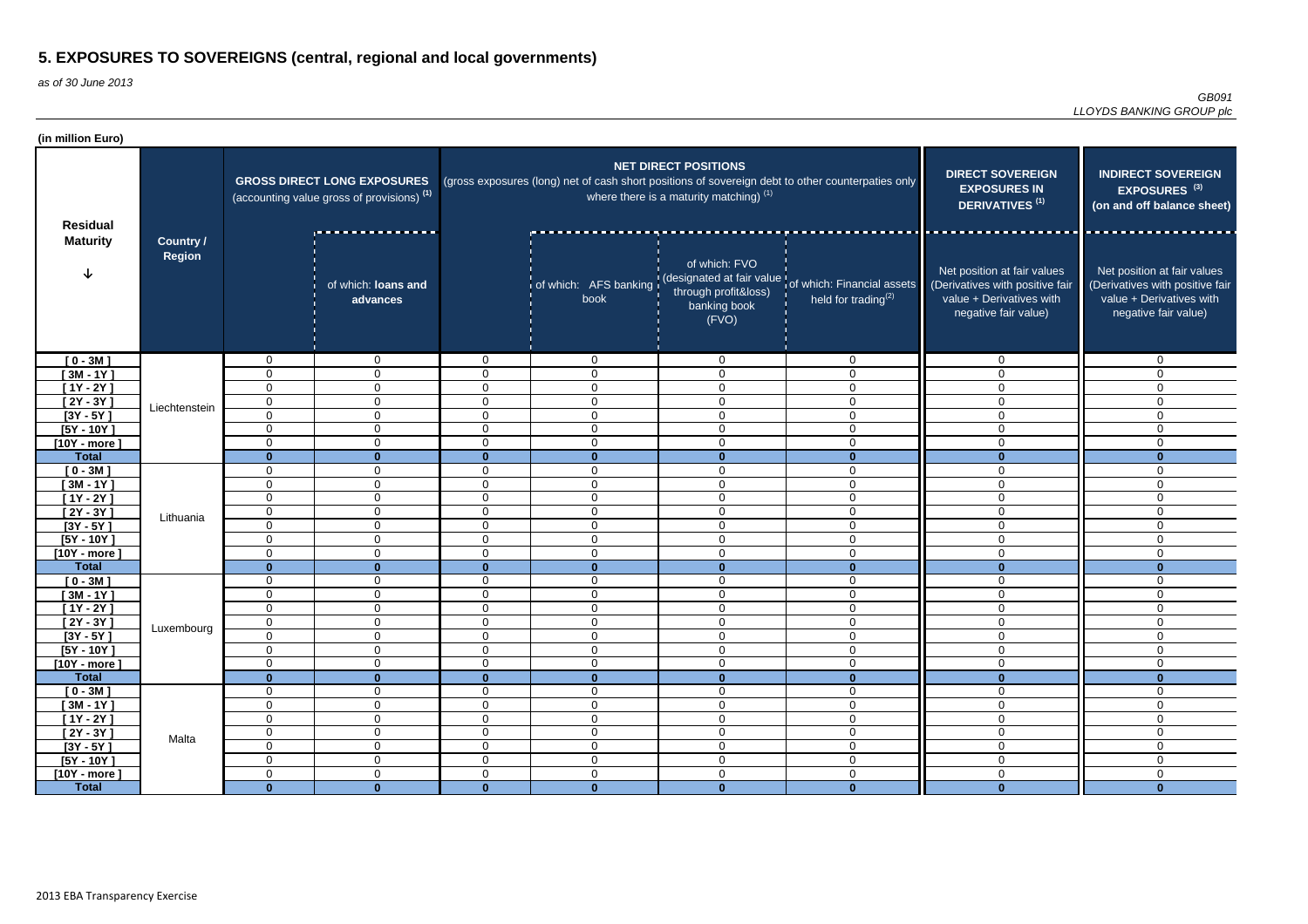| (in million Euro)                  |                                   |                                                                                             |                                  |                      |                                                                                                   |                                                                          |                                                                                                      |                                                                                                                    |                                                                                                                    |
|------------------------------------|-----------------------------------|---------------------------------------------------------------------------------------------|----------------------------------|----------------------|---------------------------------------------------------------------------------------------------|--------------------------------------------------------------------------|------------------------------------------------------------------------------------------------------|--------------------------------------------------------------------------------------------------------------------|--------------------------------------------------------------------------------------------------------------------|
| <b>Residual</b><br><b>Maturity</b> | <b>Country /</b><br><b>Region</b> | <b>GROSS DIRECT LONG EXPOSURES</b><br>(accounting value gross of provisions) <sup>(1)</sup> |                                  |                      | (gross exposures (long) net of cash short positions of sovereign debt to other counterpaties only | <b>NET DIRECT POSITIONS</b><br>where there is a maturity matching) $(1)$ | <b>DIRECT SOVEREIGN</b><br><b>EXPOSURES IN</b><br><b>DERIVATIVES<sup>(1)</sup></b>                   | <b>INDIRECT SOVEREIGN</b><br>EXPOSURES <sup>(3)</sup><br>(on and off balance sheet)                                |                                                                                                                    |
|                                    |                                   |                                                                                             | of which: loans and<br>advances  |                      | book                                                                                              | of which: FVO<br>through profit&loss)<br>banking book<br>(FVO)           | of which: AFS banking (designated at fair value of which: Financial assets<br>held for trading $(2)$ | Net position at fair values<br>(Derivatives with positive fair<br>value + Derivatives with<br>negative fair value) | Net position at fair values<br>(Derivatives with positive fair<br>value + Derivatives with<br>negative fair value) |
| $[0 - 3M]$                         |                                   | $\mathbf 0$                                                                                 | $\mathbf 0$                      | $\Omega$             | $\mathbf 0$                                                                                       | 0                                                                        | $\mathbf 0$                                                                                          | $\Omega$                                                                                                           | $\mathbf 0$                                                                                                        |
| $[3M - 1Y]$                        |                                   | $\mathbf 0$                                                                                 | $\overline{0}$                   | $\Omega$             | $\overline{0}$                                                                                    | $\mathbf 0$                                                              | $\overline{0}$                                                                                       | $\Omega$                                                                                                           | $\mathbf{0}$                                                                                                       |
| $[1Y - 2Y]$                        | Netherlands                       | 0                                                                                           | $\overline{0}$                   | $\overline{0}$       | $\overline{0}$                                                                                    | $\mathbf 0$                                                              | $\overline{0}$                                                                                       | $\Omega$                                                                                                           | $\Omega$                                                                                                           |
| [ 2Y - 3Y ]                        |                                   | $\mathbf 0$                                                                                 | $\mathbf 0$                      | $\mathbf 0$          | $\overline{0}$                                                                                    | $\mathbf 0$                                                              | $\mathbf 0$                                                                                          | $\mathbf 0$                                                                                                        | $\mathbf 0$                                                                                                        |
| $[3Y - 5Y]$                        |                                   | $\mathbf 0$                                                                                 | $\overline{0}$                   | $\mathbf 0$          | $\mathbf 0$                                                                                       | $\mathbf 0$                                                              | $\mathbf 0$                                                                                          | $\mathbf 0$                                                                                                        | 0                                                                                                                  |
| $[5Y - 10Y]$                       |                                   | 0                                                                                           | $\overline{0}$                   | $\mathbf 0$          | $\mathbf 0$                                                                                       | $\mathbf 0$                                                              | $\mathbf 0$                                                                                          | $\mathbf 0$                                                                                                        | $\mathbf 0$                                                                                                        |
| $[10Y - more]$                     |                                   | $\mathbf 0$                                                                                 | $\overline{0}$                   | $\mathbf 0$          | $\overline{0}$                                                                                    | $\mathbf 0$                                                              | $\mathbf 0$                                                                                          | $\Omega$                                                                                                           | $\overline{0}$                                                                                                     |
| <b>Total</b>                       |                                   | $\bf{0}$                                                                                    |                                  | $\bf{0}$             | $\mathbf{0}$                                                                                      | $\mathbf{0}$                                                             | $\mathbf{0}$                                                                                         |                                                                                                                    |                                                                                                                    |
| $[0 - 3M]$                         |                                   | $\mathbf 0$                                                                                 | $\mathbf 0$                      | $\Omega$             | $\mathbf 0$                                                                                       | $\mathbf 0$                                                              | $\mathbf 0$                                                                                          | $\Omega$                                                                                                           | $\overline{0}$                                                                                                     |
| $[3M - 1Y]$                        |                                   | 0                                                                                           | $\mathbf 0$                      | $\Omega$<br>$\Omega$ | $\overline{0}$                                                                                    | $\mathbf 0$                                                              | $\overline{0}$                                                                                       | $\Omega$                                                                                                           | $\overline{0}$                                                                                                     |
| $[1Y - 2Y]$                        |                                   | $\mathbf 0$                                                                                 | $\overline{0}$                   |                      | $\overline{0}$                                                                                    | $\mathbf 0$                                                              | $\overline{0}$                                                                                       | $\Omega$                                                                                                           | $\mathbf 0$                                                                                                        |
| $[2Y - 3Y]$<br>$[3Y - 5Y]$         | Norway                            | $\mathbf 0$<br>$\mathbf 0$                                                                  | $\overline{0}$<br>$\overline{0}$ | $\Omega$<br>$\Omega$ | $\overline{0}$<br>$\overline{0}$                                                                  | $\mathbf 0$<br>$\mathbf 0$                                               | $\overline{0}$<br>$\overline{0}$                                                                     | $\mathbf 0$                                                                                                        | $\mathbf 0$                                                                                                        |
| $[5Y - 10Y]$                       |                                   | 0                                                                                           | $\overline{0}$                   | $\mathbf 0$          | $\overline{0}$                                                                                    | $\mathbf 0$                                                              | $\overline{0}$                                                                                       | $\mathbf 0$<br>$\mathbf 0$                                                                                         | $\mathbf 0$<br>0                                                                                                   |
| $[10Y - more]$                     |                                   | $\Omega$                                                                                    | $\Omega$                         | $\Omega$             | $\overline{0}$                                                                                    | $\mathbf 0$                                                              | $\Omega$                                                                                             | $\Omega$                                                                                                           | $\Omega$                                                                                                           |
| <b>Total</b>                       |                                   | $\bf{0}$                                                                                    | $\mathbf{0}$                     | $\mathbf{0}$         | $\mathbf{0}$                                                                                      | $\mathbf{0}$                                                             | $\mathbf{0}$                                                                                         | $\mathbf{0}$                                                                                                       | ∩                                                                                                                  |
| $[0 - 3M]$                         |                                   | 0                                                                                           | $\mathbf 0$                      | $\Omega$             | $\overline{0}$                                                                                    | $\mathbf 0$                                                              | $\mathbf 0$                                                                                          | $\Omega$                                                                                                           | $\Omega$                                                                                                           |
| $[3M - 1Y]$                        |                                   | $\mathbf 0$                                                                                 | $\mathbf 0$                      | $\mathbf{0}$         | $\mathbf 0$                                                                                       | $\mathbf 0$                                                              | $\mathbf 0$                                                                                          | $\Omega$                                                                                                           | $\Omega$                                                                                                           |
| [1Y - 2Y ]                         |                                   | 0                                                                                           | $\overline{0}$                   | $\Omega$             | $\mathbf 0$                                                                                       | $\mathbf 0$                                                              | $\mathbf 0$                                                                                          | $\Omega$                                                                                                           | $\Omega$                                                                                                           |
| $[2Y - 3Y]$                        |                                   | 0                                                                                           | $\overline{0}$                   | $\overline{0}$       | $\mathbf 0$                                                                                       | $\boldsymbol{0}$                                                         | $\mathbf 0$                                                                                          | $\mathbf 0$                                                                                                        | 0                                                                                                                  |
| $[3Y - 5Y]$                        | Poland                            | 0                                                                                           | $\overline{0}$                   | $\mathbf 0$          | $\mathbf 0$                                                                                       | $\mathbf 0$                                                              | $\mathbf 0$                                                                                          | $\mathbf 0$                                                                                                        | $\mathbf 0$                                                                                                        |
| $[5Y - 10Y]$                       |                                   | $\mathbf 0$                                                                                 | $\overline{0}$                   | $\overline{0}$       | $\mathbf 0$                                                                                       | $\mathbf 0$                                                              | $\mathbf 0$                                                                                          | $\overline{0}$                                                                                                     | $\overline{0}$                                                                                                     |
| $[10Y - more]$                     |                                   | $\mathbf 0$                                                                                 | $\overline{0}$                   | $\overline{0}$       | $\mathbf 0$                                                                                       | $\mathbf 0$                                                              | $\mathbf 0$                                                                                          | $\mathbf 0$                                                                                                        | $\mathbf 0$                                                                                                        |
| <b>Total</b>                       |                                   | $\mathbf{0}$                                                                                | $\mathbf{0}$                     | $\mathbf{0}$         | $\mathbf{0}$                                                                                      | $\mathbf{0}$                                                             | $\mathbf{0}$                                                                                         | $\mathbf{0}$                                                                                                       | $\bf{0}$                                                                                                           |
| $[0 - 3M]$                         |                                   | $\mathbf 0$                                                                                 | $\mathbf 0$                      | $\overline{0}$       | $\overline{0}$                                                                                    | $\mathbf 0$                                                              | $\overline{0}$                                                                                       | $\mathbf 0$                                                                                                        | 0                                                                                                                  |
| $[3M - 1Y]$                        |                                   | $\mathbf 0$                                                                                 | $\overline{0}$                   | $\overline{0}$       | $\overline{0}$                                                                                    | $\mathbf 0$                                                              | $\overline{0}$                                                                                       | $\mathbf 0$                                                                                                        | $\mathbf 0$                                                                                                        |
| $[1Y - 2Y]$                        | Portugal                          | $\mathbf 0$                                                                                 | $\overline{0}$                   | $\overline{0}$       | $\overline{0}$                                                                                    | $\mathbf 0$                                                              | $\overline{0}$                                                                                       | $\mathbf 0$                                                                                                        | $\overline{0}$                                                                                                     |
| $[2Y - 3Y]$                        |                                   | $\overline{0}$                                                                              | $\overline{0}$                   | $\overline{0}$       | $\overline{0}$                                                                                    | $\mathbf 0$                                                              | $\overline{0}$                                                                                       | $\overline{0}$                                                                                                     | $\overline{0}$                                                                                                     |
| $[3Y - 5Y]$                        |                                   | $\overline{0}$                                                                              | $\mathbf 0$                      | $\mathbf 0$          | $\overline{0}$                                                                                    | $\mathbf 0$                                                              | $\boldsymbol{0}$                                                                                     | $\mathbf 0$                                                                                                        | $\overline{0}$                                                                                                     |
| $[5Y - 10Y]$                       |                                   | $\overline{0}$                                                                              | $\mathbf 0$                      | $\mathbf 0$          | $\mathbf 0$                                                                                       | $\mathsf 0$                                                              | $\mathbf 0$                                                                                          | $\mathbf 0$                                                                                                        | $\overline{0}$                                                                                                     |
| $[10Y - more]$                     |                                   | 0                                                                                           | $\overline{0}$                   | $\overline{0}$       | $\boldsymbol{0}$                                                                                  | $\mathsf 0$                                                              | $\mathbf 0$                                                                                          | $\mathbf 0$                                                                                                        | $\overline{0}$                                                                                                     |
| <b>Total</b>                       |                                   | $\mathbf{0}$                                                                                | $\mathbf{0}$                     | $\mathbf{0}$         | $\mathbf{0}$                                                                                      | $\mathbf{0}$                                                             | $\mathbf{0}$                                                                                         | $\mathbf{0}$                                                                                                       | $\mathbf{0}$                                                                                                       |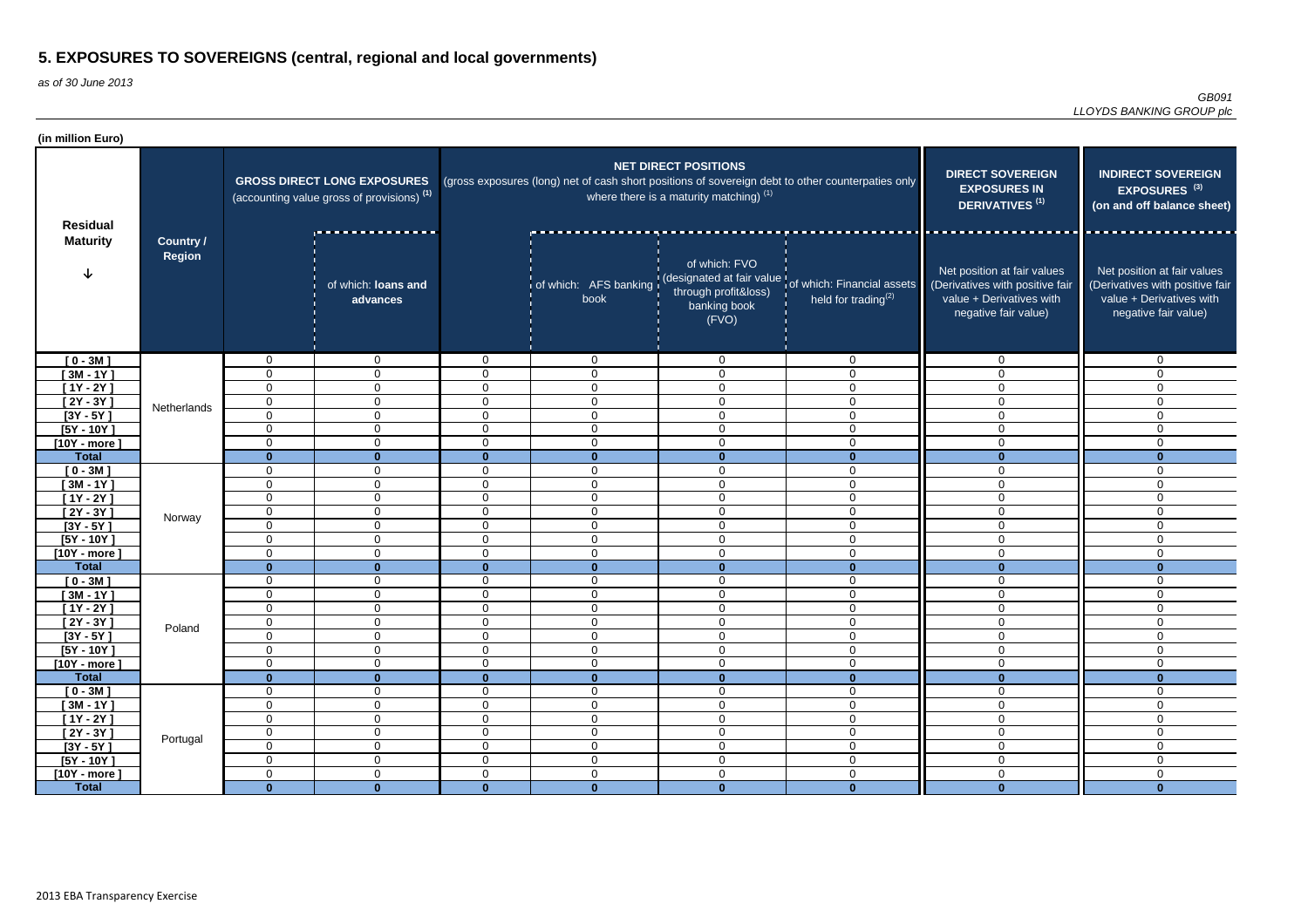| (in million Euro)                  |                                   |                                                                                             |                                 |                          |                                                                                                   |                                                                          |                                                                                                      |                                                                                                                    |                                                                                                                    |
|------------------------------------|-----------------------------------|---------------------------------------------------------------------------------------------|---------------------------------|--------------------------|---------------------------------------------------------------------------------------------------|--------------------------------------------------------------------------|------------------------------------------------------------------------------------------------------|--------------------------------------------------------------------------------------------------------------------|--------------------------------------------------------------------------------------------------------------------|
| <b>Residual</b><br><b>Maturity</b> |                                   | <b>GROSS DIRECT LONG EXPOSURES</b><br>(accounting value gross of provisions) <sup>(1)</sup> |                                 |                          | (gross exposures (long) net of cash short positions of sovereign debt to other counterpaties only | <b>NET DIRECT POSITIONS</b><br>where there is a maturity matching) $(1)$ | <b>DIRECT SOVEREIGN</b><br><b>EXPOSURES IN</b><br><b>DERIVATIVES<sup>(1)</sup></b>                   | <b>INDIRECT SOVEREIGN</b><br>EXPOSURES <sup>(3)</sup><br>(on and off balance sheet)                                |                                                                                                                    |
|                                    | <b>Country /</b><br><b>Region</b> |                                                                                             | of which: loans and<br>advances |                          | book                                                                                              | of which: FVO<br>through profit&loss)<br>banking book<br>(FVO)           | of which: AFS banking (designated at fair value of which: Financial assets<br>held for trading $(2)$ | Net position at fair values<br>(Derivatives with positive fair<br>value + Derivatives with<br>negative fair value) | Net position at fair values<br>(Derivatives with positive fair<br>value + Derivatives with<br>negative fair value) |
| $[0 - 3M]$                         |                                   | $\mathbf 0$                                                                                 | $\mathbf 0$                     | $\Omega$                 | $\mathbf 0$                                                                                       | $\mathbf 0$                                                              | $\mathbf 0$                                                                                          | $\Omega$                                                                                                           | $\mathbf 0$                                                                                                        |
| $[3M - 1Y]$                        |                                   | 0                                                                                           | $\overline{0}$                  | $\Omega$                 | $\overline{0}$                                                                                    | $\mathbf 0$                                                              | $\overline{0}$                                                                                       | $\Omega$                                                                                                           | $\Omega$                                                                                                           |
| $[1Y - 2Y]$                        | Romania                           | 0                                                                                           | $\overline{0}$                  | $\overline{0}$           | $\overline{0}$                                                                                    | $\mathbf 0$                                                              | $\overline{0}$                                                                                       | $\Omega$                                                                                                           | $\Omega$                                                                                                           |
| $[2Y - 3Y]$                        |                                   | $\mathbf 0$                                                                                 | $\mathbf 0$                     | $\mathbf 0$              | $\overline{0}$                                                                                    | $\mathbf 0$                                                              | $\mathbf 0$                                                                                          | $\mathbf 0$                                                                                                        | $\mathbf 0$                                                                                                        |
| $[3Y - 5Y]$                        |                                   | 0                                                                                           | $\overline{0}$                  | $\mathbf 0$              | $\overline{0}$                                                                                    | $\mathbf 0$                                                              | $\mathbf 0$                                                                                          | $\mathbf 0$                                                                                                        | 0                                                                                                                  |
| $[5Y - 10Y]$                       |                                   | 0                                                                                           | $\overline{0}$                  | $\mathbf 0$              | $\mathbf 0$                                                                                       | $\mathbf 0$                                                              | $\mathbf 0$                                                                                          | $\mathbf 0$                                                                                                        | $\mathbf 0$                                                                                                        |
| [10Y - more]                       |                                   | $\mathbf 0$                                                                                 | $\overline{0}$                  | $\mathbf 0$              | $\overline{0}$                                                                                    | $\mathbf 0$                                                              | $\mathbf 0$                                                                                          | $\Omega$                                                                                                           | $\overline{0}$                                                                                                     |
| <b>Total</b>                       |                                   | $\bf{0}$                                                                                    |                                 | $\bf{0}$                 | $\mathbf{0}$                                                                                      | $\mathbf{0}$                                                             | $\mathbf{0}$                                                                                         |                                                                                                                    |                                                                                                                    |
| $[0 - 3M]$                         |                                   | $\mathbf 0$                                                                                 | $\mathbf 0$                     | $\Omega$                 | $\mathbf 0$                                                                                       | $\mathbf 0$                                                              | $\mathbf 0$                                                                                          | $\Omega$                                                                                                           | $\overline{0}$                                                                                                     |
| $[3M - 1Y]$                        |                                   | 0                                                                                           | $\mathbf 0$                     | $\Omega$                 | $\overline{0}$                                                                                    | $\mathbf 0$                                                              | $\overline{0}$                                                                                       | $\Omega$                                                                                                           | $\overline{0}$                                                                                                     |
| $[1Y - 2Y]$                        |                                   | $\mathbf 0$                                                                                 | $\overline{0}$                  | $\Omega$                 | $\overline{0}$                                                                                    | $\mathbf 0$                                                              | $\overline{0}$                                                                                       | $\Omega$                                                                                                           | $\mathbf 0$                                                                                                        |
| $[2Y - 3Y]$                        | Slovakia                          | $\mathbf 0$                                                                                 | $\overline{0}$                  | $\Omega$                 | $\overline{0}$                                                                                    | $\mathbf 0$                                                              | $\overline{0}$                                                                                       | $\mathbf 0$                                                                                                        | $\mathbf 0$                                                                                                        |
| $[3Y - 5Y]$                        |                                   | $\mathbf 0$                                                                                 | $\overline{0}$                  | $\Omega$                 | $\overline{0}$                                                                                    | $\mathbf 0$                                                              | $\overline{0}$                                                                                       | $\mathbf 0$                                                                                                        | $\mathbf 0$                                                                                                        |
| $[5Y - 10Y]$                       |                                   | 0                                                                                           | $\overline{0}$                  | $\mathbf 0$              | $\overline{0}$                                                                                    | $\mathbf 0$                                                              | $\overline{0}$                                                                                       | $\mathbf 0$                                                                                                        | 0                                                                                                                  |
| $[10Y - more]$<br><b>Total</b>     |                                   | $\Omega$                                                                                    | $\Omega$                        | $\Omega$                 | $\overline{0}$                                                                                    | $\mathbf 0$                                                              | $\Omega$                                                                                             | $\Omega$                                                                                                           | $\Omega$<br>∩                                                                                                      |
|                                    |                                   | $\bf{0}$                                                                                    | $\mathbf{0}$<br>$\mathbf 0$     | $\mathbf{0}$<br>$\Omega$ | $\mathbf{0}$                                                                                      | $\mathbf{0}$<br>$\mathbf 0$                                              | $\mathbf{0}$                                                                                         | $\mathbf{0}$<br>$\Omega$                                                                                           | $\Omega$                                                                                                           |
| $[0 - 3M]$<br>$[3M - 1Y]$          |                                   | 0<br>$\mathbf 0$                                                                            | $\mathbf 0$                     | $\Omega$                 | $\mathbf 0$<br>$\mathbf 0$                                                                        | 0                                                                        | $\mathbf 0$<br>$\mathbf 0$                                                                           | $\Omega$                                                                                                           | $\Omega$                                                                                                           |
| [1Y - 2Y ]                         |                                   | 0                                                                                           | $\overline{0}$                  | $\Omega$                 | $\mathbf 0$                                                                                       | 0                                                                        | $\mathbf 0$                                                                                          | $\Omega$                                                                                                           | $\Omega$                                                                                                           |
| $[2Y - 3Y]$                        |                                   | $\mathbf 0$                                                                                 | $\overline{0}$                  | $\overline{0}$           | $\mathbf 0$                                                                                       | $\overline{0}$                                                           | $\mathbf 0$                                                                                          | $\mathbf 0$                                                                                                        | 0                                                                                                                  |
| $[3Y - 5Y]$                        | Slovenia                          | 0                                                                                           | $\overline{0}$                  | $\mathbf 0$              | $\mathbf 0$                                                                                       | $\mathbf 0$                                                              | $\mathbf 0$                                                                                          | $\mathbf 0$                                                                                                        | $\mathbf 0$                                                                                                        |
| $[5Y - 10Y]$                       |                                   | $\mathbf 0$                                                                                 | $\overline{0}$                  | $\overline{0}$           | $\mathbf 0$                                                                                       | $\mathbf 0$                                                              | $\mathbf 0$                                                                                          | $\overline{0}$                                                                                                     | $\overline{0}$                                                                                                     |
| [10Y - more]                       |                                   | $\mathbf 0$                                                                                 | $\overline{0}$                  | $\overline{0}$           | $\mathbf 0$                                                                                       | $\mathbf 0$                                                              | $\mathbf 0$                                                                                          | $\mathbf 0$                                                                                                        | $\mathbf 0$                                                                                                        |
| <b>Total</b>                       |                                   | $\mathbf{0}$                                                                                | $\mathbf{0}$                    | $\mathbf{0}$             | $\mathbf{0}$                                                                                      | $\mathbf{0}$                                                             | $\mathbf{0}$                                                                                         | $\mathbf{0}$                                                                                                       | $\bf{0}$                                                                                                           |
| $[0 - 3M]$                         |                                   | $\mathbf 0$                                                                                 | $\overline{0}$                  | $\mathbf 0$              | $\overline{0}$                                                                                    | $\mathbf 0$                                                              | $\mathbf 0$                                                                                          | $\mathbf 0$                                                                                                        | 0                                                                                                                  |
| $[3M - 1Y]$                        |                                   | $\mathbf 0$                                                                                 | $\overline{0}$                  | $\mathbf 0$              | $\mathbf 0$                                                                                       | $\mathbf 0$                                                              | $\overline{0}$                                                                                       | $\mathbf 0$                                                                                                        | $\mathbf 0$                                                                                                        |
| $[1Y - 2Y]$                        | Spain                             | $\mathbf 0$                                                                                 | $\overline{0}$                  | $\overline{0}$           | $\overline{0}$                                                                                    | $\mathbf 0$                                                              | $\overline{0}$                                                                                       | $\mathbf 0$                                                                                                        | $\overline{0}$                                                                                                     |
| $[2Y - 3Y]$                        |                                   | $\overline{0}$                                                                              | $\overline{0}$                  | $\overline{0}$           | $\overline{0}$                                                                                    | $\mathbf 0$                                                              | $\overline{0}$                                                                                       | $\overline{0}$                                                                                                     | $\overline{0}$                                                                                                     |
| $[3Y - 5Y]$                        |                                   | $\overline{0}$                                                                              | $\mathbf 0$                     | $\mathbf 0$              | $\overline{0}$                                                                                    | $\mathbf 0$                                                              | $\boldsymbol{0}$                                                                                     | $\mathbf 0$                                                                                                        | $\overline{0}$                                                                                                     |
| $[5Y - 10Y]$                       |                                   | $\overline{0}$                                                                              | $\mathbf 0$                     | $\mathbf 0$              | $\mathbf 0$                                                                                       | $\boldsymbol{0}$                                                         | $\boldsymbol{0}$                                                                                     | $\mathbf 0$                                                                                                        | $\overline{0}$                                                                                                     |
| $[10Y - more]$                     |                                   | 0                                                                                           | $\overline{0}$                  | $\overline{0}$           | $\mathbf 0$                                                                                       | $\boldsymbol{0}$                                                         | $\mathbf 0$                                                                                          | $\overline{0}$                                                                                                     | $\overline{0}$                                                                                                     |
| <b>Total</b>                       |                                   | $\mathbf{0}$                                                                                | $\mathbf{0}$                    | $\mathbf{0}$             | $\mathbf{0}$                                                                                      | $\mathbf{0}$                                                             | $\mathbf{0}$                                                                                         | $\mathbf{0}$                                                                                                       | $\mathbf{0}$                                                                                                       |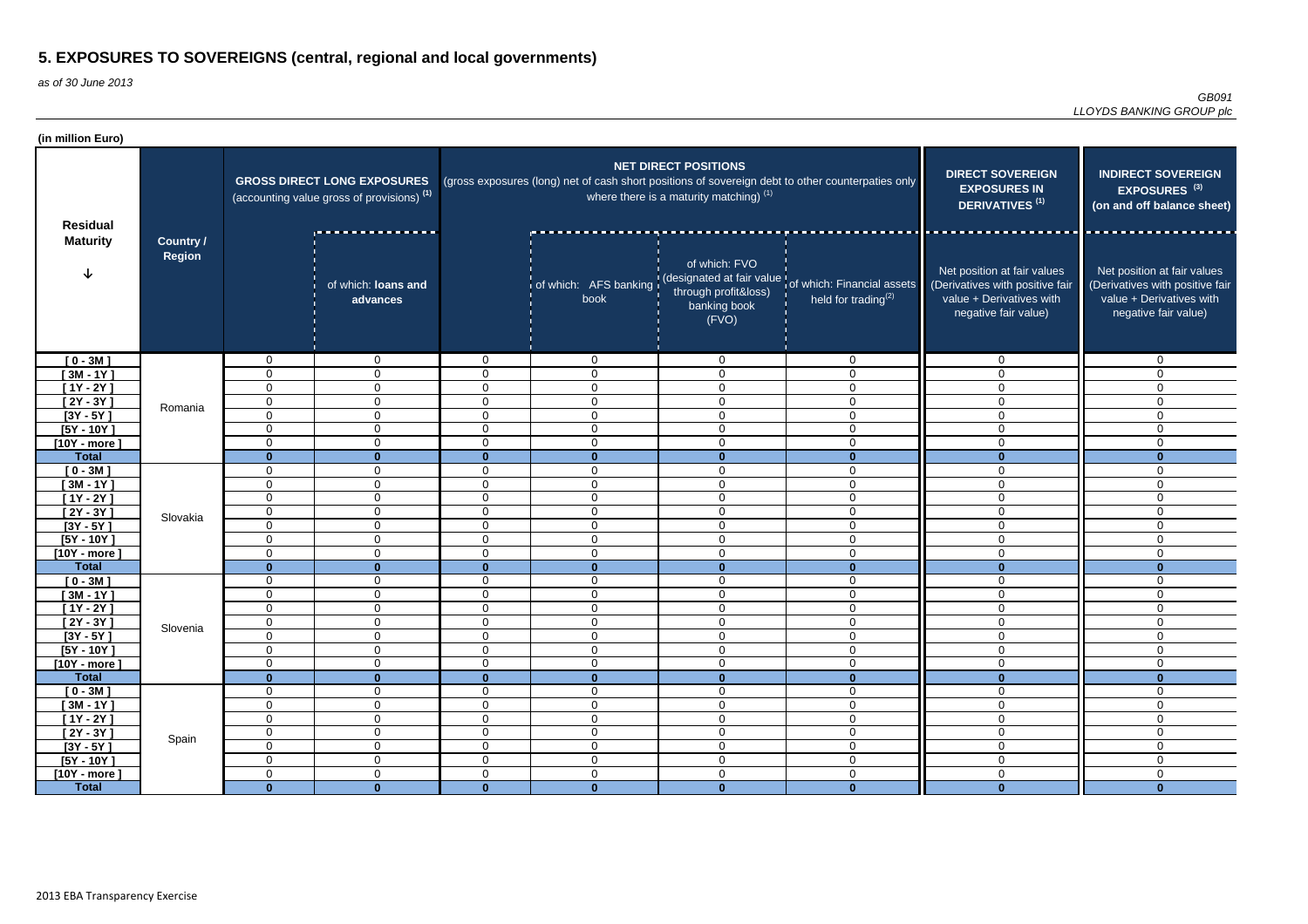| (in million Euro)                  |                                   |                                                                                             |                                                     |                |                                                                                                   |                                                                          |                                                                                                               |                                                                                                                    |                                                                                                                    |
|------------------------------------|-----------------------------------|---------------------------------------------------------------------------------------------|-----------------------------------------------------|----------------|---------------------------------------------------------------------------------------------------|--------------------------------------------------------------------------|---------------------------------------------------------------------------------------------------------------|--------------------------------------------------------------------------------------------------------------------|--------------------------------------------------------------------------------------------------------------------|
| <b>Residual</b><br><b>Maturity</b> |                                   | <b>GROSS DIRECT LONG EXPOSURES</b><br>(accounting value gross of provisions) <sup>(1)</sup> |                                                     |                | (gross exposures (long) net of cash short positions of sovereign debt to other counterpaties only | <b>NET DIRECT POSITIONS</b><br>where there is a maturity matching) $(1)$ | <b>DIRECT SOVEREIGN</b><br><b>EXPOSURES IN</b><br>DERIVATIVES <sup>(1)</sup>                                  | <b>INDIRECT SOVEREIGN</b><br>EXPOSURES <sup>(3)</sup><br>(on and off balance sheet)                                |                                                                                                                    |
|                                    | <b>Country /</b><br><b>Region</b> |                                                                                             | ________________<br>of which: loans and<br>advances |                | book                                                                                              | of which: FVO<br>through profit&loss)<br>banking book<br>(FVO)           | of which: AFS banking (designated at fair value of which: Financial assets<br>held for trading <sup>(2)</sup> | Net position at fair values<br>(Derivatives with positive fair<br>value + Derivatives with<br>negative fair value) | Net position at fair values<br>(Derivatives with positive fair<br>value + Derivatives with<br>negative fair value) |
| $[0 - 3M]$                         |                                   | 0                                                                                           | $\overline{0}$                                      | $\Omega$       | $\overline{0}$                                                                                    | $\mathbf 0$                                                              | $\mathbf 0$                                                                                                   | $\Omega$                                                                                                           | $\overline{0}$                                                                                                     |
| $[3M - 1Y]$                        |                                   | $\Omega$                                                                                    | $\overline{0}$                                      | $\Omega$       | $\mathbf 0$                                                                                       | 0                                                                        | $\mathbf 0$                                                                                                   | $\Omega$                                                                                                           | $\mathbf 0$                                                                                                        |
| $[1Y - 2Y]$                        |                                   | $\Omega$                                                                                    | $\mathbf 0$                                         | $\Omega$       | $\mathbf 0$                                                                                       | $\mathbf 0$                                                              | $\mathbf 0$                                                                                                   | $\Omega$                                                                                                           | $\mathbf 0$                                                                                                        |
| $[2Y - 3Y]$                        | Sweden                            | 0                                                                                           | $\overline{0}$                                      | $\mathbf 0$    | $\mathbf 0$                                                                                       | $\mathbf 0$                                                              | $\mathbf 0$                                                                                                   | $\Omega$                                                                                                           | $\mathbf 0$                                                                                                        |
| $[3Y - 5Y]$                        |                                   | $\Omega$                                                                                    | $\overline{0}$                                      | $\mathbf 0$    | $\overline{0}$                                                                                    | $\overline{0}$                                                           | $\mathbf 0$                                                                                                   | $\Omega$                                                                                                           | 0                                                                                                                  |
| $[5Y - 10Y]$                       |                                   | $\Omega$                                                                                    | $\overline{0}$                                      | $\mathbf 0$    | $\overline{0}$                                                                                    | $\mathbf 0$                                                              | $\mathbf 0$                                                                                                   | $\mathbf 0$                                                                                                        | $\mathbf 0$                                                                                                        |
| $[10Y - more]$                     |                                   | $\Omega$                                                                                    | $\overline{0}$                                      | $\mathbf 0$    | $\mathbf 0$                                                                                       | $\mathbf 0$                                                              | $\mathbf 0$                                                                                                   | $\mathbf 0$                                                                                                        | $\mathbf 0$                                                                                                        |
| <b>Total</b>                       |                                   | $\Omega$                                                                                    | $\mathbf{0}$<br>$\mathbf 0$                         | $\mathbf{0}$   | $\mathbf{0}$                                                                                      | $\mathbf{0}$                                                             | $\mathbf{0}$                                                                                                  | $\bf{0}$<br>$\Omega$                                                                                               | $\Omega$                                                                                                           |
| $[0 - 3M]$                         |                                   | 64<br>1,019                                                                                 | $\overline{0}$                                      | 64<br>1,019    | $\mathbf 0$<br>994                                                                                | $\mathbf 0$                                                              | 64<br>25                                                                                                      | $\Omega$                                                                                                           | $\Omega$                                                                                                           |
| $[3M - 1Y]$<br>$[1Y - 2Y]$         |                                   | 57                                                                                          | 57                                                  | 57             |                                                                                                   | 0<br>$\overline{0}$                                                      | $\overline{0}$                                                                                                | $\Omega$                                                                                                           | $\overline{0}$                                                                                                     |
| $[2Y - 3Y]$                        |                                   | 153                                                                                         | $\overline{0}$                                      | 153            | $\overline{0}$<br>77                                                                              | $\mathbf 0$                                                              | 76                                                                                                            | $\Omega$                                                                                                           | $\mathbf 0$<br>$\overline{0}$                                                                                      |
| $[3Y - 5Y]$                        | United Kingdom                    | 1,144                                                                                       | $\overline{0}$                                      | 1,144          | 746                                                                                               | 206                                                                      | 193                                                                                                           | $\Omega$                                                                                                           | $\mathbf 0$                                                                                                        |
| $[5Y - 10Y]$                       |                                   | 13,983                                                                                      | $\overline{0}$                                      | 13,983         | 13,221                                                                                            | 320                                                                      | 442                                                                                                           | $\mathbf 0$                                                                                                        | $\mathbf 0$                                                                                                        |
| $[10Y - more]$                     |                                   | 17,180                                                                                      | $\overline{0}$                                      | 17,180         | 13,496                                                                                            | 1,242                                                                    | 2,443                                                                                                         | $\overline{0}$                                                                                                     | $\mathbf 0$                                                                                                        |
| <b>Total</b>                       |                                   | 33,600                                                                                      | 57                                                  | 33,600         | 28,534                                                                                            | 1,767                                                                    | 3,243                                                                                                         | $\bf{0}$                                                                                                           | $\Omega$                                                                                                           |
| $[0 - 3M]$                         |                                   | 0                                                                                           | $\overline{0}$                                      | $\Omega$       | $\mathbf 0$                                                                                       | $\mathbf 0$                                                              | $\mathbf 0$                                                                                                   | $\mathbf 0$                                                                                                        | 0                                                                                                                  |
| $[3M - 1Y]$                        |                                   | 0                                                                                           | $\mathbf 0$                                         | $\mathbf 0$    | $\mathbf 0$                                                                                       | $\mathbf 0$                                                              | $\mathbf 0$                                                                                                   | $\Omega$                                                                                                           | $\Omega$                                                                                                           |
| $[1Y - 2Y]$                        |                                   | 0                                                                                           | $\mathbf 0$                                         | $\Omega$       | $\mathbf 0$                                                                                       | 0                                                                        | $\mathbf 0$                                                                                                   | $\Omega$                                                                                                           | $\Omega$                                                                                                           |
| $[2Y - 3Y]$                        |                                   | 0                                                                                           | $\overline{0}$                                      | $\mathbf 0$    | $\mathbf 0$                                                                                       | $\mathbf 0$                                                              | $\mathbf 0$                                                                                                   | $\mathbf 0$                                                                                                        | $\overline{0}$                                                                                                     |
| $[3Y - 5Y]$                        | Australia                         | $\Omega$                                                                                    | $\mathbf 0$                                         | $\mathbf 0$    | $\mathbf 0$                                                                                       | $\overline{0}$                                                           | $\mathbf 0$                                                                                                   | $\mathbf 0$                                                                                                        | $\overline{0}$                                                                                                     |
| $[5Y - 10Y]$                       |                                   | $\mathbf 0$                                                                                 | $\overline{0}$                                      | $\mathbf 0$    | $\mathbf 0$                                                                                       | $\overline{0}$                                                           | $\mathbf 0$                                                                                                   | $\mathbf 0$                                                                                                        | $\mathbf 0$                                                                                                        |
| [10Y - more ]                      |                                   | 0                                                                                           | $\overline{0}$                                      | $\mathbf 0$    | $\mathbf 0$                                                                                       | $\mathbf 0$                                                              | $\mathbf 0$                                                                                                   | $\mathbf 0$                                                                                                        | $\mathbf 0$                                                                                                        |
| <b>Total</b>                       |                                   | $\bf{0}$                                                                                    | $\mathbf{0}$                                        | $\mathbf{0}$   | $\mathbf{0}$                                                                                      | $\mathbf{0}$                                                             | $\mathbf{0}$                                                                                                  | $\mathbf{0}$                                                                                                       | $\bf{0}$                                                                                                           |
| $[0 - 3M]$                         |                                   | $\mathbf 0$                                                                                 | $\overline{0}$                                      | $\overline{0}$ | $\overline{0}$                                                                                    | $\mathbf 0$                                                              | $\overline{0}$                                                                                                | $\mathbf 0$                                                                                                        | $\overline{0}$                                                                                                     |
| $[3M - 1Y]$                        |                                   | 0                                                                                           | $\overline{0}$                                      | $\mathbf 0$    | $\mathbf 0$                                                                                       | $\mathbf 0$                                                              | $\mathbf 0$                                                                                                   | $\mathbf 0$                                                                                                        | $\overline{0}$                                                                                                     |
| $[1Y - 2Y]$                        | Canada                            | 0                                                                                           | $\overline{0}$                                      | $\mathbf 0$    | $\overline{0}$                                                                                    | $\mathbf 0$                                                              | $\mathbf 0$                                                                                                   | $\mathbf 0$                                                                                                        | 0                                                                                                                  |
| $[2Y - 3Y]$                        |                                   | $\mathbf 0$                                                                                 | $\mathbf 0$                                         | $\mathbf 0$    | $\boldsymbol{0}$                                                                                  | $\boldsymbol{0}$                                                         | $\mathbf 0$                                                                                                   | $\overline{0}$                                                                                                     | $\mathbf 0$                                                                                                        |
| $[3Y - 5Y]$                        |                                   | $\mathbf 0$                                                                                 | $\overline{0}$                                      | $\overline{0}$ | $\overline{0}$                                                                                    | $\overline{0}$                                                           | $\overline{0}$                                                                                                | $\mathbf 0$                                                                                                        | $\overline{0}$                                                                                                     |
| $[5Y - 10Y]$                       |                                   | $\mathbf 0$                                                                                 | $\overline{0}$                                      | $\overline{0}$ | $\overline{0}$                                                                                    | $\mathbf 0$                                                              | $\overline{0}$                                                                                                | $\mathbf 0$                                                                                                        | $\mathbf 0$                                                                                                        |
| $[10Y - more]$                     |                                   | $\mathbf 0$                                                                                 | $\mathbf 0$                                         | $\mathbf 0$    | $\mathbf 0$                                                                                       | $\mathbf 0$                                                              | $\mathbf 0$                                                                                                   | $\mathbf 0$                                                                                                        | $\mathbf 0$                                                                                                        |
| <b>Total</b>                       |                                   | $\mathbf{0}$                                                                                | $\mathbf{0}$                                        | $\mathbf{0}$   | $\mathbf{0}$                                                                                      | $\mathbf{0}$                                                             | $\mathbf{0}$                                                                                                  | $\mathbf{0}$                                                                                                       | $\mathbf{0}$                                                                                                       |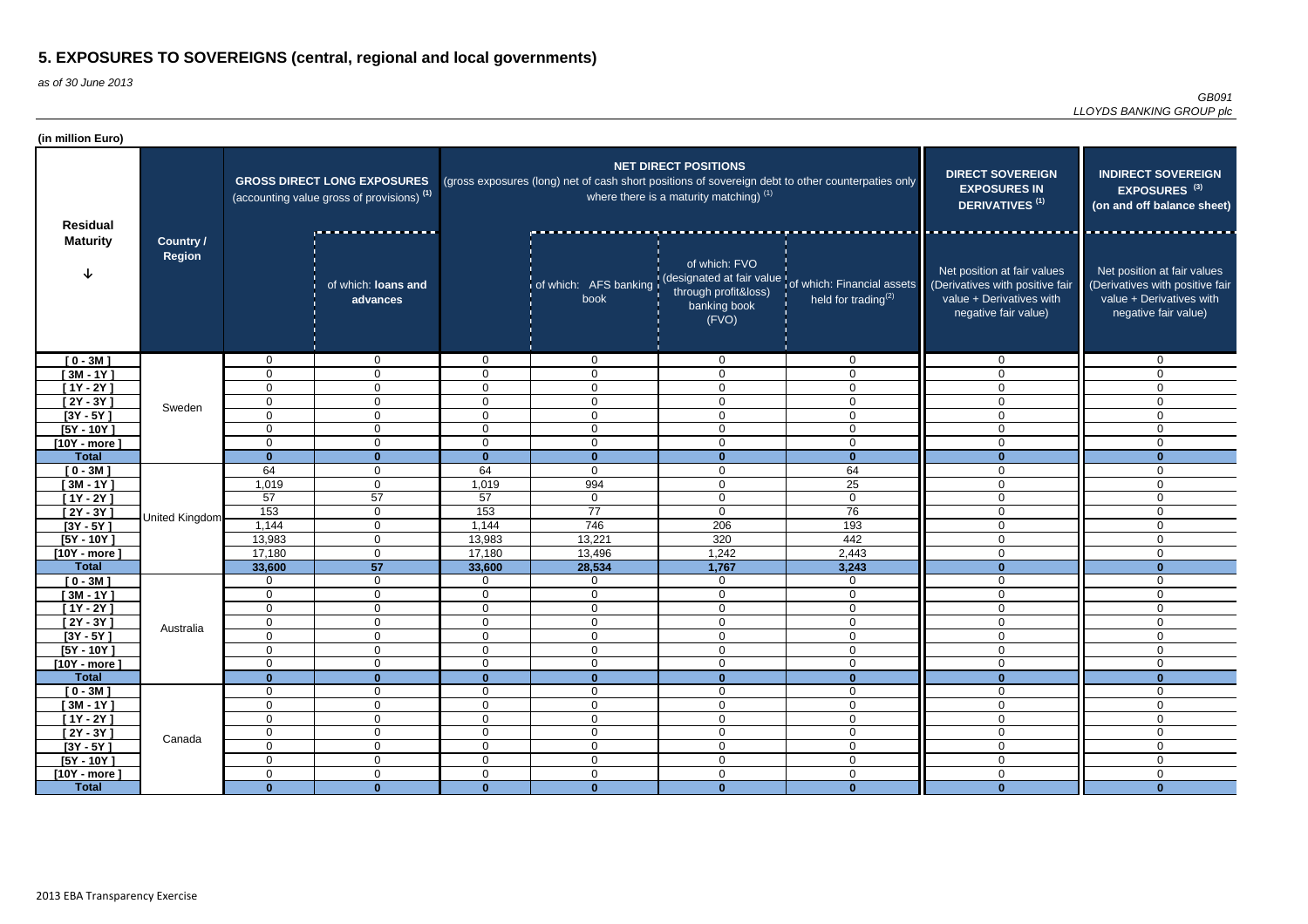| (in million Euro)                  |                            |                                                                                             |                                 |                |                                                                                                   |                                                                                   |                                                                                                       |                                                                                                                    |                                                                                                                    |
|------------------------------------|----------------------------|---------------------------------------------------------------------------------------------|---------------------------------|----------------|---------------------------------------------------------------------------------------------------|-----------------------------------------------------------------------------------|-------------------------------------------------------------------------------------------------------|--------------------------------------------------------------------------------------------------------------------|--------------------------------------------------------------------------------------------------------------------|
| <b>Residual</b><br><b>Maturity</b> | <b>Country /</b><br>Region | <b>GROSS DIRECT LONG EXPOSURES</b><br>(accounting value gross of provisions) <sup>(1)</sup> |                                 |                | (gross exposures (long) net of cash short positions of sovereign debt to other counterpaties only | <b>NET DIRECT POSITIONS</b><br>where there is a maturity matching) <sup>(1)</sup> | <b>DIRECT SOVEREIGN</b><br><b>EXPOSURES IN</b><br>DERIVATIVES <sup>(1)</sup>                          | <b>INDIRECT SOVEREIGN</b><br>EXPOSURES <sup>(3)</sup><br>(on and off balance sheet)                                |                                                                                                                    |
|                                    |                            |                                                                                             | of which: loans and<br>advances |                | book                                                                                              | of which: FVO<br>through profit&loss)<br>banking book<br>(FVO)                    | of which: AFS banking (designated at fair value) of which: Financial assets<br>held for trading $(2)$ | Net position at fair values<br>(Derivatives with positive fair<br>value + Derivatives with<br>negative fair value) | Net position at fair values<br>(Derivatives with positive fair<br>value + Derivatives with<br>negative fair value) |
| $[0 - 3M]$                         |                            | $\overline{0}$                                                                              | $\mathbf{0}$                    | $\overline{0}$ | $\overline{0}$                                                                                    | $\mathbf 0$                                                                       | $\mathbf 0$                                                                                           | $\Omega$                                                                                                           | $\mathbf{0}$                                                                                                       |
| $[3M - 1Y]$                        |                            | 0                                                                                           | $\mathbf{0}$                    | $\Omega$       | $\mathbf 0$                                                                                       | $\mathbf 0$                                                                       | $\mathbf 0$                                                                                           | $\Omega$                                                                                                           | $\Omega$                                                                                                           |
| $[1Y - 2Y]$                        | Hong Kong                  | $\mathbf 0$                                                                                 | $\overline{0}$                  | $\Omega$       | $\mathbf 0$                                                                                       | $\mathbf 0$                                                                       | $\mathbf 0$                                                                                           | $\Omega$                                                                                                           | $\Omega$                                                                                                           |
| $[2Y - 3Y]$                        |                            | $\mathbf 0$                                                                                 | $\overline{0}$                  | $\mathbf 0$    | $\mathbf 0$                                                                                       | $\mathbf 0$                                                                       | $\overline{0}$                                                                                        | $\Omega$                                                                                                           | $\Omega$                                                                                                           |
| $[3Y - 5Y]$                        |                            | 0                                                                                           | $\overline{0}$                  | $\mathbf 0$    | $\mathbf 0$                                                                                       | $\mathbf 0$                                                                       | $\mathbf 0$                                                                                           | $\Omega$                                                                                                           | 0                                                                                                                  |
| $[5Y - 10Y]$                       |                            | $\mathbf 0$                                                                                 | $\mathbf 0$                     | $\mathbf 0$    | $\mathbf 0$                                                                                       | $\mathbf 0$                                                                       | $\mathbf 0$                                                                                           | $\Omega$                                                                                                           | $\mathbf 0$                                                                                                        |
| $[10Y - more]$                     |                            | 0                                                                                           | $\mathbf{0}$                    | $\mathbf 0$    | $\mathbf 0$                                                                                       | $\mathbf 0$                                                                       | $\mathbf 0$                                                                                           | $\Omega$                                                                                                           | $\mathbf 0$                                                                                                        |
| <b>Total</b>                       |                            | $\mathbf{0}$                                                                                | $\mathbf{0}$                    | $\mathbf{0}$   | $\mathbf{0}$                                                                                      | $\mathbf{0}$                                                                      | $\mathbf{0}$                                                                                          | $\bf{0}$                                                                                                           | $\Omega$                                                                                                           |
| $[0 - 3M]$                         |                            | 0                                                                                           | $\mathbf 0$                     | $\mathbf{0}$   | $\overline{0}$                                                                                    | $\mathbf 0$                                                                       | $\overline{0}$                                                                                        | $\Omega$                                                                                                           | $\Omega$                                                                                                           |
| $[3M - 1Y]$                        |                            | 0                                                                                           | $\mathbf 0$                     | $\mathbf{0}$   | $\overline{0}$                                                                                    | $\mathbf 0$                                                                       | $\mathbf 0$                                                                                           | $\Omega$                                                                                                           | 0                                                                                                                  |
| $[1Y - 2Y]$                        |                            | $\mathbf 0$                                                                                 | $\overline{0}$                  | $\Omega$       | $\mathbf 0$                                                                                       | $\mathbf 0$                                                                       | $\mathbf 0$                                                                                           | $\Omega$                                                                                                           | $\overline{0}$                                                                                                     |
| $[2Y - 3Y]$                        | Japan                      | $\mathbf 0$                                                                                 | $\overline{0}$                  | $\mathbf 0$    | $\mathbf 0$                                                                                       | $\mathbf 0$                                                                       | $\overline{0}$                                                                                        | $\Omega$                                                                                                           | $\mathbf 0$                                                                                                        |
| $[3Y - 5Y]$                        |                            | $\mathbf 0$                                                                                 | $\mathbf 0$                     | $\mathbf 0$    | $\mathbf 0$                                                                                       | $\mathbf 0$                                                                       | $\mathbf 0$                                                                                           | $\overline{0}$                                                                                                     | $\Omega$                                                                                                           |
| $[5Y - 10Y]$                       |                            | 0                                                                                           | $\mathbf{0}$                    | $\Omega$       | $\mathbf 0$                                                                                       | $\mathbf 0$                                                                       | $\mathbf 0$                                                                                           | $\Omega$                                                                                                           | $\mathbf 0$                                                                                                        |
| $[10Y - more]$                     |                            | 0                                                                                           | $\mathbf{0}$                    | $\Omega$       | $\mathbf 0$                                                                                       | $\mathbf 0$                                                                       | $\mathbf 0$                                                                                           | $\mathbf 0$                                                                                                        | 0                                                                                                                  |
| <b>Total</b>                       |                            | $\mathbf{0}$                                                                                | $\Omega$                        | $\mathbf{0}$   | $\mathbf{0}$                                                                                      | $\bf{0}$                                                                          | $\mathbf{0}$                                                                                          | $\mathbf{0}$                                                                                                       | $\bf{0}$                                                                                                           |
| $[0 - 3M]$                         |                            | 0                                                                                           | $\mathbf 0$                     | $\Omega$       | $\mathbf 0$                                                                                       | $\mathbf 0$                                                                       | $\mathbf 0$                                                                                           | $\overline{0}$                                                                                                     | 0                                                                                                                  |
| $[3M - 1Y]$                        |                            | $\mathbf 0$                                                                                 | $\mathbf 0$                     | $\mathbf 0$    | $\mathbf 0$                                                                                       | $\mathbf 0$                                                                       | $\overline{0}$                                                                                        | $\Omega$                                                                                                           | $\overline{7}$                                                                                                     |
| $[1Y - 2Y]$                        |                            | 1,704                                                                                       | $\mathbf 0$                     | 1,704          | 1,704                                                                                             | $\mathbf 0$                                                                       | $\mathbf 0$                                                                                           | $\Omega$                                                                                                           | 0                                                                                                                  |
| $[2Y - 3Y]$                        | <b>U.S.</b>                | $\mathbf 0$                                                                                 | $\overline{0}$                  | $\overline{0}$ | $\overline{0}$                                                                                    | $\mathbf 0$                                                                       | $\overline{0}$                                                                                        | $\mathbf 0$                                                                                                        | 314                                                                                                                |
| $[3Y - 5Y]$                        |                            | 44                                                                                          | $\overline{0}$                  | 44             | $\mathbf 0$                                                                                       | $\mathbf 0$                                                                       | 44                                                                                                    | $\mathbf 0$                                                                                                        | 0                                                                                                                  |
| $[5Y - 10Y]$                       |                            | 4,578                                                                                       | $\overline{0}$                  | 4,578          | 4,487                                                                                             | $\mathbf 0$                                                                       | 91                                                                                                    | $\mathbf 0$                                                                                                        | $\mathbf 0$                                                                                                        |
| [10Y - more]                       |                            | 2,383                                                                                       | $\overline{0}$                  | 2,383          | 2,379                                                                                             | $\mathbf 0$                                                                       | 4                                                                                                     | $\mathbf 0$                                                                                                        | $\mathbf 0$                                                                                                        |
| <b>Total</b>                       |                            | 8,710                                                                                       | $\mathbf{0}$                    | 8,710          | 8,570                                                                                             | $\mathbf{0}$                                                                      | 139                                                                                                   | $\mathbf{0}$                                                                                                       | $\overline{321}$                                                                                                   |
| $[0 - 3M]$                         |                            | $\overline{0}$                                                                              | $\overline{0}$                  | $\mathbf 0$    | $\overline{0}$                                                                                    | $\mathbf 0$                                                                       | $\overline{0}$                                                                                        | $\overline{0}$                                                                                                     | $\overline{0}$                                                                                                     |
| $[3M - 1Y]$                        |                            | $\mathbf 0$                                                                                 | $\overline{0}$                  | $\overline{0}$ | $\boldsymbol{0}$                                                                                  | $\mathbf 0$                                                                       | $\mathbf 0$                                                                                           | $\mathbf 0$                                                                                                        | 0                                                                                                                  |
| $[1Y - 2Y]$                        | Switzerland                | $\mathbf 0$                                                                                 | $\overline{0}$                  | $\mathbf 0$    | $\overline{0}$                                                                                    | $\mathbf 0$                                                                       | $\mathbf 0$                                                                                           | $\mathbf 0$                                                                                                        | 0                                                                                                                  |
| $[2Y - 3Y]$                        |                            | $\boldsymbol{0}$                                                                            | $\mathsf{O}\xspace$             | $\mathbf 0$    | $\mathbf 0$                                                                                       | $\pmb{0}$                                                                         | $\mathbf 0$                                                                                           | $\mathbf 0$                                                                                                        | $\mathbf 0$                                                                                                        |
| $[3Y - 5Y]$                        |                            | $\overline{0}$                                                                              | $\overline{0}$                  | $\overline{0}$ | $\overline{0}$                                                                                    | $\mathbf 0$                                                                       | $\overline{0}$                                                                                        | $\overline{0}$                                                                                                     | $\mathbf 0$                                                                                                        |
| $[5Y - 10Y]$                       |                            | $\mathbf 0$                                                                                 | $\overline{0}$                  | $\mathbf 0$    | $\boldsymbol{0}$                                                                                  | $\mathbf 0$                                                                       | $\mathbf 0$                                                                                           | $\overline{0}$                                                                                                     | $\mathbf 0$                                                                                                        |
| $[10Y - more]$                     |                            | $\overline{0}$                                                                              | $\overline{0}$                  | $\mathbf 0$    | $\mathbf 0$                                                                                       | $\mathsf 0$                                                                       | $\mathbf 0$                                                                                           | $\mathbf 0$                                                                                                        | $\mathbf 0$                                                                                                        |
| <b>Total</b>                       |                            | $\mathbf{0}$                                                                                | $\mathbf{0}$                    | $\mathbf{0}$   | $\mathbf{0}$                                                                                      | $\mathbf{0}$                                                                      | $\mathbf{0}$                                                                                          | $\mathbf{0}$                                                                                                       | $\mathbf{0}$                                                                                                       |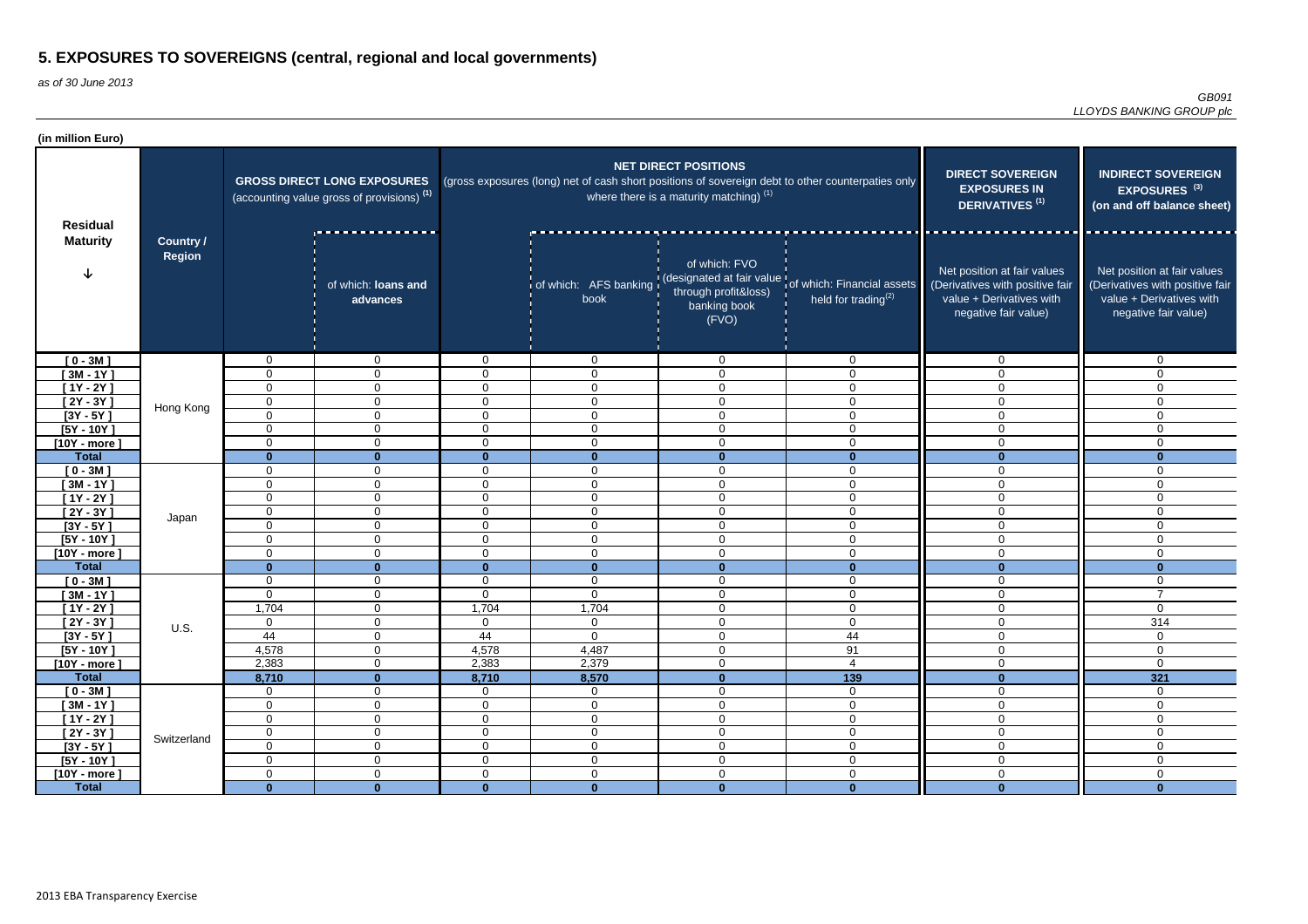| (in million Euro)              |                                   |                         |                                                                                             |                      |                         |                                                                                   |                                                                                                               |                                                                                                                    |                                                                                                                    |
|--------------------------------|-----------------------------------|-------------------------|---------------------------------------------------------------------------------------------|----------------------|-------------------------|-----------------------------------------------------------------------------------|---------------------------------------------------------------------------------------------------------------|--------------------------------------------------------------------------------------------------------------------|--------------------------------------------------------------------------------------------------------------------|
| <b>Residual</b>                |                                   |                         | <b>GROSS DIRECT LONG EXPOSURES</b><br>(accounting value gross of provisions) <sup>(1)</sup> |                      |                         | <b>NET DIRECT POSITIONS</b><br>where there is a maturity matching) <sup>(1)</sup> | (gross exposures (long) net of cash short positions of sovereign debt to other counterpaties only             | <b>DIRECT SOVEREIGN</b><br><b>EXPOSURES IN</b><br>DERIVATIVES <sup>(1)</sup>                                       | <b>INDIRECT SOVEREIGN</b><br>EXPOSURES <sup>(3)</sup><br>(on and off balance sheet)                                |
| <b>Maturity</b>                | <b>Country /</b><br><b>Region</b> |                         | of which: loans and<br>advances                                                             |                      | book                    | of which: FVO<br>through profit&loss)<br>banking book<br>(FVO)                    | of which: AFS banking (designated at fair value of which: Financial assets<br>held for trading <sup>(2)</sup> | Net position at fair values<br>(Derivatives with positive fair<br>value + Derivatives with<br>negative fair value) | Net position at fair values<br>(Derivatives with positive fair<br>value + Derivatives with<br>negative fair value) |
| $[0 - 3M]$                     |                                   | 66                      | $\mathbf 0$                                                                                 | 66                   | 0                       | $\overline{0}$                                                                    | 66                                                                                                            | 5                                                                                                                  | $\overline{0}$                                                                                                     |
| $[3M - 1Y]$                    |                                   | $\mathbf 0$             | $\overline{0}$                                                                              | $\Omega$             | $\mathbf 0$             | $\mathbf 0$                                                                       | $\mathbf 0$                                                                                                   |                                                                                                                    | $\Omega$                                                                                                           |
| $[1Y - 2Y]$                    | Other                             | $\mathbf 0$             | $\mathbf 0$                                                                                 | $\Omega$             | $\mathbf 0$             | $\mathbf 0$                                                                       | $\mathbf 0$                                                                                                   | $\Omega$                                                                                                           | $\mathbf 0$                                                                                                        |
| $[2Y - 3Y]$                    | advanced                          | $\overline{0}$          | $\mathbf 0$                                                                                 | $\Omega$             | $\mathbf 0$             | $\mathbf 0$                                                                       | $\mathbf 0$                                                                                                   | $\Omega$                                                                                                           | $\mathbf 0$                                                                                                        |
| $[3Y - 5Y]$                    | economies non                     | $\overline{0}$          | $\mathbf 0$                                                                                 | $\mathbf 0$          | $\mathbf 0$             | $\mathbf 0$                                                                       | $\mathbf 0$                                                                                                   | $\Omega$                                                                                                           | $\Omega$                                                                                                           |
| $[5Y - 10Y]$                   | EEA                               | $\mathbf 0$<br>$\Omega$ | $\overline{0}$<br>$\mathbf 0$                                                               | $\Omega$<br>$\Omega$ | $\overline{0}$          | $\mathbf 0$                                                                       | $\overline{0}$                                                                                                | $\Omega$<br>$\Omega$                                                                                               | $\mathbf 0$                                                                                                        |
| $[10Y - more]$<br><b>Total</b> |                                   | 66                      | $\mathbf{0}$                                                                                | 66                   | $\mathbf 0$<br>$\bf{0}$ | $\mathbf 0$<br>$\mathbf{0}$                                                       | $\mathbf 0$<br>66                                                                                             |                                                                                                                    | $\mathbf 0$<br>$\Omega$                                                                                            |
| $[0 - 3M]$                     |                                   | $\mathbf 0$             | $\overline{0}$                                                                              | 0                    | $\mathbf 0$             | $\mathbf 0$                                                                       | $\mathbf 0$                                                                                                   |                                                                                                                    | $\Omega$                                                                                                           |
| $[3M - 1Y]$                    |                                   | $\overline{0}$          | $\mathbf 0$                                                                                 | $\Omega$             | $\mathbf 0$             | $\mathbf 0$                                                                       | $\mathbf 0$                                                                                                   | $\Omega$                                                                                                           | $\overline{0}$                                                                                                     |
| $[1Y - 2Y]$                    | <b>Other Central</b>              | $\overline{0}$          | $\mathbf 0$                                                                                 | $\Omega$             | $\overline{0}$          | $\mathbf 0$                                                                       | $\overline{0}$                                                                                                | $\Omega$                                                                                                           | $\mathbf 0$                                                                                                        |
| $[2Y - 3Y]$                    | and eastern                       | $\overline{0}$          | $\mathbf 0$                                                                                 | $\Omega$             | $\overline{0}$          | $\mathbf 0$                                                                       | $\overline{0}$                                                                                                | $\Omega$                                                                                                           | $\mathbf 0$                                                                                                        |
| $[3Y - 5Y]$                    | Europe                            | $\mathbf 0$             | $\mathbf 0$                                                                                 | $\Omega$             | $\mathbf 0$             | $\mathbf 0$                                                                       | $\mathbf 0$                                                                                                   | $\Omega$                                                                                                           | $\mathbf 0$                                                                                                        |
| $[5Y - 10Y]$                   | countries non                     | $\mathbf 0$             | $\mathbf 0$                                                                                 | $\mathbf{0}$         | $\mathbf 0$             | $\mathbf 0$                                                                       | $\mathbf 0$                                                                                                   | $\mathbf{0}$                                                                                                       | $\mathbf 0$                                                                                                        |
| $[10Y - more]$                 | EEA                               | 0                       | $\mathbf 0$                                                                                 | $\Omega$             | $\mathbf 0$             | $\mathbf 0$                                                                       | $\mathbf 0$                                                                                                   | $\Omega$                                                                                                           | $\mathbf 0$                                                                                                        |
| <b>Total</b>                   |                                   | $\Omega$                | $\mathbf{0}$                                                                                | $\bf{0}$             | $\mathbf{0}$            | $\mathbf{0}$                                                                      | $\mathbf{0}$                                                                                                  | $\bf{0}$                                                                                                           | $\mathbf 0$                                                                                                        |
| $[0 - 3M]$                     |                                   | 29                      | 29                                                                                          | 29                   | $\mathbf 0$             | $\mathbf 0$                                                                       | $\mathbf 0$                                                                                                   | 5                                                                                                                  | $\mathbf 0$                                                                                                        |
| $[3M - 1Y]$                    |                                   | $\mathbf 0$             | $\mathbf 0$                                                                                 | $\Omega$             | $\mathbf 0$             | $\mathbf 0$                                                                       | $\mathbf 0$                                                                                                   | $\Omega$                                                                                                           | $\Omega$                                                                                                           |
| $[1Y - 2Y]$                    |                                   | $\Omega$                | $\overline{0}$                                                                              | 0                    | $\mathbf 0$             | 0                                                                                 | $\mathbf 0$                                                                                                   | $\Omega$                                                                                                           | $\Omega$                                                                                                           |
| $[2Y - 3Y]$                    |                                   | 0                       | $\overline{0}$                                                                              | $\mathbf 0$          | $\mathbf 0$             | $\mathbf 0$                                                                       | $\overline{0}$                                                                                                | $\mathbf 0$                                                                                                        | $\overline{0}$                                                                                                     |
| $[3Y - 5Y]$                    | Middle East                       | $\mathbf 0$             | $\mathbf 0$                                                                                 | $\mathbf 0$          | $\mathbf 0$             | $\mathbf 0$                                                                       | $\mathbf 0$                                                                                                   | $\mathbf 0$                                                                                                        | $\overline{0}$                                                                                                     |
| $[5Y - 10Y]$                   |                                   | $\overline{0}$          | $\mathbf 0$                                                                                 | $\mathbf 0$          | $\boldsymbol{0}$        | $\mathbf 0$                                                                       | $\mathbf 0$                                                                                                   | $\mathbf 0$                                                                                                        | $\mathbf 0$                                                                                                        |
| $[10Y - more]$                 |                                   | $\overline{0}$          | $\mathbf 0$                                                                                 | $\mathbf 0$          | $\boldsymbol{0}$        | $\mathbf 0$                                                                       | $\mathbf 0$                                                                                                   | $\mathbf 0$                                                                                                        | $\mathbf 0$                                                                                                        |
| <b>Total</b>                   |                                   | 29                      | <b>29</b>                                                                                   | $\overline{29}$      | $\mathbf{0}$            | $\mathbf{0}$                                                                      | $\mathbf{0}$                                                                                                  | $5\phantom{1}$                                                                                                     | $\bf{0}$                                                                                                           |
| $[0 - 3M]$                     |                                   | $\overline{0}$          | $\mathbf 0$                                                                                 | $\mathbf 0$          | $\mathbf 0$             | $\mathbf 0$                                                                       | $\mathbf 0$                                                                                                   | $\mathbf 0$                                                                                                        | $\overline{0}$                                                                                                     |
| $[3M - 1Y]$                    |                                   | $\mathbf 0$             | $\mathbf 0$                                                                                 | $\mathbf 0$          | $\boldsymbol{0}$        | $\mathbf 0$                                                                       | $\mathbf 0$                                                                                                   | $\mathbf 0$                                                                                                        | $\mathbf 0$                                                                                                        |
| $[1Y - 2Y]$                    | Latin America                     | $\overline{0}$          | $\overline{0}$                                                                              | 0                    | $\mathbf 0$             | $\mathbf 0$                                                                       | $\mathbf 0$                                                                                                   | $\mathbf 0$                                                                                                        | 0                                                                                                                  |
| $[2Y - 3Y]$                    | and the                           | $\mathbf 0$             | $\boldsymbol{0}$                                                                            | $\mathbf 0$          | $\boldsymbol{0}$        | $\boldsymbol{0}$                                                                  | $\pmb{0}$                                                                                                     | $\overline{0}$                                                                                                     | $\mathbf 0$                                                                                                        |
| $[3Y - 5Y]$                    | Caribbean                         | $\overline{0}$          | $\overline{0}$                                                                              | $\mathbf 0$          | $\overline{0}$          | $\overline{0}$                                                                    | $\overline{0}$                                                                                                | $\mathbf 0$                                                                                                        | $\overline{0}$                                                                                                     |
| $[5Y - 10Y]$                   |                                   | $\overline{0}$          | $\mathbf 0$                                                                                 | $\mathbf 0$          | $\overline{0}$          | $\mathbf 0$                                                                       | $\mathbf 0$                                                                                                   | $\mathbf 0$                                                                                                        | $\overline{0}$                                                                                                     |
| $[10Y - more]$                 |                                   | $\mathbf 0$             | $\mathbf 0$                                                                                 | $\mathbf 0$          | $\boldsymbol{0}$        | $\pmb{0}$                                                                         | $\mathbf 0$                                                                                                   | $\mathbf 0$                                                                                                        | $\mathbf 0$                                                                                                        |
| <b>Total</b>                   |                                   | $\bf{0}$                | $\mathbf{0}$                                                                                | $\mathbf{0}$         | $\mathbf{0}$            | $\mathbf{0}$                                                                      | $\mathbf{0}$                                                                                                  | $\mathbf{0}$                                                                                                       | $\mathbf{0}$                                                                                                       |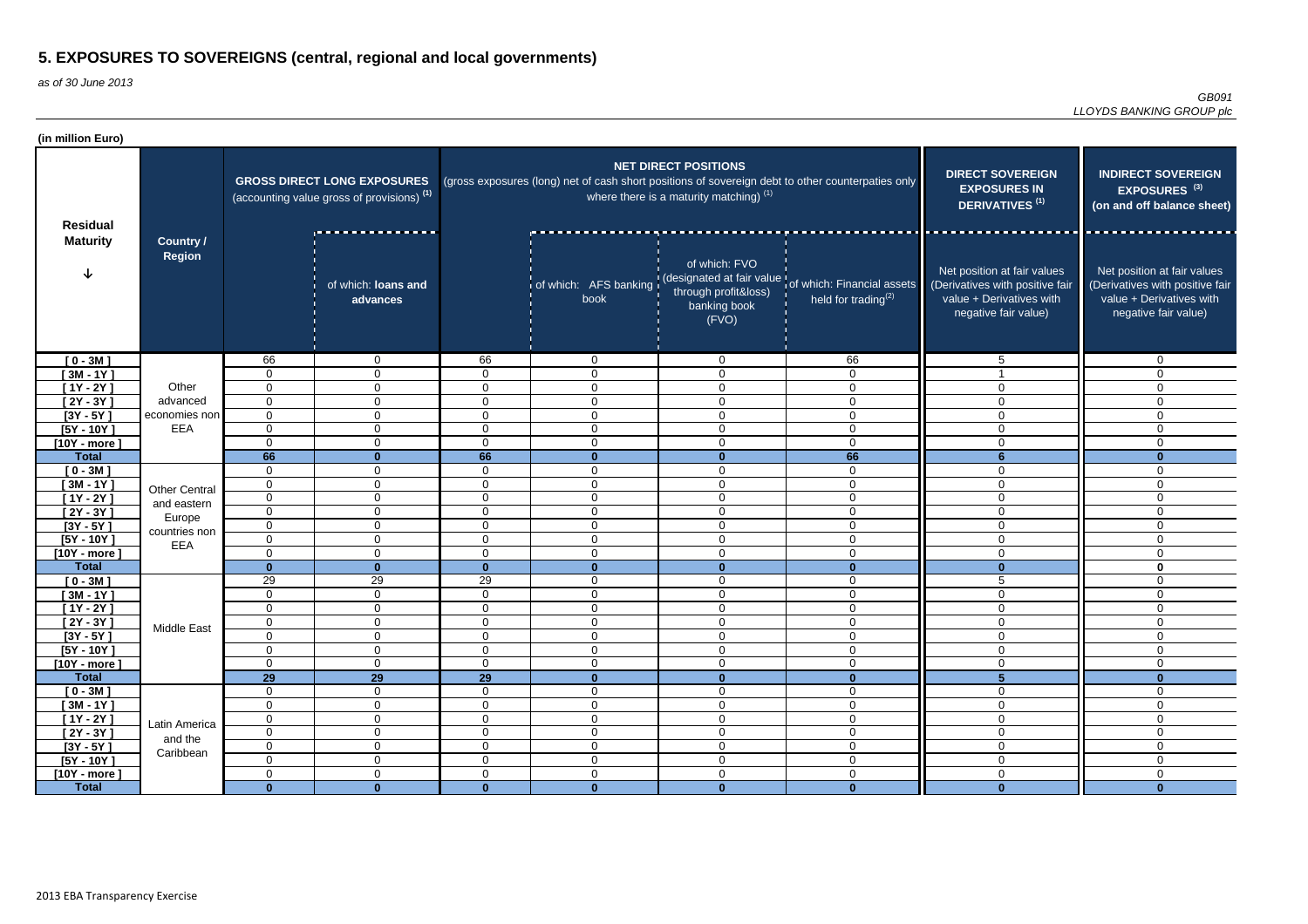as of 30 June 2013

| (in million Euro) |                            |                |                                                                                             |                |                |                                                                          |                                                                                                      |                                                                                                                    |                                                                                                                    |
|-------------------|----------------------------|----------------|---------------------------------------------------------------------------------------------|----------------|----------------|--------------------------------------------------------------------------|------------------------------------------------------------------------------------------------------|--------------------------------------------------------------------------------------------------------------------|--------------------------------------------------------------------------------------------------------------------|
| <b>Residual</b>   |                            |                | <b>GROSS DIRECT LONG EXPOSURES</b><br>(accounting value gross of provisions) <sup>(1)</sup> |                |                | <b>NET DIRECT POSITIONS</b><br>where there is a maturity matching) $(1)$ | (gross exposures (long) net of cash short positions of sovereign debt to other counterpaties only    | <b>DIRECT SOVEREIGN</b><br><b>EXPOSURES IN</b><br><b>DERIVATIVES<sup>(1)</sup></b>                                 | <b>INDIRECT SOVEREIGN</b><br>EXPOSURES <sup>(3)</sup><br>(on and off balance sheet)                                |
| <b>Maturity</b>   | Country /<br><b>Region</b> |                | of which: loans and<br>advances                                                             |                | book           | of which: FVO<br>through profit&loss)<br>banking book<br>(FVO)           | of which: AFS banking (designated at fair value of which: Financial assets<br>held for trading $(2)$ | Net position at fair values<br>(Derivatives with positive fair<br>value + Derivatives with<br>negative fair value) | Net position at fair values<br>(Derivatives with positive fair<br>value + Derivatives with<br>negative fair value) |
| $[0 - 3M]$        |                            | $\mathbf 0$    | $\mathbf 0$                                                                                 | $\Omega$       | $\overline{0}$ | $\overline{0}$                                                           | $\overline{0}$                                                                                       | $\mathbf{0}$                                                                                                       | 0                                                                                                                  |
| $[3M - 1Y]$       |                            | $\mathbf{0}$   | $\Omega$                                                                                    | $\overline{0}$ | $\Omega$       | $\mathbf 0$                                                              | $\overline{0}$                                                                                       | $\Omega$                                                                                                           | 0                                                                                                                  |
| $[1Y - 2Y]$       |                            | $\overline{0}$ | $\Omega$                                                                                    | $\Omega$       | $\Omega$       | $\mathbf 0$                                                              | $\Omega$                                                                                             | $\Omega$                                                                                                           | $\Omega$                                                                                                           |
| $[2Y - 3Y]$       | Africa                     | 0              | $\mathbf 0$                                                                                 | $\mathbf 0$    | $\mathbf 0$    | $\mathbf 0$                                                              | $\mathbf 0$                                                                                          | $\mathbf{0}$                                                                                                       | $\Omega$                                                                                                           |
| $[3Y - 5Y]$       |                            | $\overline{0}$ | 0                                                                                           | $\Omega$       | $\Omega$       | $\mathbf 0$                                                              | $\Omega$                                                                                             | $\Omega$                                                                                                           | 0                                                                                                                  |
| $[5Y - 10Y]$      |                            | $\overline{0}$ | $\Omega$                                                                                    | $\mathbf 0$    | $\Omega$       | $\mathbf 0$                                                              | $\overline{0}$                                                                                       | $\mathbf 0$                                                                                                        | 0                                                                                                                  |
| $[10Y - more]$    |                            | $\mathbf{0}$   | $\Omega$                                                                                    | $\Omega$       | $\Omega$       | $\Omega$                                                                 | $\Omega$                                                                                             | $\Omega$                                                                                                           | $\Omega$                                                                                                           |
| <b>Total</b>      |                            | $\mathbf{0}$   | $\mathbf{0}$                                                                                | $\Omega$       | $\mathbf{0}$   |                                                                          | $\Omega$                                                                                             |                                                                                                                    |                                                                                                                    |
| $[0 - 3M]$        |                            | $\mathbf{0}$   | $\Omega$                                                                                    | $\Omega$       | $\Omega$       | $\Omega$                                                                 | $\Omega$                                                                                             | $\Omega$                                                                                                           | $\Omega$                                                                                                           |
| $[3M - 1Y]$       |                            | $\mathbf 0$    | $\Omega$                                                                                    | 0              | $\mathbf{0}$   | $\mathbf 0$                                                              | $\mathbf 0$                                                                                          | $\mathbf{0}$                                                                                                       | 0                                                                                                                  |
| $[1Y - 2Y]$       |                            | $\mathbf{0}$   | $\Omega$                                                                                    | 0              | $\Omega$       | $\Omega$                                                                 | $\Omega$                                                                                             | $\Omega$                                                                                                           | $\Omega$                                                                                                           |
| $[2Y - 3Y]$       | Others                     | $\overline{0}$ | $\mathbf 0$                                                                                 | $\overline{0}$ | $\mathbf{0}$   | $\Omega$                                                                 | $\overline{0}$                                                                                       | $\Omega$                                                                                                           | $\Omega$                                                                                                           |
| $[3Y - 5Y]$       |                            | $\overline{0}$ | $\Omega$                                                                                    | $\overline{0}$ | $\Omega$       | $\mathbf 0$                                                              | $\Omega$                                                                                             | $\Omega$                                                                                                           | 0                                                                                                                  |
| $[5Y - 10Y]$      |                            | $\mathbf 0$    | 0                                                                                           | $\overline{0}$ | $\mathbf 0$    | $\mathbf 0$                                                              | $\overline{0}$                                                                                       | $\mathbf{0}$                                                                                                       | $\Omega$                                                                                                           |
| $[10Y - more]$    |                            | $\mathbf{0}$   | $\Omega$                                                                                    | 0              | $\Omega$       | $\Omega$                                                                 | $\Omega$                                                                                             | $\Omega$                                                                                                           | 0                                                                                                                  |
| <b>Total</b>      |                            | $\Omega$       | $\mathbf{0}$                                                                                | <sup>n</sup>   | $\Omega$       |                                                                          |                                                                                                      |                                                                                                                    |                                                                                                                    |

(3) The exposures reported include the positions towards counterparts (other than sovereign) on sovereign credit risk (i.e. CDS, financial guarantees) booked in all the accounting portfolio (on-off balance sheet). Irrespec and or accounting classification of the positions the economic substance over the form must be used as a criteria for the identification of the exposures to be included in this column. This item does not include exposures than sovereign) with full or partial government guarantees by central, regional and local governments.

| 33,990<br>חחח ככ<br><b>TOTAL EEA 30</b><br>$\sim$<br>3,487<br>28,655<br>.<br>1,767<br>OC<br>,,,,, |  |  |  |  |  |  |  |  |
|---------------------------------------------------------------------------------------------------|--|--|--|--|--|--|--|--|
|---------------------------------------------------------------------------------------------------|--|--|--|--|--|--|--|--|

**(1)** The exposures reported cover only exposures to central, regional and local governments on immediate borrower basis, and do not include exposures to other counterparts with full or partial government guarantees

#### **Notes and definitions**

#### **Explanatory footnotes**

**(2)** The banks disclose the exposures in the "Financial assets held for trading" portfolio after offsetting the cash short positions having the same maturities.